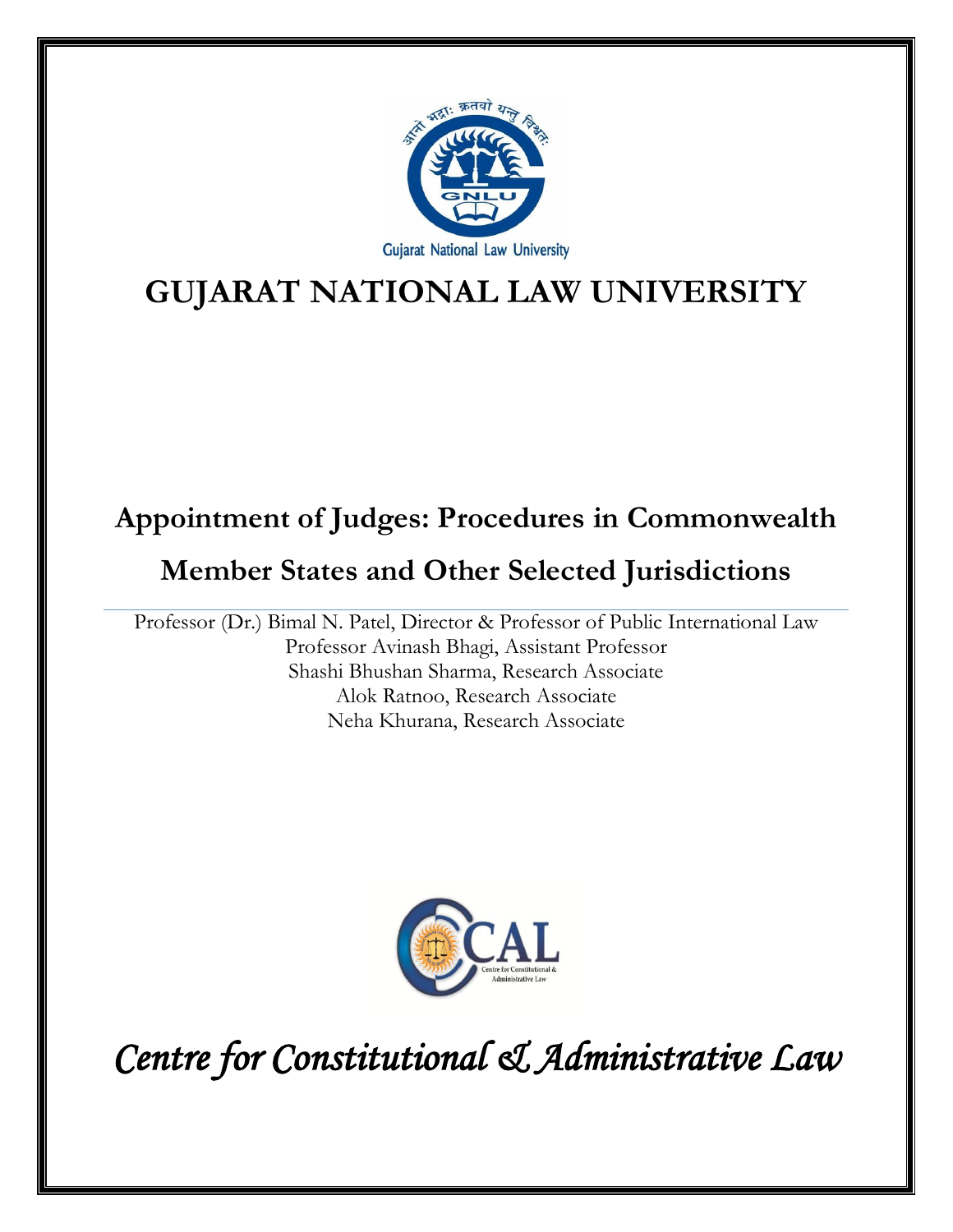## **CONTENTS**

| Sr.                    | Countries                                           | Page No.        |
|------------------------|-----------------------------------------------------|-----------------|
| $\mathbf{N}\mathbf{o}$ |                                                     |                 |
| $\mathbf{1}$           | <b>AUSTRALIA</b>                                    | $\overline{3}$  |
| $\overline{2}$         | <b>BANGLADESH</b>                                   | $\overline{5}$  |
| $\overline{3}$         | <b>BRAZIL</b>                                       | 6               |
| $\overline{4}$         | <b>CANADA</b>                                       | $\overline{7}$  |
| 5                      | <b>FRANCE</b>                                       | 9               |
| 6                      | <b>GERMANY</b>                                      | 12              |
| $\overline{7}$         | <b>HONGKONG</b>                                     | 14              |
| $8\,$                  | <b>IRAQ</b>                                         | 17              |
| 9                      | <b>IRELAND</b>                                      | 18              |
| 10                     | <b>ISRAEL</b>                                       | 22              |
| 11                     | <b>JAPAN</b>                                        | 24              |
| 12                     | <b>MALAYSIA</b>                                     | 27              |
| 13                     | <b>MYANMAR</b>                                      | 29              |
| 14                     | <b>NEW ZEALAND</b>                                  | 30              |
| 15                     | <b>PAKISTAN</b>                                     | 31              |
| 16                     | <b>RUSSIA</b>                                       | 33              |
| 17                     | <b>SINGAPORE</b>                                    | 34              |
| 18                     | <b>SOUTH AFRICA</b>                                 | 36              |
| 19                     | <b>UNITED KINGDOM</b>                               | $\overline{39}$ |
| 20                     | <b>USA</b>                                          | 41              |
| 21                     | <b>Suggestions for the Improvement of Collegium</b> | 43              |
|                        | Consultation                                        |                 |
|                        |                                                     |                 |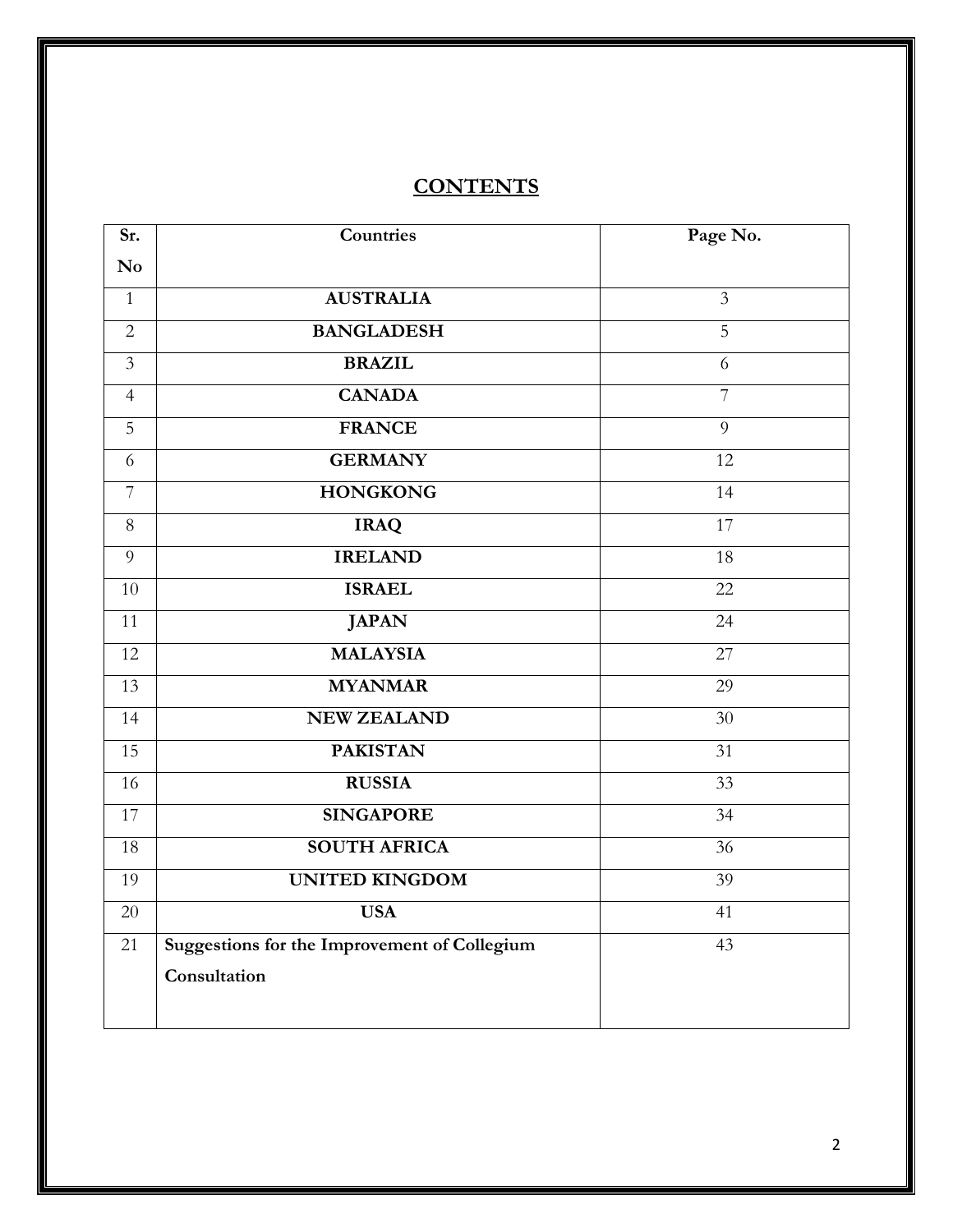## **1. AUSTRALIA**

| SR. | <b>PARTICULARS</b>    |    | <b>DETAILS</b>                                                       |
|-----|-----------------------|----|----------------------------------------------------------------------|
| NO. |                       |    |                                                                      |
| 1.  | <b>Highest Court</b>  |    | High Court of Australia: The High Court is the final appellate court |
|     |                       |    | beyond the state and territory supreme courts.                       |
| 2.  | <b>Appointing Law</b> |    | Commonwealth of Australia Constitution Act 1900: S. 72(i).           |
|     |                       |    | High Court of Australia Act 1979: S 6                                |
| 3.  | No. of judges         |    | Consists of 7 justices, including the Chief Justice.                 |
| 4.  | Appointing            |    | Governor-General acting on advice of the federal Cabinet (The        |
|     | authority             |    | responsible Cabinet member is the Attorney-General, who in the case  |
|     |                       |    | of a vacancy on the High Court of Australia must consult with the    |
|     |                       |    | Attorney-General of each state prior to recommending a candidate to  |
|     |                       |    | the Governor-General.)                                               |
| 5.  | Appointing            |    | Once the Cabinet has approved the Attorney-General's                 |
|     | procedure             |    | recommendation of the nominee, the appointment papers                |
|     |                       |    | (including the Commission of Appointment) are forwarded to           |
|     |                       |    | the Executive Council Secretariat for consideration by the           |
|     |                       |    | Governor General.                                                    |
|     |                       |    | If in agreement, the Governor General signs the Commission           |
|     |                       |    | of Appointment and it is fixed with the Great Seal by way of         |
|     |                       |    | authentication.                                                      |
|     |                       |    | Once an appointment has been approved by the Governor-               |
|     |                       |    | General in Executive Council, the Attorney-General publicly          |
|     |                       |    | announces the appointment.                                           |
| 6.  | Other                 |    | $N-A$                                                                |
|     | Commission            |    |                                                                      |
| 7.  | Composition           | of | $N-A$                                                                |
|     | commission            |    |                                                                      |
| 8.  | Role                  | in | $N-A$                                                                |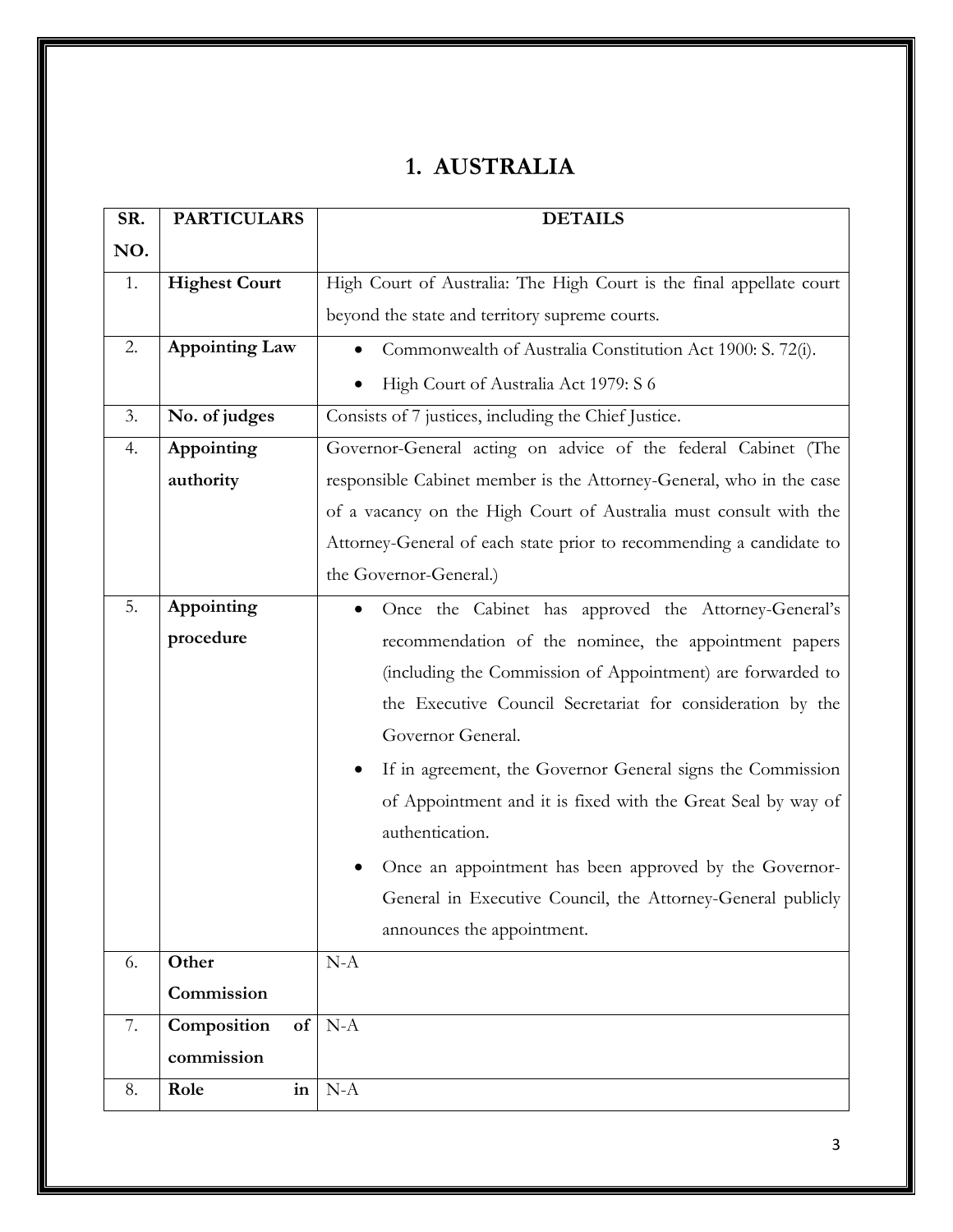|     | appointment       |                                                                 |
|-----|-------------------|-----------------------------------------------------------------|
| 9.  | Advantages of the | Flexibility and                                                 |
|     | system            | Confidentiality                                                 |
| 10. | Disadvantages of  | Lack of accountability of executive government, and             |
|     | the system        | The Restricted range of people who presently hold judicial      |
|     |                   | office.                                                         |
| 11. | Important         | Judges are appointed to Commonwealth courts, including the High |
|     | observation       | Court, by the Governor-General, acting on the advice of the     |
|     |                   | Commonwealth Government. State judges are appointed by the      |
|     |                   | State Governor, on the advice of the State Government.          |
|     |                   | Informal consultation sometimes takes place before<br>an        |
|     |                   | appointment is made. Consultation is legally required only in   |
|     |                   | relation to the appointment of High Court judges when the       |
|     |                   | Commonwealth Government must consult with the various State     |
|     |                   | Governments.                                                    |
|     |                   |                                                                 |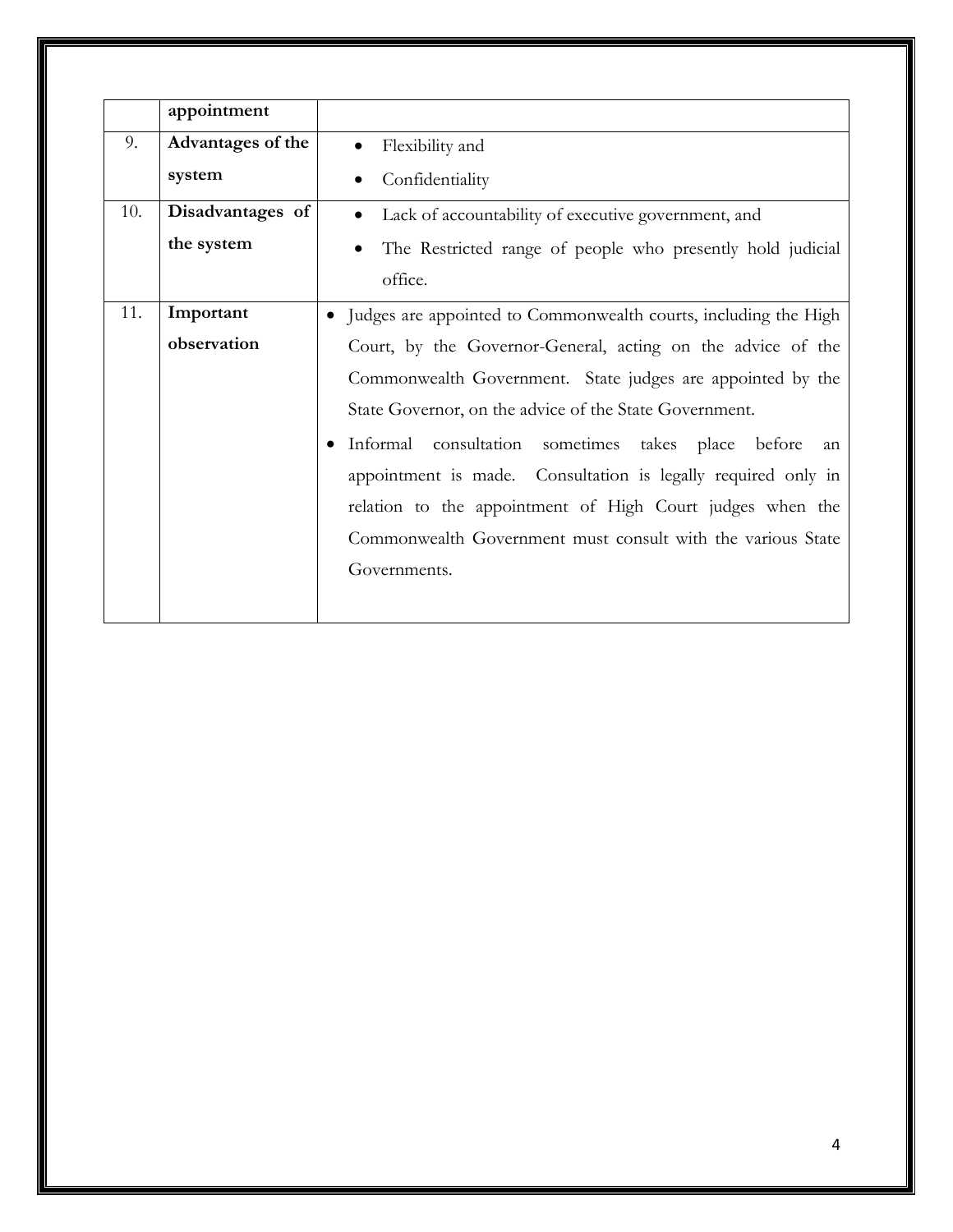#### **2. BANGLADESH**

| SR. | <b>PARTICULARS</b>    | <b>DETAILS</b>                                                                                                                          |
|-----|-----------------------|-----------------------------------------------------------------------------------------------------------------------------------------|
| NO. |                       |                                                                                                                                         |
| 1.  | <b>Highest Court</b>  | Supreme Court of Bangladesh                                                                                                             |
| 2.  | <b>Appointing Law</b> | Constitution of the People's Republic of Bangladesh 1972.                                                                               |
| 3.  | No. of judges         | Organized into the Appellate Division with 7 justices and the High                                                                      |
|     |                       | Court Division with 99 justices.                                                                                                        |
| 4.  | Appointing            | Chief justice and justices appointed by the President                                                                                   |
|     | authority             |                                                                                                                                         |
| 5.  | Appointing            | The President acts alone in appointing the Chief Justice, and appoints                                                                  |
|     | procedure             | other judges, after consultation with the Chief Justice, on the Prime                                                                   |
|     |                       | Minister's advice (arts 48(3) and 95(1)).                                                                                               |
| 6.  | Other                 | $N-A$                                                                                                                                   |
|     | Commission            |                                                                                                                                         |
| 7.  | Composition<br>of     | $N-A$                                                                                                                                   |
|     | commission            |                                                                                                                                         |
| 8.  | Role<br>in            | $N-A$                                                                                                                                   |
|     | appointment           |                                                                                                                                         |
| 9.  | Advantages of the     | Flexibility and                                                                                                                         |
|     | system                | Confidentiality                                                                                                                         |
| 10. | Disadvantages of      | Patronage Appointments                                                                                                                  |
|     | the system            | Appointments based on extraneous consideration.                                                                                         |
| 11. | Important             | Prior to 2014, decisions on appointment and removal were made by                                                                        |
|     | observation           | the Supreme Judicial Commission of Bangladesh which was composed                                                                        |
|     |                       | of nine ex-officio members, six of whom were from the judiciary—the<br>Chief Justice of Bangladesh, the three senior-most judges of the |
|     |                       | Appellate Division, and two senior most judges of the High Court                                                                        |
|     |                       | Division of the Supreme Court. The recommendations also were not                                                                        |
|     |                       | binding on the executive. This provision was abolished by the<br>Sixteenth Amendment to the Constitution (Act XIII of 2014).            |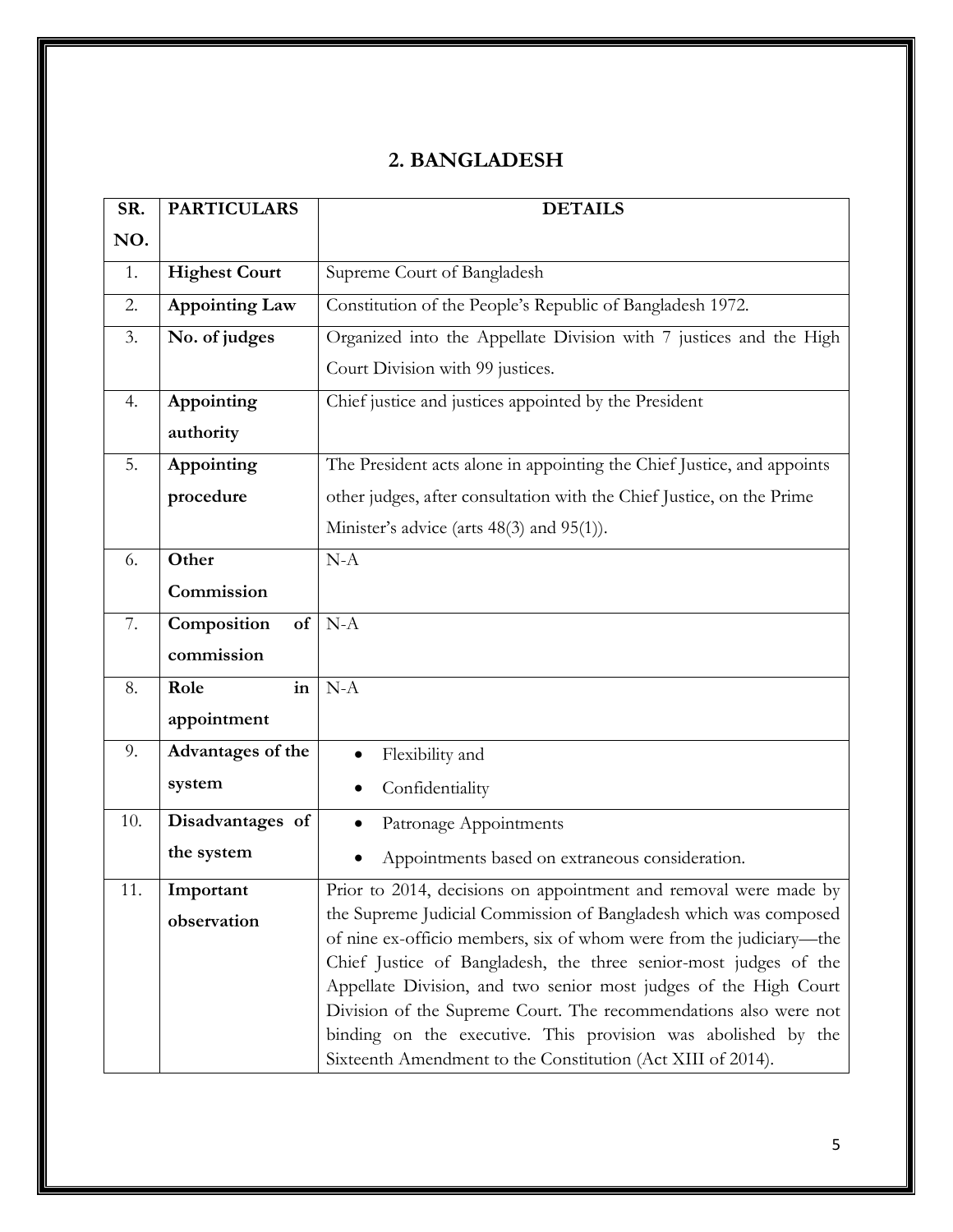#### **3. BRAZIL**

| SR. | <b>PARTICULARS</b>      | <b>DETAILS</b>                                                                   |
|-----|-------------------------|----------------------------------------------------------------------------------|
| No. |                         |                                                                                  |
| 1.  | <b>Highest Court</b>    | The Supreme Federal Court                                                        |
| 2.  | <b>Appointing Law</b>   | Constitution Of The Federative Republic Of Brazil, 1988                          |
| 3.  | No. of judges           | 11                                                                               |
| 4.  | Appointing              | President + Approval by the Federal Senate                                       |
|     | authority               |                                                                                  |
| 5.  | Appointing              | President and approved by the Federal Senate(complete majority)                  |
|     | procedure               |                                                                                  |
| 6.  | Other                   | NA                                                                               |
|     | Commission              |                                                                                  |
| 7.  | Composition<br>of       | <b>NA</b>                                                                        |
|     | commission              |                                                                                  |
| 8.  | Role in                 | NA                                                                               |
|     | appointment             |                                                                                  |
| 9.  | Advantages of the       | Appointing procedure is plural which is very good for accountability             |
|     | system                  | but Senate take lone time to approve the names.                                  |
|     | 10. Disadvantages<br>of | Judiciary has no role in appointment of judges                                   |
|     | the system              |                                                                                  |
| 11. | Important               | The citizens who are related in blood or in affinity to any current<br>$\bullet$ |
|     | <b>Observations</b>     | Justice of the Court, in ascending, Descending or collateral line,               |
|     |                         | until third degree, must not be appointed Justice of the Supreme                 |
|     |                         | Federal Court. Even so, it is in the appointment of Supreme                      |
|     |                         | Court seats that the executive has the greatest leverage.                        |
|     |                         | The Supreme Federal court is considered one of the busiest                       |
|     |                         | court in the world.                                                              |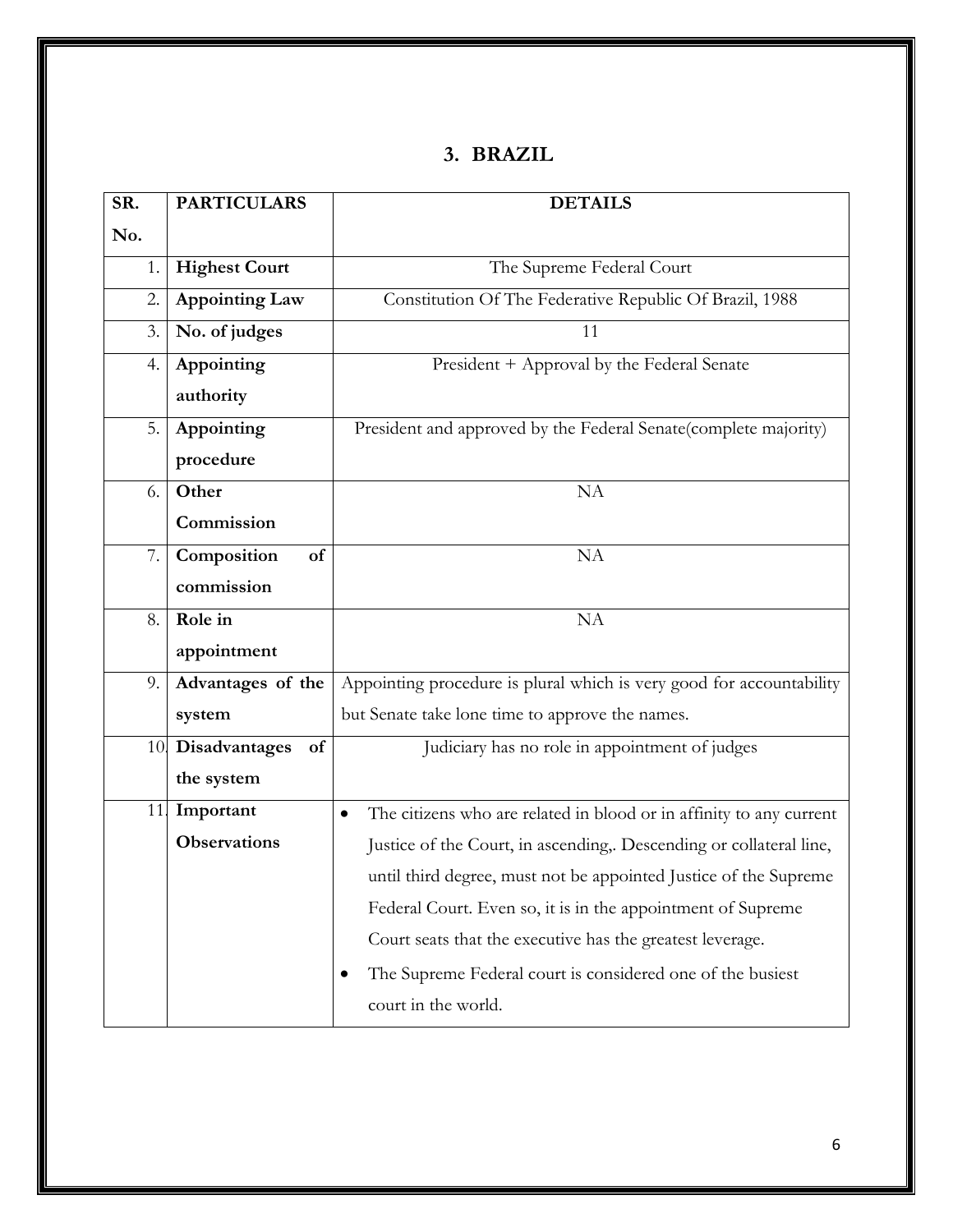#### **4. CANADA**

| SR. | <b>PARTICULARS</b>    | <b>DETAILS</b>                                                        |
|-----|-----------------------|-----------------------------------------------------------------------|
| NO. |                       |                                                                       |
| 1.  | <b>Highest Court</b>  | Supreme Court of Canada                                               |
| 2.  | <b>Appointing Law</b> | Canadian Constitution Act 1867; Judges Act 1985; Supreme Court Act    |
|     |                       | 1985.                                                                 |
| 3.  | No. of judges         | Consists of the chief justice and 8 judges                            |
| 4.  | Appointing            | Chief justice and judges appointed by the prime minister in council;  |
|     | authority             | (or The Governor in Council.)                                         |
|     |                       | <b>Selection Authority:</b> The Prime Minister + Minister of Justice. |
| 5.  | Appointing            | Who are Consulted:                                                    |
|     | procedure             | Chief Justice and Judges of the Supreme Court and the Chief           |
|     |                       | Justice of the Federal Court - Minister of Justice who in turn        |
|     |                       | consults provincial attorneys-general.                                |
|     |                       | Judges of Federal Court - Advisory Committee on Judicial              |
|     |                       | Appointments, senior members of the judiciary, the bar, the           |
|     |                       | appropriate provincial and territorial attorneys-general and          |
|     |                       | ministers of justice.                                                 |
|     |                       | Nominations and Recommendations:                                      |
|     |                       | The Prime Minister recommends candidates for appointment              |
|     |                       | as the Chief Justice and judges of the Supreme Court and the          |
|     |                       | Chief Justice of the Federal Court.                                   |
|     |                       | The Minister of Justice recommends candidates for                     |
|     |                       | appointment as judges of the Federal Court.                           |
| 6.  | Other                 | PROVINCIAL APPOINTMENTS:                                              |
|     | Commission            | For Appointments in the courts other than supreme court.              |
|     |                       | Judicial Appointments Advisory Committee (JAAC)                       |
| 7.  | Composition<br>of     | The Committee has thirteen members. Legislation requires that the     |
|     | commission            | composition of the committee represent the diversity of the           |
|     |                       | provinces. There are seven lay members appointed by the Attorney      |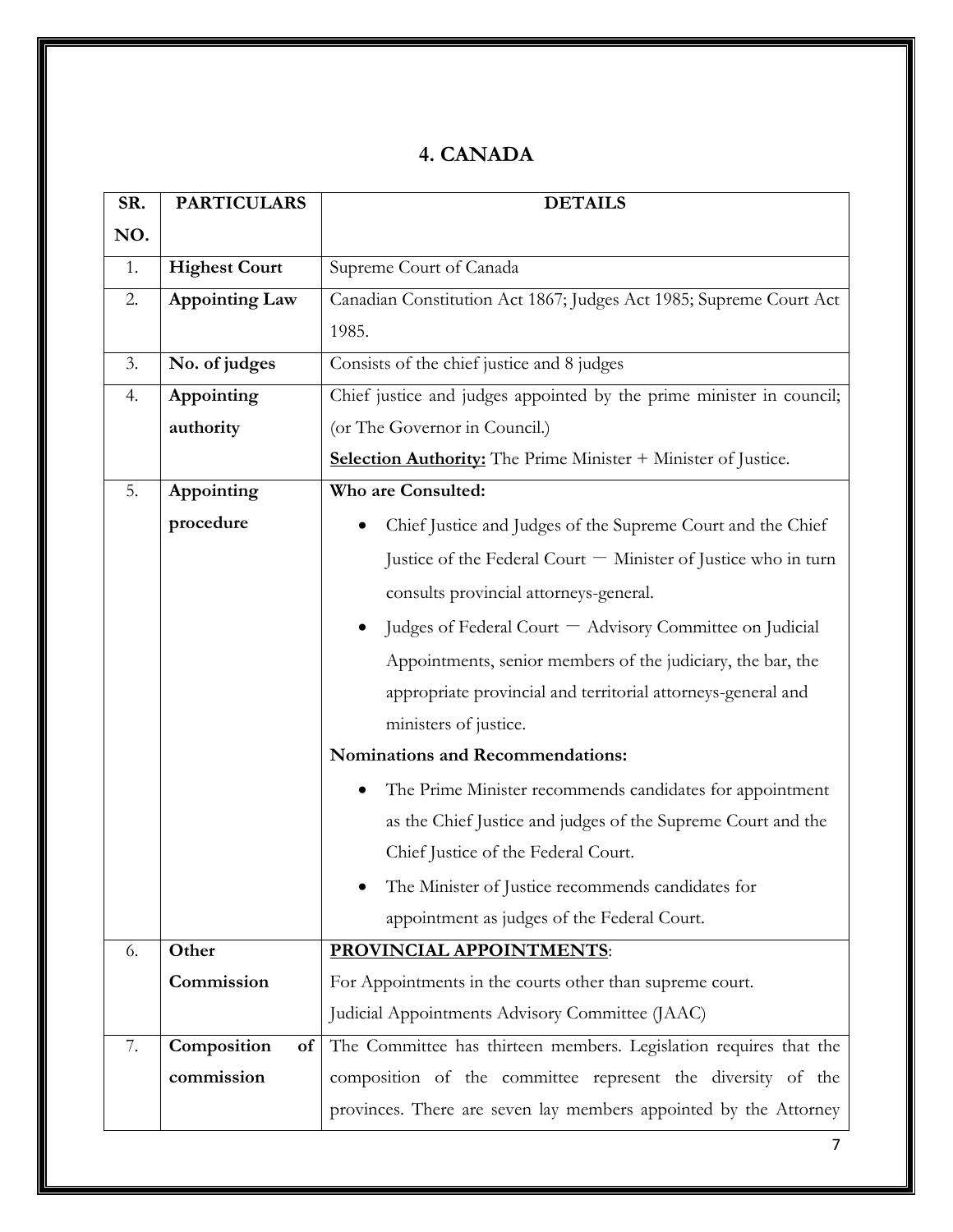|     |                   | General and six from the legal community - three lawyers, two judges,        |
|-----|-------------------|------------------------------------------------------------------------------|
|     |                   | and a member of the judicial council. All members serve for a                |
|     |                   | renewable term of three years. The legislative branch is not                 |
|     |                   | represented in the composition of the committee. Though the                  |
|     |                   | Attorney General appoints more than half the membership of the               |
|     |                   | committee, the committee as a whole is considered independent of             |
|     |                   | the Attorney General and the Government.                                     |
| 8.  | Role<br>in        | The committees are advisory and do not actively recruit candidates;          |
|     | appointment       | they only consider names submitted by the executive.                         |
| 9.  | Advantages of the | "Advisory Committees on Judicial Appointments" have been                     |
|     | system            | set up in provinces and territories for consultation purposes.               |
|     |                   | Judges are now believed to have been selected more for their                 |
|     |                   | legal merits than for political considerations.                              |
| 10. | Disadvantages of  | Unstructured and lacking in transparency.                                    |
|     | the system        | No committee to advise the federal government<br>on                          |
|     |                   | appointments to the Supreme Court.                                           |
|     |                   | Advisory Committee on Judicial Appointments is only                          |
|     |                   | advisory in nature, not a nominating committee.                              |
|     |                   | Lack of consultation by the Minister of Justice with the                     |
|     |                   | Attorneys General and Chief Justices of various provinces.                   |
| 11. | Important         | Note - in 1949, Canada finally abolished all appeals beyond its<br>$\bullet$ |
|     | observation       | Supreme Court to the Judicial Committee of the Privy Council                 |
|     |                   | (in London)                                                                  |
|     |                   | The provincial appointments committees are advisory and do                   |
|     |                   | not actively recruit candidates; they only consider names                    |
|     |                   | submitted by the executive.                                                  |
|     |                   |                                                                              |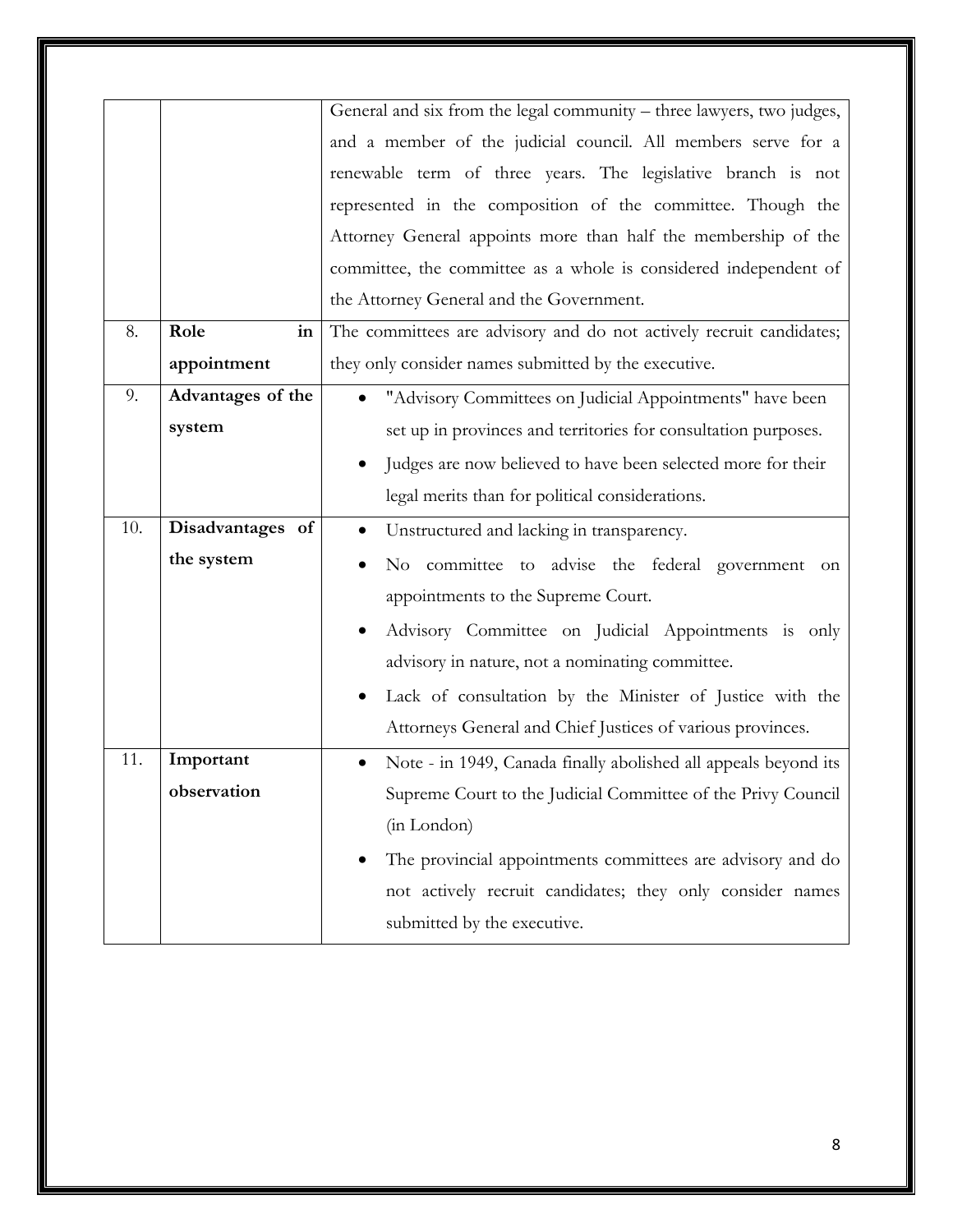#### **5. FRANCE**

| SR. | <b>PARTICULARS</b>    | <b>DETAILS</b>                                                              |
|-----|-----------------------|-----------------------------------------------------------------------------|
| NO. |                       |                                                                             |
| 1.  | <b>Highest Court</b>  | Court of Cassation or Cour de Cassation (consists of the court<br>$\bullet$ |
|     |                       | president, 6 divisional presiding judges, 120 trial judges, and 70          |
|     |                       | deputy judges organized into 6 divisions - 3 civil, 1 commercial, 1         |
|     |                       | labor, and 1 criminal);                                                     |
|     |                       | Constitutional Council (consists of 9 members)<br>٠                         |
| 2.  | <b>Appointing Law</b> | The fifth French Constitution was promulgated on October 4,<br>٠            |
|     |                       | 1958- Article 64, Article 65.                                               |
| 3.  | No. of judges         | Court of Cassation or Cour de Cassation (consists of the court              |
|     |                       | president, 6 divisional presiding judges, 120 trial judges, and 70          |
|     |                       | deputy judges organized into 6 divisions - 3 civil, 1 commercial, 1         |
|     |                       | labor, and 1 criminal);                                                     |
|     |                       | Constitutional Council (consists of 9 members)<br>$\bullet$                 |
| 4.  | Appointing            | The Conseil Supérieur de la Magistrature (CSM) is a Constitutional          |
|     | authority             | body, created by Article 64 in 1883 to assist the President in              |
|     |                       | selecting both judges and public prosecutors (considered part of            |
|     |                       | the judiciary)                                                              |
| 5.  | Appointing            | Court of Cassation judges appointed by the president of the<br>٠            |
|     | procedure             | republic from nominations from the High Council of the                      |
|     |                       | Judiciary (CSM), presided by the Court of Cassation and 15                  |
|     |                       | appointed members; judge term of appointment NA;                            |
|     |                       | Constitutional Council members appointed - 3 by the president of            |
|     |                       | the republic and 3 each by the National Assembly and Senate                 |
|     |                       | presidents; members serve 9-year, non-renewable terms with one              |
|     |                       | third of the membership renewed every 3 years                               |
| 6.  | Other                 | Oversight commission: responsible for inquiry and removal<br>$\bullet$      |
|     | Commission            |                                                                             |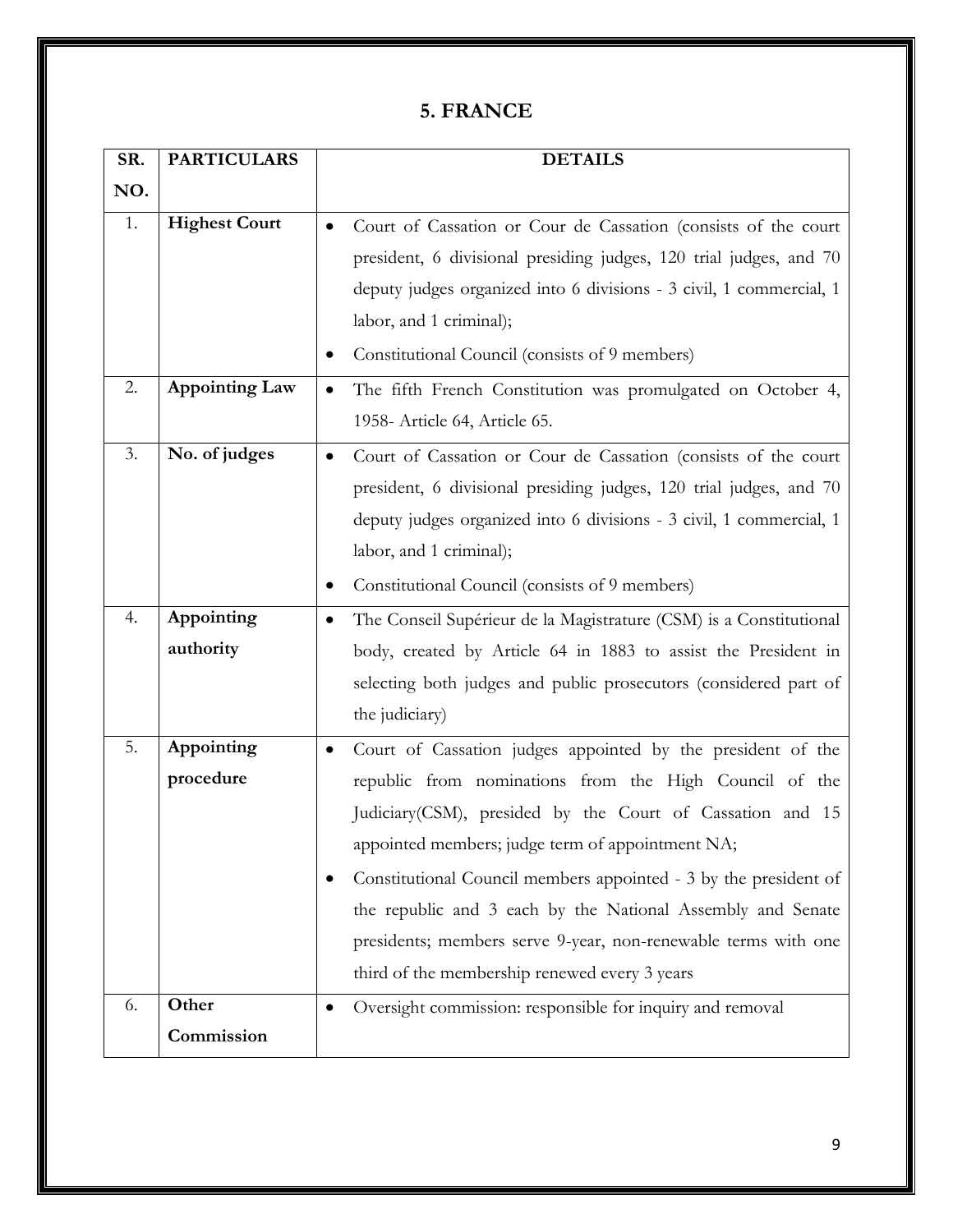| 7.  | Composition      | of | 10 + President of Republic and Minister of Justice ex officio.               |
|-----|------------------|----|------------------------------------------------------------------------------|
|     | commission       |    | The CSM's membership is as follows: <sup>1</sup>                             |
|     |                  |    | • The President                                                              |
|     |                  |    | • The Minister of Justice                                                    |
|     |                  |    | • Three prominent citizens who are neither judges nor                        |
|     |                  |    | members of Parliament, nominated by the President of the                     |
|     |                  |    | republic, the president of the National Assembly, and the                    |
|     |                  |    | president of the Senate, respectively                                        |
|     |                  |    | • One judge from the Council of State (apex administrative                   |
|     |                  |    | court, under the control of the executive), who is elected by the            |
|     |                  |    | Council of State's general assembly                                          |
|     |                  |    | • Five judges                                                                |
|     |                  |    | • Five public prosecutors (The President and Minister of                     |
|     |                  |    | Justice sit as ex officio members.)                                          |
| 8.  | Role             | in | The CSM plays the primary role in the appointments to the Court<br>$\bullet$ |
|     | appointment      |    | of Cassation (the highest court for civil and criminal appeal), of the       |
|     |                  |    | chief judges of the Courts of Appeals, and of the chief judges of            |
|     |                  |    | the tribunaux de grande instance (the major trial courts). For these         |
|     |                  |    | 350 positions, the CSM advertises positions, reviews applications,           |
|     |                  |    | interviews candidates and submits its recommendations to the                 |
|     |                  |    | President. Technically, the President can refuse to appoint a                |
|     |                  |    | candidate proposed by the CSM but in reality the President is                |
|     |                  |    | always limited to appointing a judge proposed by the council. In             |
|     |                  |    | addition, the council's approval is required for all lower court             |
|     |                  |    | appointments.                                                                |
| 9.  | Advantages       | of | Constitutional clarity.                                                      |
|     | the system       |    |                                                                              |
| 10. | Disadvantages of |    | The issue of judicial appointments has been a contentious one in             |
|     | the system       |    | France stemming from the Constitution's assignment of the                    |
|     |                  |    | judiciary to a position of less power and independence than the              |
|     |                  |    | executive and legislature.                                                   |

<u>.</u><br><sup>1</sup> Article 65 of French Constitution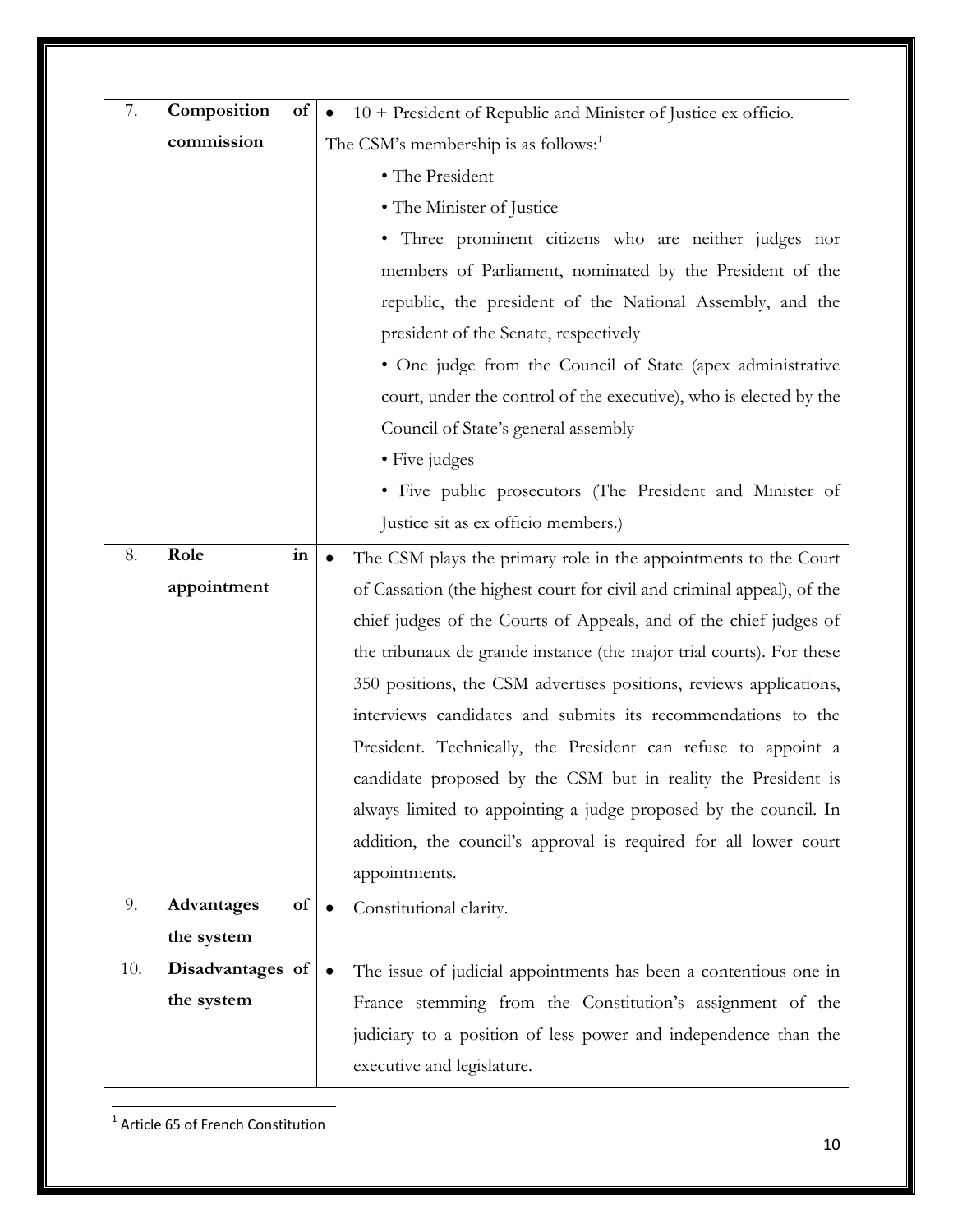| 11. | Important   | Until the new Constitution of 1946 the President did not share the<br>$\bullet$ |  |
|-----|-------------|---------------------------------------------------------------------------------|--|
|     | observation | power to appoint the CSM's members with the members of                          |  |
|     |             | Parliament. In 1958, in the Constitution of the Fifth Republic, the             |  |
|     |             | exclusive authority to appoint members of the CSM was returned                  |  |
|     |             | to the President, a move not reversed until 1993. The 1993                      |  |
|     |             | amendment also widened the CSM's jurisdiction, enlarged its                     |  |
|     |             | membership, and handed it an advisory role in both the                          |  |
|     |             | nomination and disciplining of judges.                                          |  |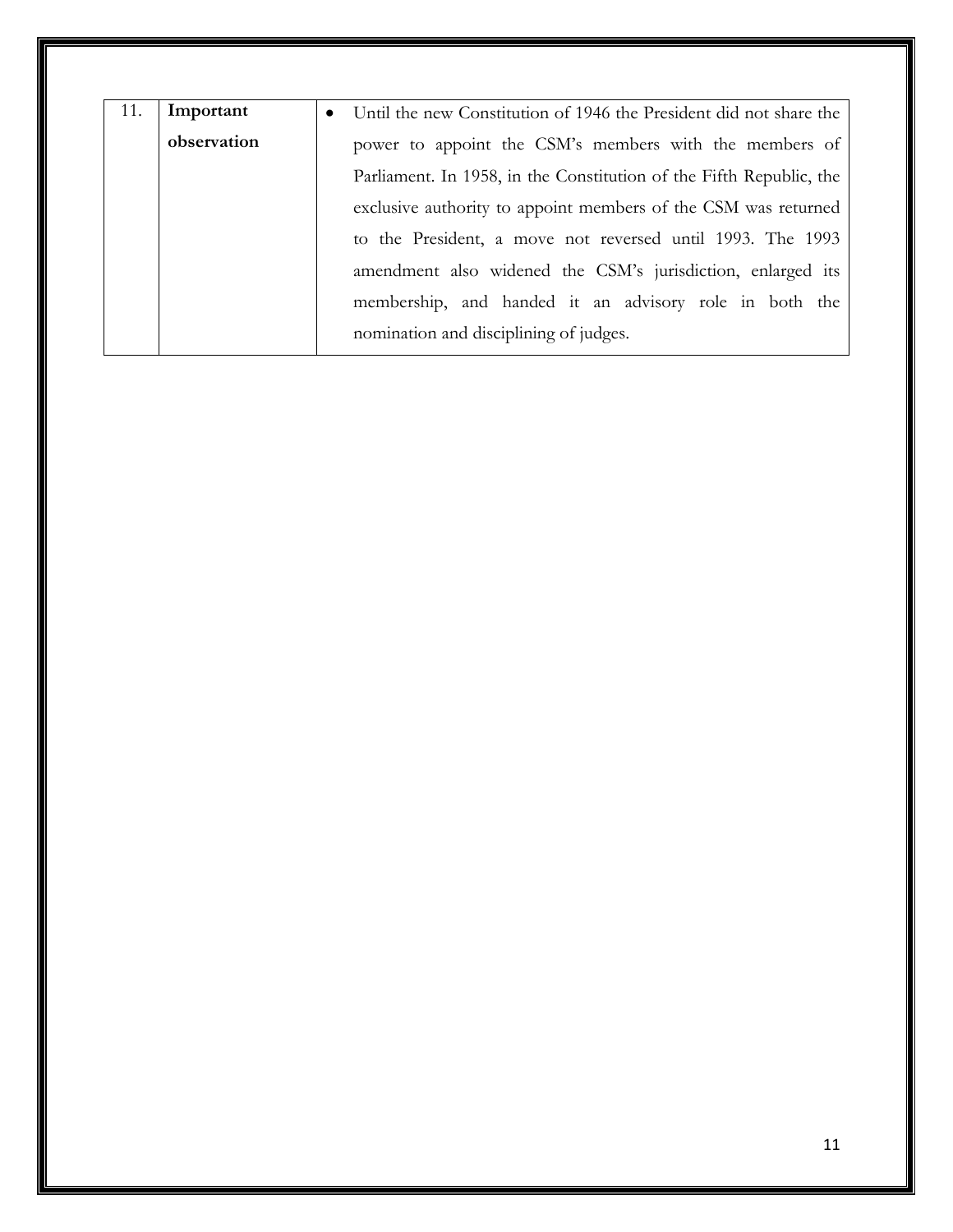### **6. GERMANY**

| SR. | <b>PARTICULARS</b>    | <b>DETAILS</b>                                                      |
|-----|-----------------------|---------------------------------------------------------------------|
| NO. |                       |                                                                     |
| 1.  | <b>Highest Court</b>  | Federal Court of Justice (court consists of 127 judges<br>$\bullet$ |
|     |                       | including the court president, vice-presidents, presiding judges,   |
|     |                       | and other judges, and organized into 25 Senates subdivided into     |
|     |                       | 12 civil panels, 5 criminal panels, and 8 special panels;           |
|     |                       | Federal Constitutional Court or Bundesverfassungsgericht            |
|     |                       | (consists of 2 Senates each subdivided into 3 chambers, each        |
|     |                       | with a chairman and 8 members)                                      |
| 2.  | <b>Appointing Law</b> | Article 95 of the Basic Law (German Constitutional)                 |
| 3.  | No. of judges         | Federal Court of Justice consists of 127 judges including the       |
|     |                       | court president, vice-presidents, presiding judges, and other       |
|     |                       | judges, and organized into 25 Senates subdivided into 12 civil      |
|     |                       | panels, 5 criminal panels, and 8 special panels;                    |
|     |                       | Federal Constitutional Court or Bundesverfassungsgericht            |
|     |                       | consists of 2 Senates each subdivided into 3 chambers, each         |
|     |                       | with a chairman and 8 members                                       |
| 4.  | Appointing            | Federal Court of Justice judges selected by the Judges Election     |
|     | authority             | Committee                                                           |
|     |                       | Federal Constitutional Court judges - elected                       |
| 5.  | Appointing            | Federal Court of Justice judges selected by the Judges Election     |
|     | procedure             | Committee, which consists of the Secretaries of Justice from        |
|     |                       | each of the 16 federated States and 16 members appointed by         |
|     |                       | the Federal Parliament; judges appointed by the president of        |
|     |                       | Germany; judges serve until mandatory retirement at age 65;         |
|     |                       | Federal Constitutional Court judges - one-half elected by the       |
|     |                       | House of Representatives and one-half by the Senate;                |
| 6.  | Other                 | <b>Judges Election Committee</b>                                    |
|     | Commission            |                                                                     |
| 7.  | Composition<br>of     | The Committee is designed to represent the interests of federal and |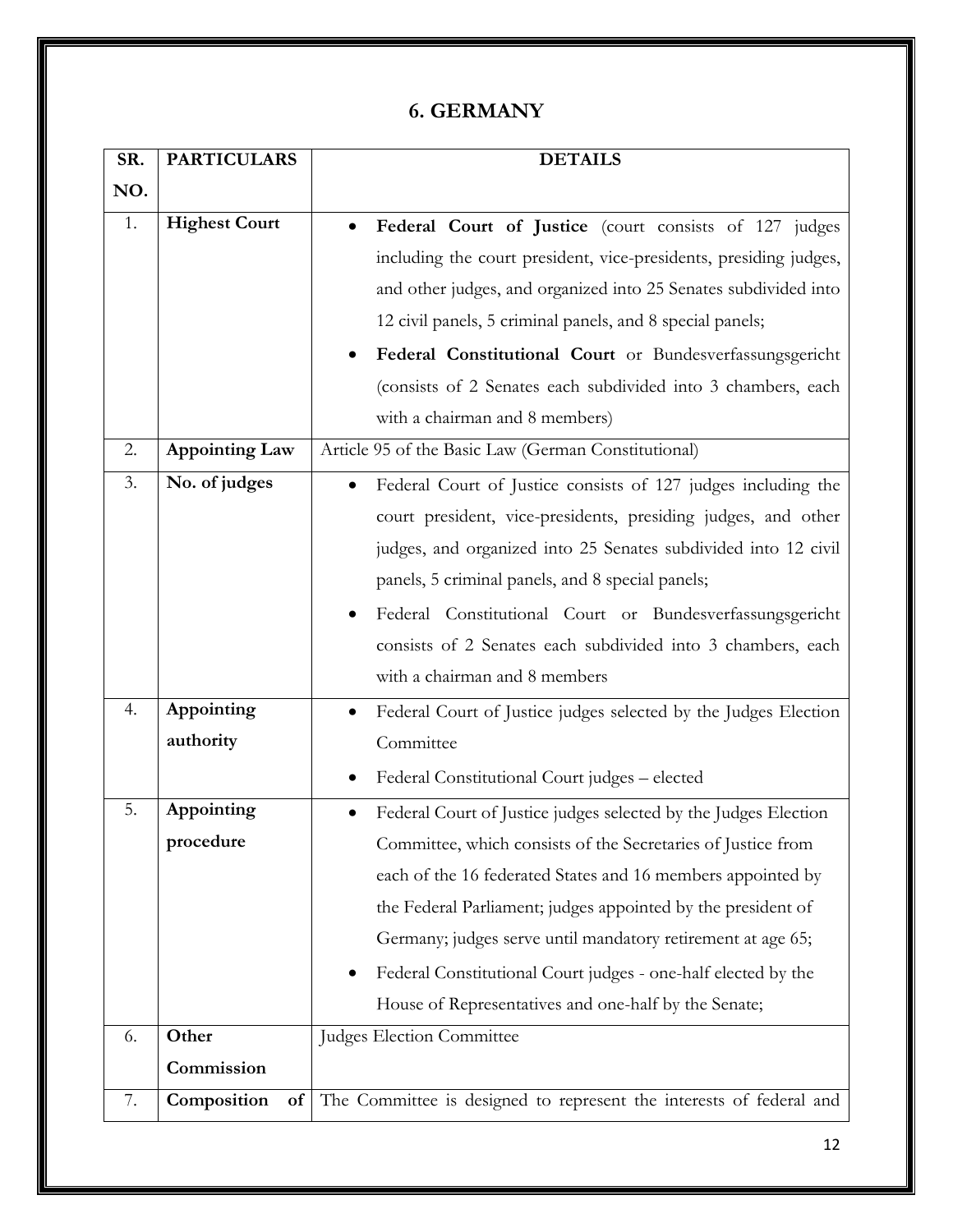|     | commission       |                                                                           |
|-----|------------------|---------------------------------------------------------------------------|
|     |                  | state executives as well as those of the parliament. It is chaired by the |
|     |                  | federal Minister of Justice and consists of 16 state Ministers of Justice |
|     |                  | and 16 members nominated by the federal parliament. The federal           |
|     |                  | Minister of Justice does not, however, have a vote on the committee.      |
|     |                  | Committee members, including the Minister of Justice, have the right      |
|     |                  | to propose candidates.                                                    |
| 8.  | Role<br>in       | The Committee's selection is based on review of candidates' personal      |
|     | appointment      | files and the presentations of two Committee members. Though the          |
|     |                  | final nomination comes from the Committee it also considers the           |
|     |                  | evaluation of a committee of Federal Court judges. The evaluation is an   |
|     |                  | important factor but is ultimately non-binding.                           |
| 9.  | Advantages<br>of | Ensures balanced representation of major 2 par-ties and<br>$\bullet$      |
|     | the system       | balanced regional representation This balance was probably not            |
|     |                  | intended by the legislator.                                               |
|     |                  | The mode of selecting the President guarantees that the chief             |
|     |                  | justices are not selected from same institution at the same time.         |
|     |                  | Independence of judiciary is maintained.                                  |
|     |                  | proportional representation is accorded to all political parties,         |
|     |                  | regions, and both Catholics and Protestants.                              |
| 10. | Disadvantages of | political negotiation                                                     |
|     | the system       | non-binding evaluation                                                    |
|     |                  | for compromising separation of powers by allowing so much                 |
|     |                  | input from politicians and political parties.                             |
| 11. | Important        | Germany offers an example of the legislative branch having sole           |
|     | observation      | control over federal judicial appointments while only the judiciary,      |
|     |                  | specifically the Federal Constitutional Court, has the authority to       |
|     |                  | remove federal judges. Appointments to the Federal Constitutional         |
|     |                  | Court itself, though, are made entirely by the two houses of the          |
|     |                  | legislature.                                                              |
|     |                  |                                                                           |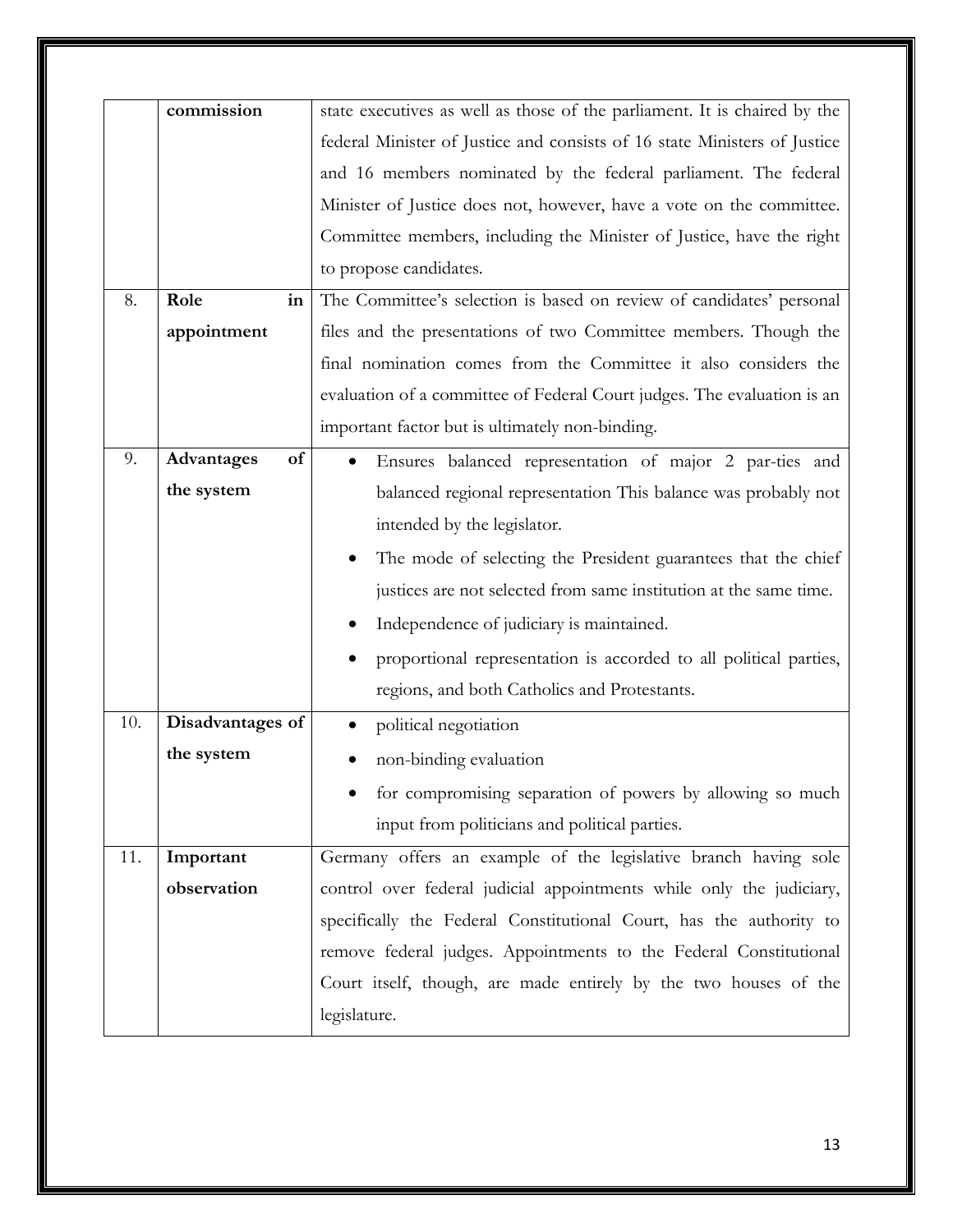#### **7. HONGKONG**

| SR. | <b>PARTICULARS</b>   | <b>DETAILS</b>                                                          |
|-----|----------------------|-------------------------------------------------------------------------|
| NO. |                      |                                                                         |
| 1.  | <b>Highest Court</b> | Court of Final Appeal                                                   |
| 2.  | Appointing Law       | The Basic Law, the Hong Kong Court of Final Appeal Ordinance and        |
|     |                      | the Judicial Officers Recommendation Commission Ordinance: Basic        |
|     |                      | Law, Art. 90 and Juridical Officers Recommendation Commission           |
|     |                      | Ordinance, s.3 and 6.                                                   |
| 3.  | No. of judges        | consists of the chief justice, 3 permanent judges and 20 non-permanent  |
|     |                      | judges; note - a sitting bench consists of the chief justice and 3      |
|     |                      | permanent and 1 non-permanent judges                                    |
| 4.  | Appointing           | The Chief Executive of HKSAR shall, pursuant to Article 90 of the       |
|     | authority            | Basic Law, appoint judges of the CFA and the Chief Judge of the High    |
|     |                      | recommendation of<br>the<br>the<br>Judicial<br>Officers<br>Court,<br>on |
|     |                      | Recommendation Commission. The appointment(s) will not be legally       |
|     |                      | effective until and unless LegCo has given its endorsement.             |
| 5.  | Appointing           | The Basic Law, the Hong Kong Court of Final Appeal Ordinance and        |
|     | procedure            | the Judicial Officers Recommendation Commission Ordinance provide       |
|     |                      | the following procedures: <sup>2</sup>                                  |
|     |                      | Step 1: the JORC advises or makes recommendations to the Chief          |
|     |                      | Executive;                                                              |
|     |                      | Step 2: the Chief Executive accepts the recommendation of JORC          |
|     |                      | and subject to the endorsement of the Legislative Council will          |
|     |                      | make the recommended appointment; <sup>3</sup>                          |
|     |                      | Step 3: the Chief Executive reports the appointment to the              |
|     |                      | Standing Committee of the National People's Congress for the            |
|     |                      | record.                                                                 |
| 6.  | Other                | $N-A$                                                                   |

<sup>2&</sup>lt;br><sup>2</sup> Basic Law, Art. 90 and Juridical Officers Recommendation Commission Ordinance, s.6.<br><sup>3</sup> Brief for the Legislative Council, 30 November 2000.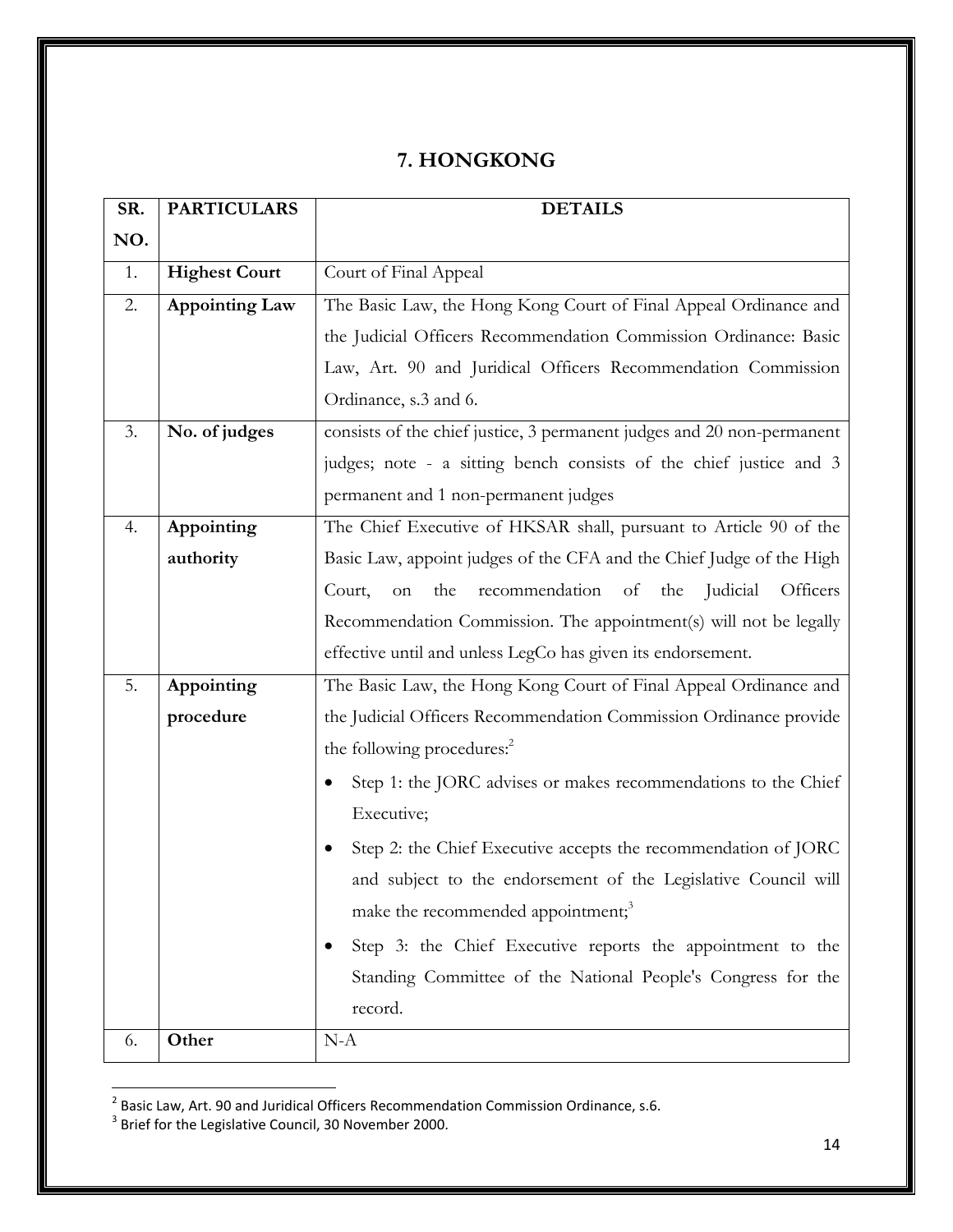|     | Commission                  |                                                                                        |
|-----|-----------------------------|----------------------------------------------------------------------------------------|
| 7.  | Composition<br>of           | Total nine members:                                                                    |
|     | commission                  | $s.3(1)(a)$ : "the Chief Justice, who shall be the Chairman".                          |
|     |                             | s.3(1)(b): "the Secretary for Justice".                                                |
|     |                             | s.3(1)(c)(i): "two shall be judges".                                                   |
|     |                             | $s.3(1)(c)(ii)$ : "one shall be a barrister and one shall be a solicitor,<br>$\bullet$ |
|     |                             | each holding a practising certificate issued under the Legal                           |
|     |                             | Practitioners Ordinance (Cap. 159)".                                                   |
|     |                             | s. 3(1)(c)(iii): "three shall be persons who are not, in the opinion                   |
|     |                             | of the Chief Executive, connected in any way with the practice                         |
|     |                             | of law".                                                                               |
| 8.  | Role<br>$\operatorname{in}$ | The Judicial Service Commission was established in 1976. The main                      |
|     | appointment                 | function of the Commission was to "advise the Governor regarding                       |
|     |                             | the filling of vacancies in judicial offices". In 1997, the name of the                |
|     |                             | Commission was changed to Judicial Officers Recommendation                             |
|     |                             | Commission. The scope of judicial officers under its purview was                       |
|     |                             | enlarged and the main function was to "advise<br>or make                               |
|     |                             | recommendations to the Chief Executive regarding the filling of                        |
|     |                             | vacancies in judicial offices".                                                        |
| 9.  | Advantages<br>of            | Judges appointed are respected                                                         |
|     | the system                  |                                                                                        |
| 10. | Disadvantages of            | Lacking in transparency.                                                               |
|     | the system                  | Insufficient information provided by the Administration to the                         |
|     |                             | Legislative Council.                                                                   |
|     |                             | The number of dissenting votes permissible for a JORC                                  |
|     |                             | resolution to be effective should not be two.                                          |
|     |                             | The membership of the Secretary for Justice in JORC is seen to                         |
|     |                             | have a tendency to undermine the independence of the JORC.                             |
|     |                             | Appointment of political figures as members of JORC.                                   |
| 11. | Important                   | *The judicial appointment process of HONGKONG can be                                   |
|     | observation                 | studied in two time frames: pre and post 1997                                          |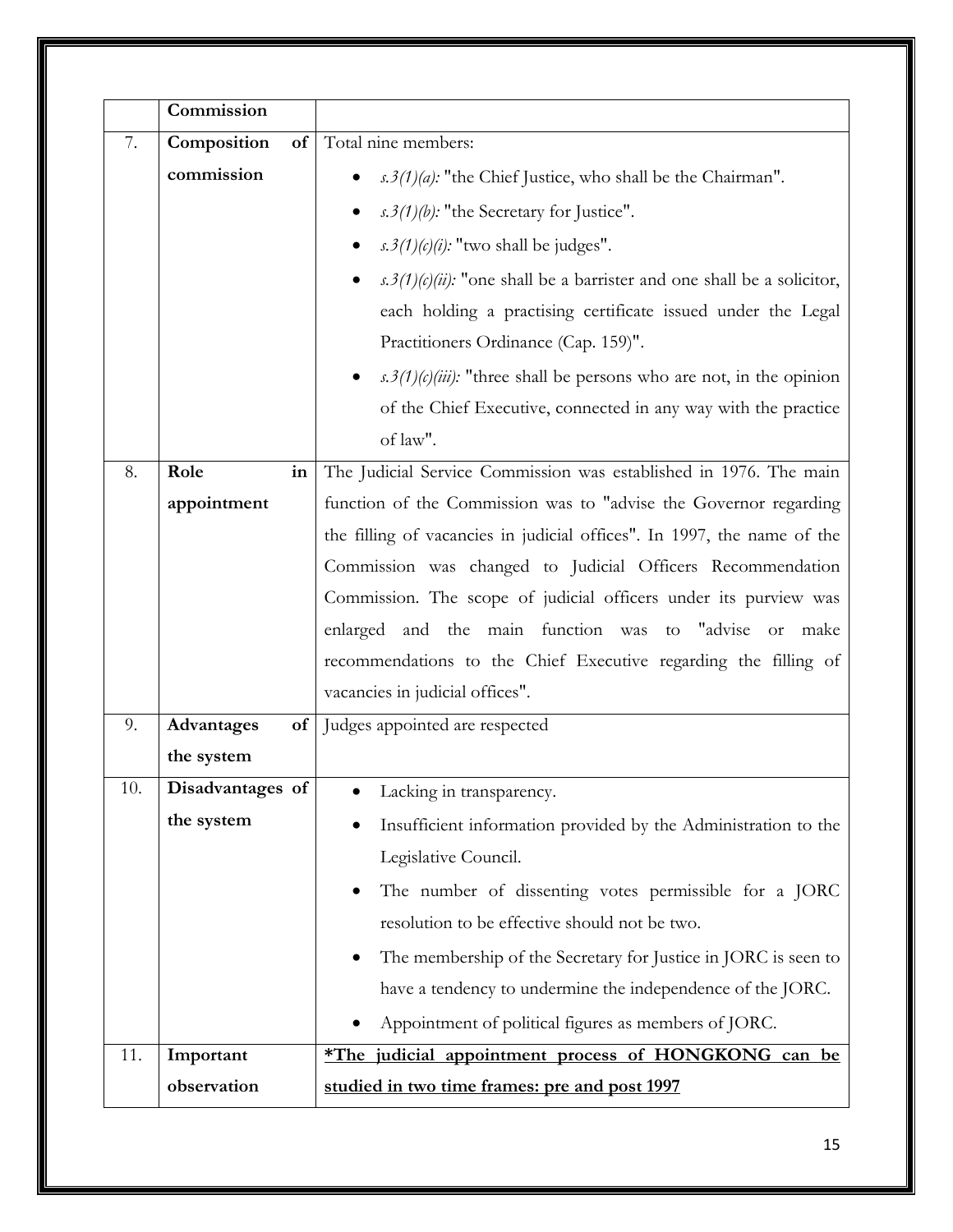- Before 1 July 1997, the process of appointment of judges of the Supreme Court can be summarized into the following procedures: (1) the Judicial Service Commission (JSC) gave advice to the Governor; and (2) the Governor appointed the judges by Letters Patent under the Public Seal with the instructions given through a Secretary of State.
- After 1 July 1997, the process of appointment of the Chief Justice and judges of the Court of Final Appeal and the Chief Judge of the High Court can be summarized into the following procedures: (1) the Judicial Officers Recommendation Commission (JORC) advises or makes recommendation to the Chief Executive; (2) the Chief Executive accepts the recommendation of JORC, and subject to the endorsement of the Legislative Council will make the recommended appointment; and (3) the Chief Executive reports the appointment to the Standing Committee of the National People's Congress for the record.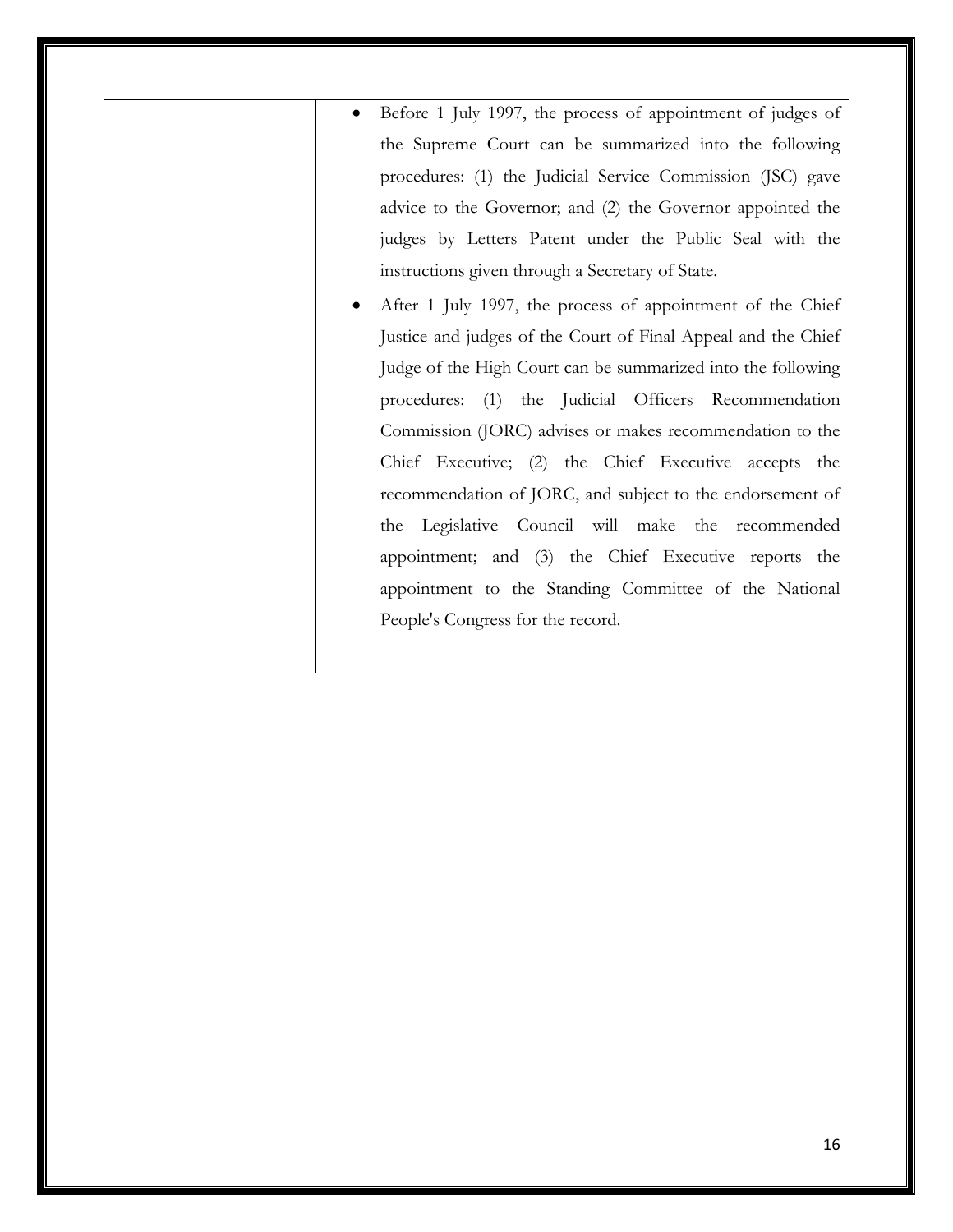| о. | <b>IRA</b> |  |
|----|------------|--|
|----|------------|--|

| S.             | <b>PARTICULARS</b>    | <b>DETAILS</b>                                                                                                      |
|----------------|-----------------------|---------------------------------------------------------------------------------------------------------------------|
| NO.            |                       |                                                                                                                     |
| $\mathbf{1}$   | <b>Highest Court</b>  | The Federal Supreme Court                                                                                           |
| $\overline{2}$ | No. of Judges         | Article 92 of Iraq Constitution says, as per the law made by Council of                                             |
|                |                       | Representatives (Law to be made)                                                                                    |
| $\mathfrak{Z}$ | <b>Appointing Law</b> | The Constitution of Iraq 2005 and Law made by the Council of                                                        |
|                |                       | Representatives (to be made)                                                                                        |
| $\overline{4}$ | Appointing            | Article 91 of the Iraq Constitution provides that the Judges to the                                                 |
|                | Authority             | Federal Supreme Court Shall be Appointed By the Higher Judicial                                                     |
|                |                       | Council.                                                                                                            |
| 5              | Appointing            | Article 91(2) says selection of judges of the Federal Supreme Court                                                 |
|                | Procedure             | shall be made by the Higher Judicial Council, which is entirely                                                     |
|                |                       | composed of Judges and Public Advocates. The selection made the                                                     |
|                |                       | Higher Judicial Council, shall directly result into appointment                                                     |
|                |                       | completely independent from the Executive and Legislature                                                           |
| 6              | Other                 | Higher Judicial Council                                                                                             |
|                | Commission            |                                                                                                                     |
| $\overline{7}$ | Composition<br>of     | Judges and Public Advocates                                                                                         |
|                | Commission            |                                                                                                                     |
| 8              | Role<br>in            | Sole appointing authority                                                                                           |
|                | Appointment           |                                                                                                                     |
| 9              | <b>Advantages</b>     | Appointments are made by Higher Judicial Council which exclusively                                                  |
|                |                       | comprised of members of the judiciary hence completely independent                                                  |
| 10             | Disadvantages         | from Executive and Legislative interference.<br>Accountability is a major issue with this procedure of appointment. |
|                |                       | Further Iraq has yet to make the law providing detailed procedure for                                               |
|                |                       | the appointment, removal and other ancillary issues of the Federal                                                  |
|                |                       | Supreme Court.                                                                                                      |
| 11             | Important             | The Higher Judicial Council is an important guarantor of                                                            |
|                | <b>Observations</b>   | judicial independence                                                                                               |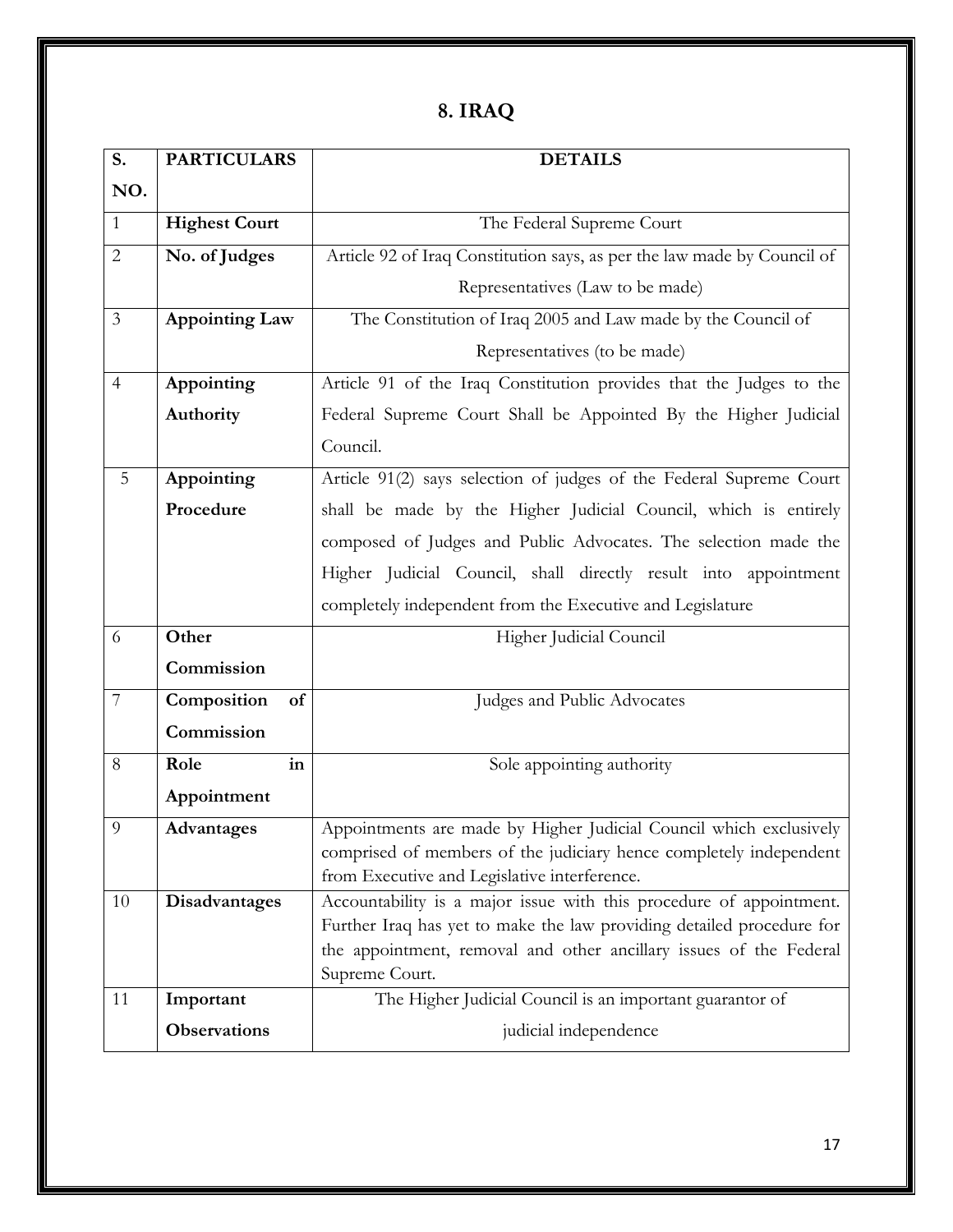#### **9. IRELAND**

| SR. | <b>PARTICULARS</b>    | <b>DETAILS</b>                                                              |
|-----|-----------------------|-----------------------------------------------------------------------------|
| NO. |                       |                                                                             |
| 1.  | <b>Highest Court</b>  | Supreme Court of Ireland                                                    |
| 2.  | <b>Appointing Law</b> | Constitution of Ireland 1937, Article 6.1. (i).                             |
|     |                       | Courts and Court Officers Act, 1995.                                        |
| 3.  | No. of judges         | Consists of the chief justice, 9 judges, 2 ex-officio members - the         |
|     |                       | presidents of the High Court and Court of Appeal - and organized in 3-      |
|     |                       | , 5-, or 7-judge panels, depending on the importance or complexity of       |
|     |                       | an issue of law.                                                            |
| 4.  | Appointing            | Judges nominated by the prime minister and Cabinet and appointed by         |
|     | authority             | the president; chief justice serves in the position for 7 years; judges can |
|     |                       | serve until age 70.                                                         |
| 5.  | Appointing            | Government nominates & President appoints the Chief Justice.                |
|     | procedure             | The Government has complete discretion. Judicial Board has                  |
|     |                       | no function here.                                                           |
|     |                       | Board recommends at least 7 persons who have applied for the                |
|     |                       | position. The government must disclose when it decides to                   |
|     |                       | nominate someone who was not recommended. There is a                        |
|     |                       | practice of usually selecting 1 non-Catholic.                               |
|     |                       | Under section 16(2) of the 1995 Act, the Board's                            |
|     |                       | recommendation functions are initiated upon request by the                  |
|     |                       | Minister where there is a vacancy or forthcoming vacancy in                 |
|     |                       | judicial office.                                                            |
|     |                       | In addition, the Board publishes annually advertisements                    |
|     |                       | inviting persons who wish to be considered for appointment to               |
|     |                       | any judicial vacancies that may arise to submit their names to              |
|     |                       | the Board.                                                                  |
|     |                       | The Board also publishes advertisements from time to time                   |
|     |                       | inviting applicants in respect of specific vacancies which have             |
|     |                       | or are about to arise.                                                      |
|     |                       |                                                                             |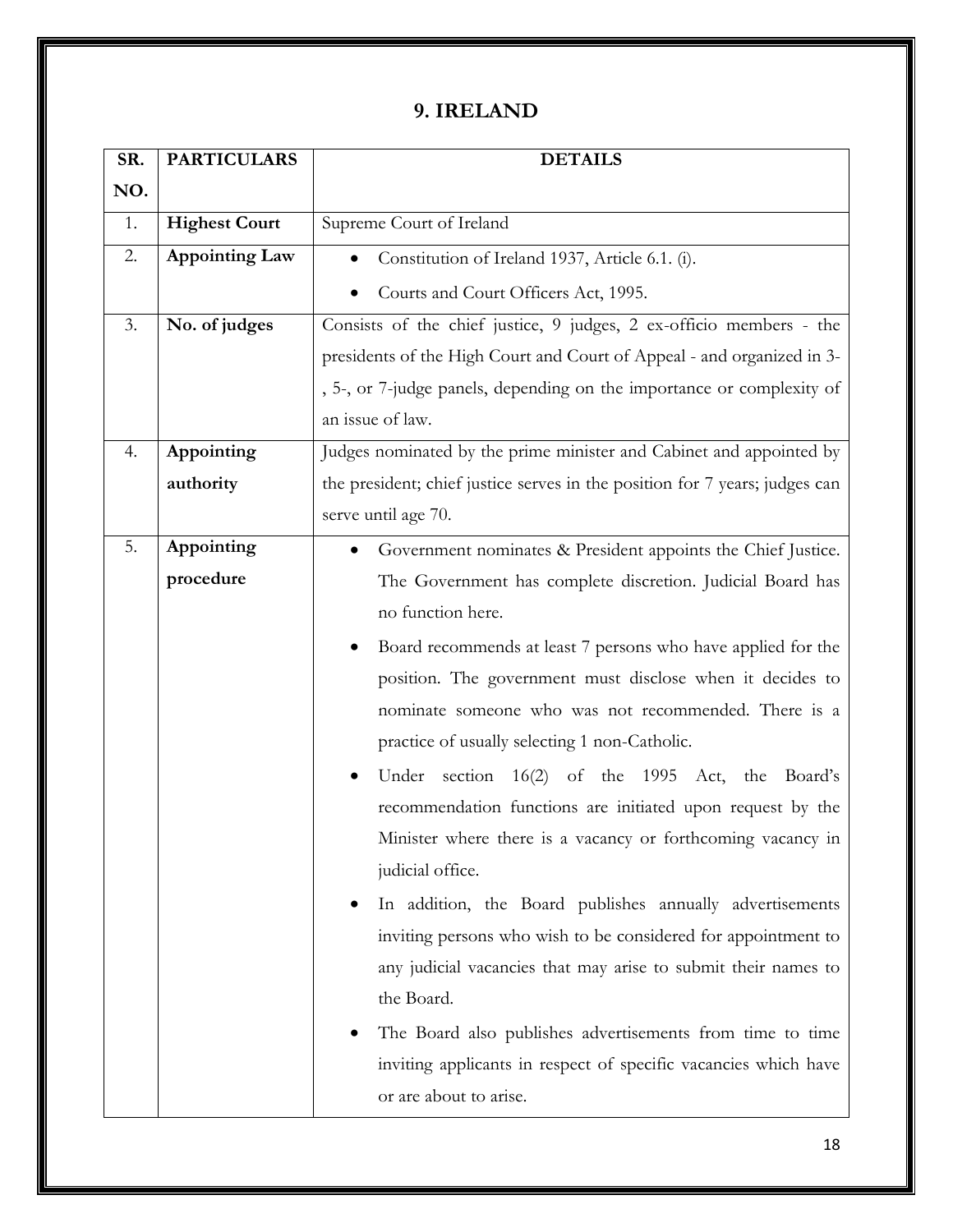| A person who wishes to be considered for appointment to<br>judicial office is required to so inform the Board in writing, and<br>to provide the Board with such information as it may require<br>enabling it to consider the suitability of that person for judicial<br>office, including information relating to education, professional<br>qualifications, experience and character. <sup>4</sup><br>The Board requires such persons to provide an application<br>form which requires details of their practice, professional<br>qualifications, education, character, etc.<br>The Board has appointed a sub-committee to consider and<br>advice on the large number of applications to the Circuit and<br>District Courts.<br>Other<br>$N-A$<br>6.<br>Commission<br>The Board consists of seven members who are judges and practicing<br>Composition<br>7.<br>of<br>commission<br>lawyers, plus not more than three lay members. <sup>5</sup><br>The composition can be summarized as:<br>the Chief Justice; who is Chairperson of the Board;<br>the President of the High Court;<br>the President of the Circuit Court;<br>the President of the District Court;<br>the Attorney General;<br>a practising barrister who is nominated by the Chairperson for<br>the time being of the Council of the Bar of Ireland;<br>a practising solicitor who is nominated by the President for the<br>time being of the Law Society of Ireland; and<br>not more than three persons appointed by the Minister for<br>Justice, Equality and Defence (hereafter "the Minister"), which |  |                                                             |
|-----------------------------------------------------------------------------------------------------------------------------------------------------------------------------------------------------------------------------------------------------------------------------------------------------------------------------------------------------------------------------------------------------------------------------------------------------------------------------------------------------------------------------------------------------------------------------------------------------------------------------------------------------------------------------------------------------------------------------------------------------------------------------------------------------------------------------------------------------------------------------------------------------------------------------------------------------------------------------------------------------------------------------------------------------------------------------------------------------------------------------------------------------------------------------------------------------------------------------------------------------------------------------------------------------------------------------------------------------------------------------------------------------------------------------------------------------------------------------------------------------------------------------------------------------------------------------|--|-------------------------------------------------------------|
|                                                                                                                                                                                                                                                                                                                                                                                                                                                                                                                                                                                                                                                                                                                                                                                                                                                                                                                                                                                                                                                                                                                                                                                                                                                                                                                                                                                                                                                                                                                                                                             |  |                                                             |
|                                                                                                                                                                                                                                                                                                                                                                                                                                                                                                                                                                                                                                                                                                                                                                                                                                                                                                                                                                                                                                                                                                                                                                                                                                                                                                                                                                                                                                                                                                                                                                             |  |                                                             |
|                                                                                                                                                                                                                                                                                                                                                                                                                                                                                                                                                                                                                                                                                                                                                                                                                                                                                                                                                                                                                                                                                                                                                                                                                                                                                                                                                                                                                                                                                                                                                                             |  |                                                             |
|                                                                                                                                                                                                                                                                                                                                                                                                                                                                                                                                                                                                                                                                                                                                                                                                                                                                                                                                                                                                                                                                                                                                                                                                                                                                                                                                                                                                                                                                                                                                                                             |  |                                                             |
|                                                                                                                                                                                                                                                                                                                                                                                                                                                                                                                                                                                                                                                                                                                                                                                                                                                                                                                                                                                                                                                                                                                                                                                                                                                                                                                                                                                                                                                                                                                                                                             |  |                                                             |
|                                                                                                                                                                                                                                                                                                                                                                                                                                                                                                                                                                                                                                                                                                                                                                                                                                                                                                                                                                                                                                                                                                                                                                                                                                                                                                                                                                                                                                                                                                                                                                             |  |                                                             |
|                                                                                                                                                                                                                                                                                                                                                                                                                                                                                                                                                                                                                                                                                                                                                                                                                                                                                                                                                                                                                                                                                                                                                                                                                                                                                                                                                                                                                                                                                                                                                                             |  |                                                             |
|                                                                                                                                                                                                                                                                                                                                                                                                                                                                                                                                                                                                                                                                                                                                                                                                                                                                                                                                                                                                                                                                                                                                                                                                                                                                                                                                                                                                                                                                                                                                                                             |  |                                                             |
|                                                                                                                                                                                                                                                                                                                                                                                                                                                                                                                                                                                                                                                                                                                                                                                                                                                                                                                                                                                                                                                                                                                                                                                                                                                                                                                                                                                                                                                                                                                                                                             |  |                                                             |
|                                                                                                                                                                                                                                                                                                                                                                                                                                                                                                                                                                                                                                                                                                                                                                                                                                                                                                                                                                                                                                                                                                                                                                                                                                                                                                                                                                                                                                                                                                                                                                             |  |                                                             |
|                                                                                                                                                                                                                                                                                                                                                                                                                                                                                                                                                                                                                                                                                                                                                                                                                                                                                                                                                                                                                                                                                                                                                                                                                                                                                                                                                                                                                                                                                                                                                                             |  |                                                             |
|                                                                                                                                                                                                                                                                                                                                                                                                                                                                                                                                                                                                                                                                                                                                                                                                                                                                                                                                                                                                                                                                                                                                                                                                                                                                                                                                                                                                                                                                                                                                                                             |  |                                                             |
|                                                                                                                                                                                                                                                                                                                                                                                                                                                                                                                                                                                                                                                                                                                                                                                                                                                                                                                                                                                                                                                                                                                                                                                                                                                                                                                                                                                                                                                                                                                                                                             |  |                                                             |
|                                                                                                                                                                                                                                                                                                                                                                                                                                                                                                                                                                                                                                                                                                                                                                                                                                                                                                                                                                                                                                                                                                                                                                                                                                                                                                                                                                                                                                                                                                                                                                             |  |                                                             |
|                                                                                                                                                                                                                                                                                                                                                                                                                                                                                                                                                                                                                                                                                                                                                                                                                                                                                                                                                                                                                                                                                                                                                                                                                                                                                                                                                                                                                                                                                                                                                                             |  |                                                             |
|                                                                                                                                                                                                                                                                                                                                                                                                                                                                                                                                                                                                                                                                                                                                                                                                                                                                                                                                                                                                                                                                                                                                                                                                                                                                                                                                                                                                                                                                                                                                                                             |  |                                                             |
|                                                                                                                                                                                                                                                                                                                                                                                                                                                                                                                                                                                                                                                                                                                                                                                                                                                                                                                                                                                                                                                                                                                                                                                                                                                                                                                                                                                                                                                                                                                                                                             |  |                                                             |
|                                                                                                                                                                                                                                                                                                                                                                                                                                                                                                                                                                                                                                                                                                                                                                                                                                                                                                                                                                                                                                                                                                                                                                                                                                                                                                                                                                                                                                                                                                                                                                             |  |                                                             |
|                                                                                                                                                                                                                                                                                                                                                                                                                                                                                                                                                                                                                                                                                                                                                                                                                                                                                                                                                                                                                                                                                                                                                                                                                                                                                                                                                                                                                                                                                                                                                                             |  |                                                             |
|                                                                                                                                                                                                                                                                                                                                                                                                                                                                                                                                                                                                                                                                                                                                                                                                                                                                                                                                                                                                                                                                                                                                                                                                                                                                                                                                                                                                                                                                                                                                                                             |  |                                                             |
|                                                                                                                                                                                                                                                                                                                                                                                                                                                                                                                                                                                                                                                                                                                                                                                                                                                                                                                                                                                                                                                                                                                                                                                                                                                                                                                                                                                                                                                                                                                                                                             |  |                                                             |
|                                                                                                                                                                                                                                                                                                                                                                                                                                                                                                                                                                                                                                                                                                                                                                                                                                                                                                                                                                                                                                                                                                                                                                                                                                                                                                                                                                                                                                                                                                                                                                             |  |                                                             |
|                                                                                                                                                                                                                                                                                                                                                                                                                                                                                                                                                                                                                                                                                                                                                                                                                                                                                                                                                                                                                                                                                                                                                                                                                                                                                                                                                                                                                                                                                                                                                                             |  |                                                             |
|                                                                                                                                                                                                                                                                                                                                                                                                                                                                                                                                                                                                                                                                                                                                                                                                                                                                                                                                                                                                                                                                                                                                                                                                                                                                                                                                                                                                                                                                                                                                                                             |  |                                                             |
|                                                                                                                                                                                                                                                                                                                                                                                                                                                                                                                                                                                                                                                                                                                                                                                                                                                                                                                                                                                                                                                                                                                                                                                                                                                                                                                                                                                                                                                                                                                                                                             |  |                                                             |
|                                                                                                                                                                                                                                                                                                                                                                                                                                                                                                                                                                                                                                                                                                                                                                                                                                                                                                                                                                                                                                                                                                                                                                                                                                                                                                                                                                                                                                                                                                                                                                             |  |                                                             |
|                                                                                                                                                                                                                                                                                                                                                                                                                                                                                                                                                                                                                                                                                                                                                                                                                                                                                                                                                                                                                                                                                                                                                                                                                                                                                                                                                                                                                                                                                                                                                                             |  |                                                             |
|                                                                                                                                                                                                                                                                                                                                                                                                                                                                                                                                                                                                                                                                                                                                                                                                                                                                                                                                                                                                                                                                                                                                                                                                                                                                                                                                                                                                                                                                                                                                                                             |  |                                                             |
|                                                                                                                                                                                                                                                                                                                                                                                                                                                                                                                                                                                                                                                                                                                                                                                                                                                                                                                                                                                                                                                                                                                                                                                                                                                                                                                                                                                                                                                                                                                                                                             |  | are persons engaged in or having knowledge or experience of |

 4 Courts and Courts Officers Act, 1995, s. 16(1). 5 Courts and Court Officers Act, 1995, s. 13(2).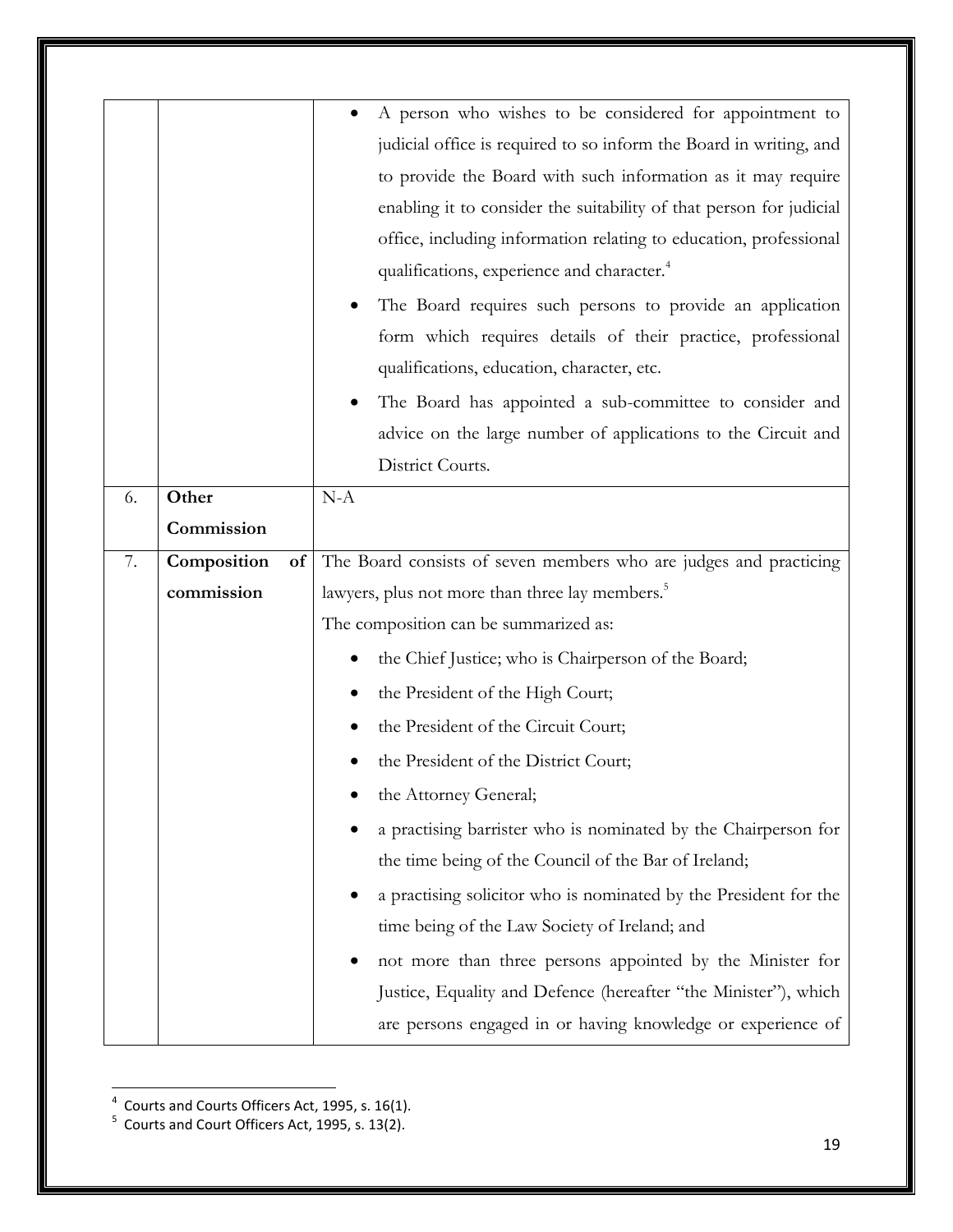|     |                  | commerce, finance, administration, or persons who have                       |
|-----|------------------|------------------------------------------------------------------------------|
|     |                  |                                                                              |
|     |                  | experience as consumers of the service provided by the Courts                |
|     |                  | that the Minister considers appropriate.                                     |
| 8.  | Role<br>in       | The Board commenced operation in 1996. Its functions are to                  |
|     | appointment      | identify persons and inform the Government of the suitability                |
|     |                  | of those persons for appointment to specified judicial office. <sup>6</sup>  |
|     |                  | The Board may adopt such procedures as it thinks fit to carry                |
|     |                  | out its functions. <sup>7</sup>                                              |
|     |                  | It may also: (a) advertise for applications for judicial<br>٠                |
|     |                  | appointment, (b) require applicants to complete application                  |
|     |                  | forms, (c) consult persons concerning the suitability of                     |
|     |                  | applicants to the Board, (d) invite persons, identified by the               |
|     |                  | Board, to submit their names for consideration by the Board,                 |
|     |                  | (e) arrange for the interviewing of applicants who wish to be                |
|     |                  | considered by the Board for appointment to judicial office, and              |
|     |                  | (f) do such other things as the Board considers necessary to                 |
|     |                  | enable it to discharge its functions under this Act. <sup>8</sup>            |
| 9.  | Advantages<br>of | Good system: Public opinion is not that State is favoured over               |
|     | the system       | citizen by the Court. No great tension between the government                |
|     |                  | and the Court.                                                               |
|     |                  | Can't be a member of Parliament or hold any other office or                  |
|     |                  | earlier political participation<br>activity;<br>remunerative<br>1S           |
|     |                  | permissible; it is inappropriate for a judge to manifest their               |
|     |                  | political party sympathy or participation in a public controversy            |
|     |                  | (this is also rare)                                                          |
| 10. | Disadvantages of | Risk of influence, of Government patronage in the process.                   |
|     | the system       | The lack of diversity in the judiciary.                                      |
| 11. | Important        | There is no evidence within any of the annual reports of the <i>Judicial</i> |
|     | observation      | Appointments Advisory Board (beyond monitoring applications on the           |
|     |                  |                                                                              |

 6 Courts and Court Officers Act, 1995, s. 13(1). The Board's first annual report was produced in 2002, pursuant to

the Courts and Courts Officers Act, 2002, s. 11<br><sup>7</sup> Courts and Court Officers Act, 1995, s. 14(1).<br><sup>8</sup> Courts and Court Officers Act, 1995, s. 14(2)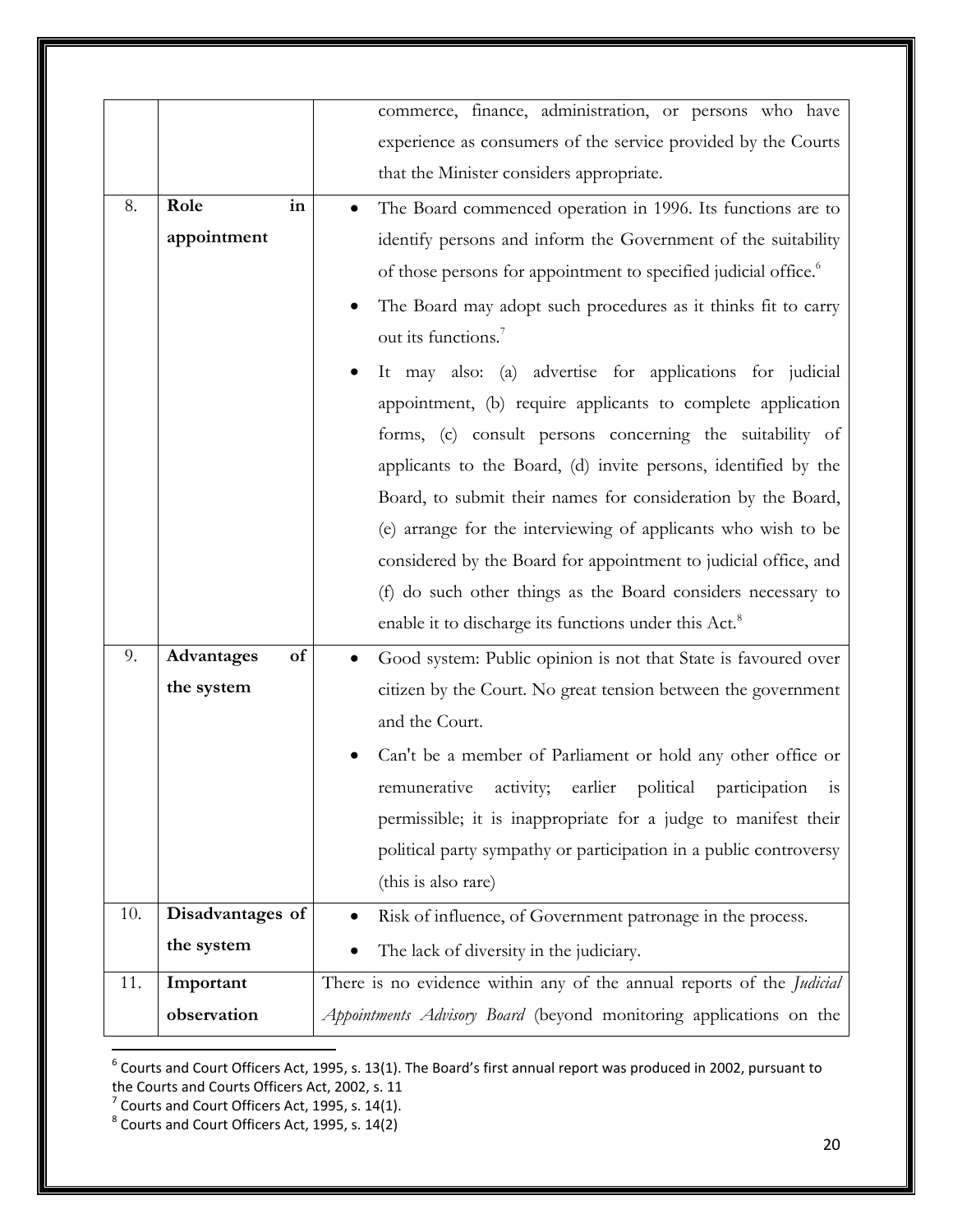basis of gender, experience in years and professional background) that it is concerned explicitly with issues of diversity or fair representation, in contrast to the approach of most judicial appointments bodies elsewhere. There are a number of other problems with the Board. Primarily, these reflect the statutory functions and powers of the Board rather than the operation. On occasion, the Board does not appear to go as far as it might in addressing a range of matters, which might be due to limited funding.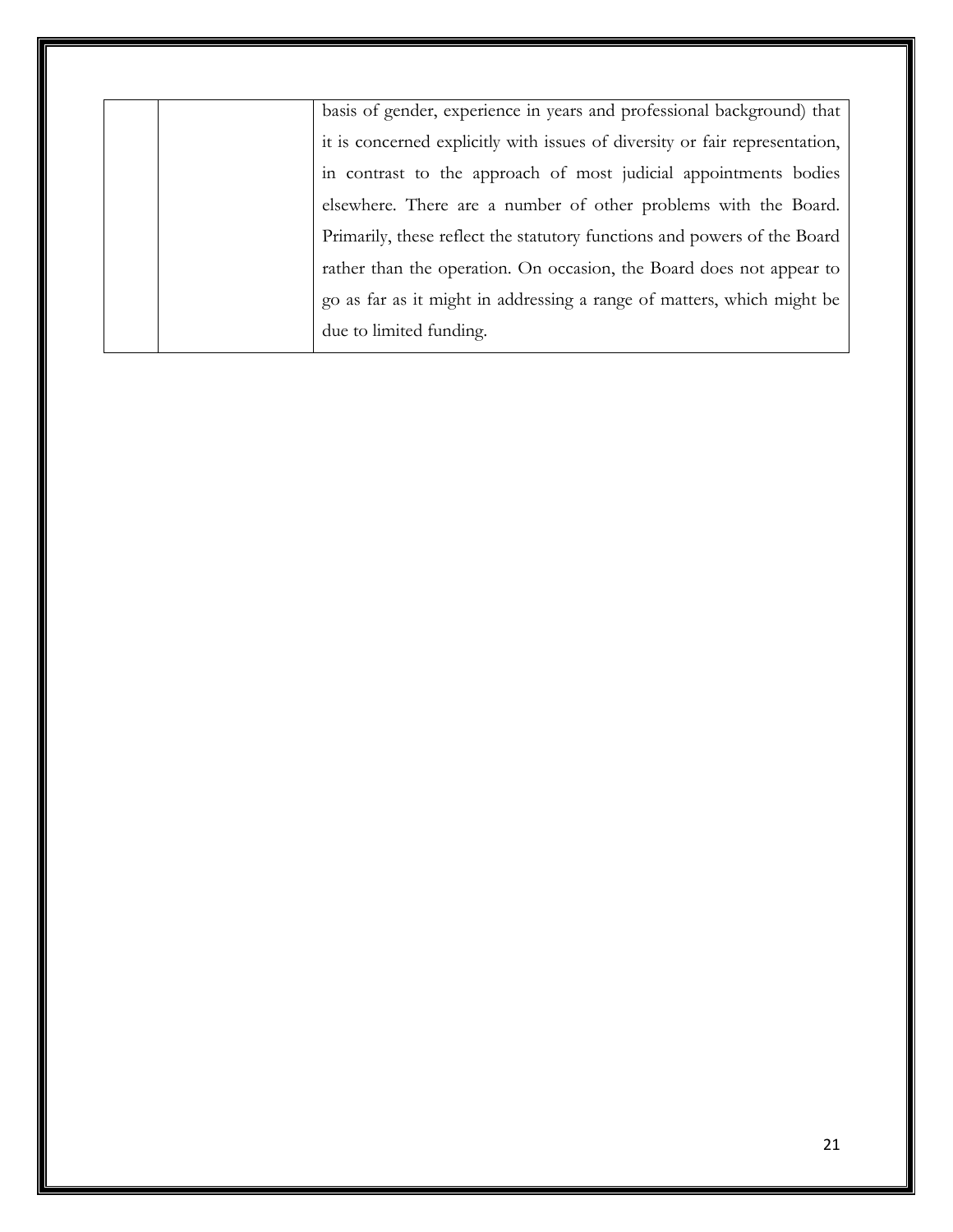#### **10. ISRAEL**

| SR. | <b>PARTICULARS</b>    | <b>DETAILS</b>                                                       |
|-----|-----------------------|----------------------------------------------------------------------|
| NO. |                       |                                                                      |
| 1.  | <b>Highest Court</b>  | Supreme Court (consists of the chief justice and 14 judges)          |
| 2.  | <b>Appointing Law</b> | Basic Law: Article: 71: The Judicature.                              |
|     |                       | Courts Law, Sections: 1-24                                           |
|     |                       | Rules of procedure of the Judicial Selection Committee, 1984.        |
|     |                       | The Judges Bill, 1953                                                |
| 3.  | No. of judges         | The chief justice and 14 judges                                      |
| 4.  | Appointing            | Judges are appointed by the President of the State on the nomination |
|     | authority             | of the Judges' Nominations Committee.                                |
| 5.  | Appointing            | Vacancies are advertised in the official government gazette and      |
|     | procedure             | potential candidates can apply using a questionnaire supplied        |
|     |                       | by the Committee. The Minister of Justice, the President of the      |
|     |                       | Supreme Court and three Committee members may also                   |
|     |                       | propose candidates.                                                  |
|     |                       | Application for election by the applicant. Includes filled           |
|     |                       | questionnaire; resume; recommendations; etc.                         |
|     |                       | Verification of recommendations by the court's administration.       |
|     |                       | Publishing the candidate list in Reshumot, followed by a             |
|     |                       | waiting period of at least 21 days in which every citizen may        |
|     |                       | contact the committee before the hearing, with a reasoned            |
|     |                       | explanation of opposition to a particular candidate.                 |
|     |                       | Interview of the candidate by a subcommittee of the Judicial         |
|     |                       | Selection Committee, containing at least three members (at           |
|     |                       | least one judge, one attorney, and one MK).                          |
|     |                       | Final decision by the Committee to confirm or reject a               |
|     |                       | candidate.                                                           |
| 6.  | Other                 | $N-A$                                                                |
|     | Commission            |                                                                      |
| 7.  | Composition<br>of     | The Nominations Committee is composed of nine members:               |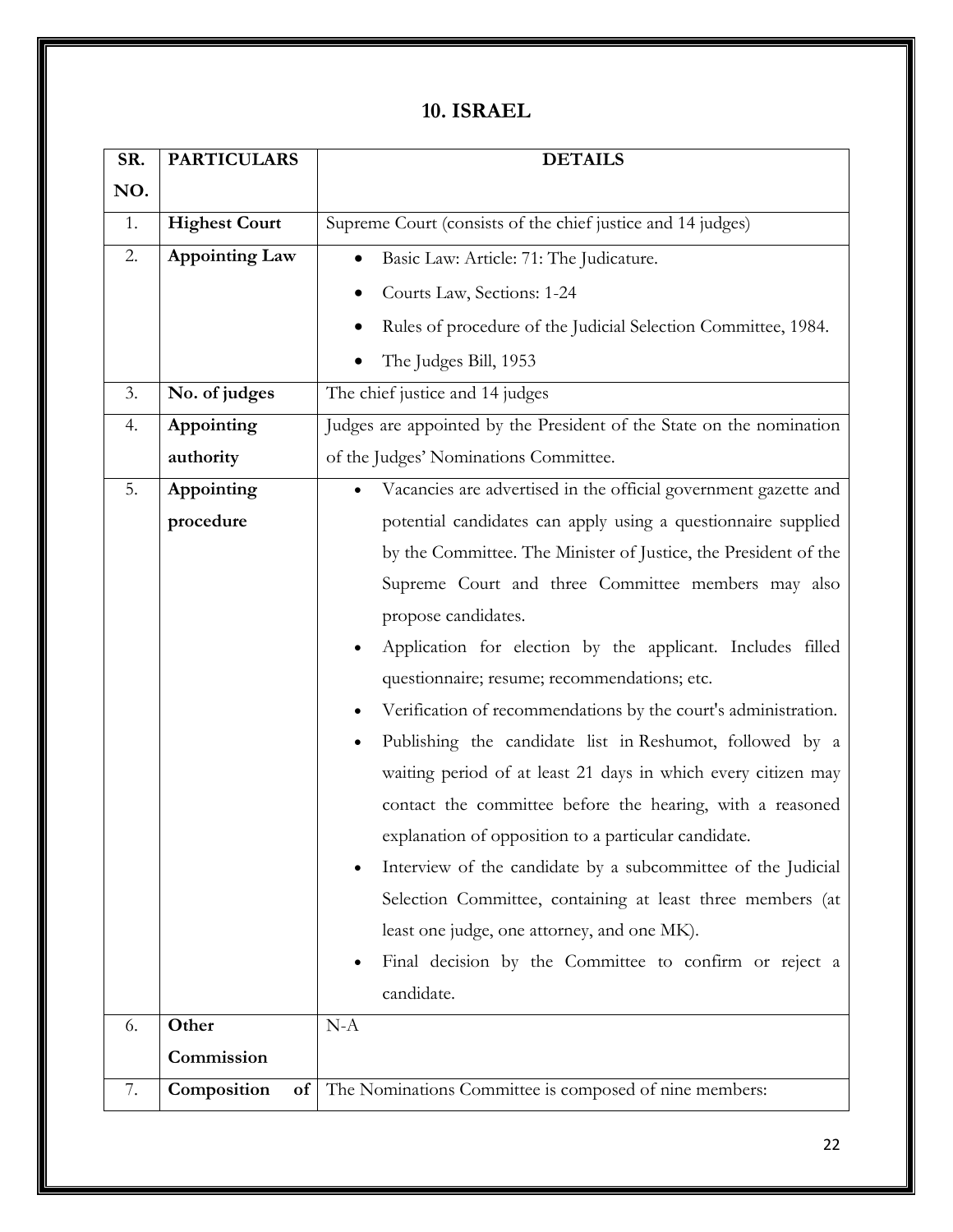|     | commission        | three judges (the President of the Supreme Court and two             |
|-----|-------------------|----------------------------------------------------------------------|
|     |                   | Supreme Court justices)                                              |
|     |                   | two members of the Knesset (Israel's Parliament)                     |
|     |                   | two Ministers (one of them being the Minister of Justice, who        |
|     |                   | chairs the Committee)                                                |
|     |                   | two representatives of the Israel Bar Association.                   |
| 8.  | Role<br>in        | Recommendations are final and binding on the President and the       |
|     | appointment       | process is balanced as the committee includes members from all three |
|     |                   | branches of legislature, executive and judiciary.                    |
| 9.  | Advantages of the | Judicial Independence                                                |
|     | system            | Tenure Security                                                      |
|     |                   | Adequate representation of all branches of Government                |
|     |                   | Binding and finality of judicial nominations.                        |
| 10. | Disadvantages of  | Ideological inclination of the members of the committee.             |
|     | the system        | Judges' undue involvement in the overtly political (indeed           |
|     |                   | overtly partisan) activity of judicial appointments.                 |
| 11. | Important         | • The Committee's decision to appoint a judge in all courts (except  |
|     | observation       | the Supreme Court), is passed by a simple majority of members        |
|     |                   | present at the meeting. Appointing Supreme Court judges requires,    |
|     |                   | a majority of 7 of the 9 committee members, or two less than the     |
|     |                   | number present at the meeting (6 of 8, 5 of 7, etc.).                |
|     |                   | Confidentiality applies legally to the committee's deliberations and |
|     |                   | they are not published for public review. This confidential          |
|     |                   | appointment process is unique, because the selection process for     |
|     |                   | every other public office is required by law to register and publish |
|     |                   | minutes of the committee's meetings.                                 |
|     |                   |                                                                      |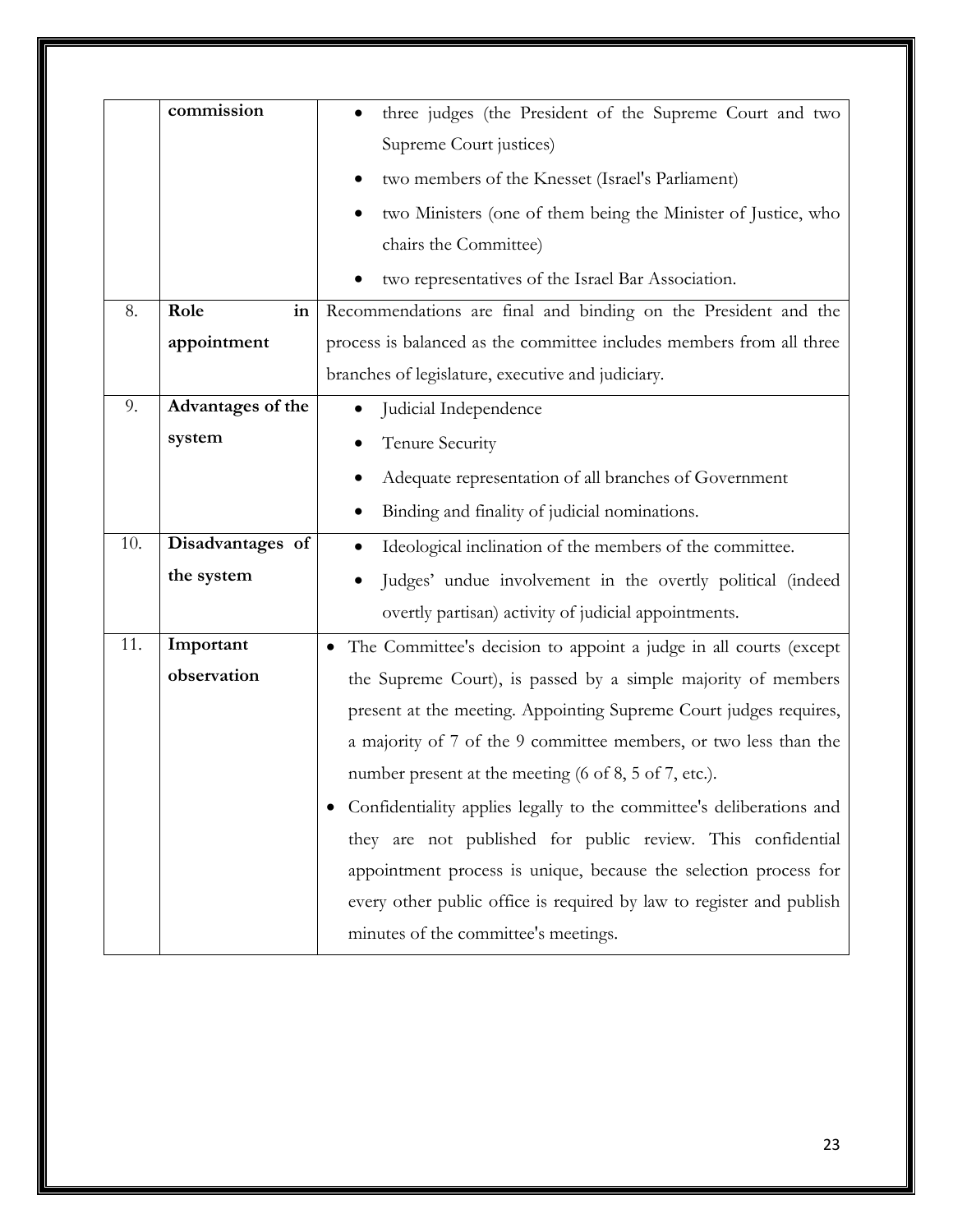## **11. JAPAN**

| SR. | <b>PARTICULARS</b>    | <b>DETAILS</b>                                                            |  |
|-----|-----------------------|---------------------------------------------------------------------------|--|
| NO. |                       |                                                                           |  |
| 1.  | <b>Highest Court</b>  | Supreme Court or Saiko saibansho; note - the Supreme Court has            |  |
|     |                       | jurisdiction in constitutional issues                                     |  |
| 2.  | <b>Appointing Law</b> | • Constitution of Japan, 1947: Judiciary (Articles 76–82)                 |  |
| 3.  | No. of judges         | Consists of the chief justice and 14 associate justices                   |  |
| 4.  | Appointing            | Supreme Court chief justice designated by the Cabinet and appointed       |  |
|     | authority             | by the monarch; associate justices appointed by the Cabinet and           |  |
|     |                       | confirmed by the monarch                                                  |  |
| 5.  | Appointing            | 15 Judges, Cabinet appoints. The people review judicial appointments      |  |
|     | procedure             | by vote at the first general election of the House of Representatives     |  |
|     |                       | following the appointment and subsequently at 10-year intervals.          |  |
|     |                       | The criteria of appointment are unclear. It seems that each field has its |  |
|     |                       | good will and basically selects candidates by itself. The Cabinet         |  |
|     |                       | Secretary explains the appointment process as follows: <sup>9</sup>       |  |
|     |                       | • The Supreme Court Justices are appointed by the Cabinet after           |  |
|     |                       | hearing opinions of the Supreme Court Chief Justice.                      |  |
|     |                       | · The hearing of the Chief Justice is conventionally conducted for the    |  |
|     |                       | personnel management that reflects as far as possible the actual          |  |
|     |                       | circumstances of the Supreme Court.                                       |  |
|     |                       | The Chief Justice generally gives opinions on candidates' field,          |  |
|     |                       | several candidates, and the most splendid candidate.                      |  |
|     |                       | Candidates' list is submitted to a Cabinet council through Prime<br>٠     |  |
|     |                       | Minister's judgment (a) upon the Chief Justice's presentation of several  |  |
|     |                       | candidates (in relation to candidates from judges, attorneys and public   |  |
|     |                       | prosecutors), or (b) upon the selection by the Cabinet secretary (in      |  |
|     |                       | relation to candidates from persons of learning and experience            |  |

 9 Naikaku Kanbou [Secretary of the Cabinet], Saikousai Saibankan no Ninmei ni Tsuite [On the Appointment of the Supreme Court Justices] (paper presented at the 5th meeting of the Daigokai Shihōseido Kaikaku Suishin Honbu Komon Kaigi [Adviser Assembly of the Judicial Reform Promotion Office], July 5, 2002).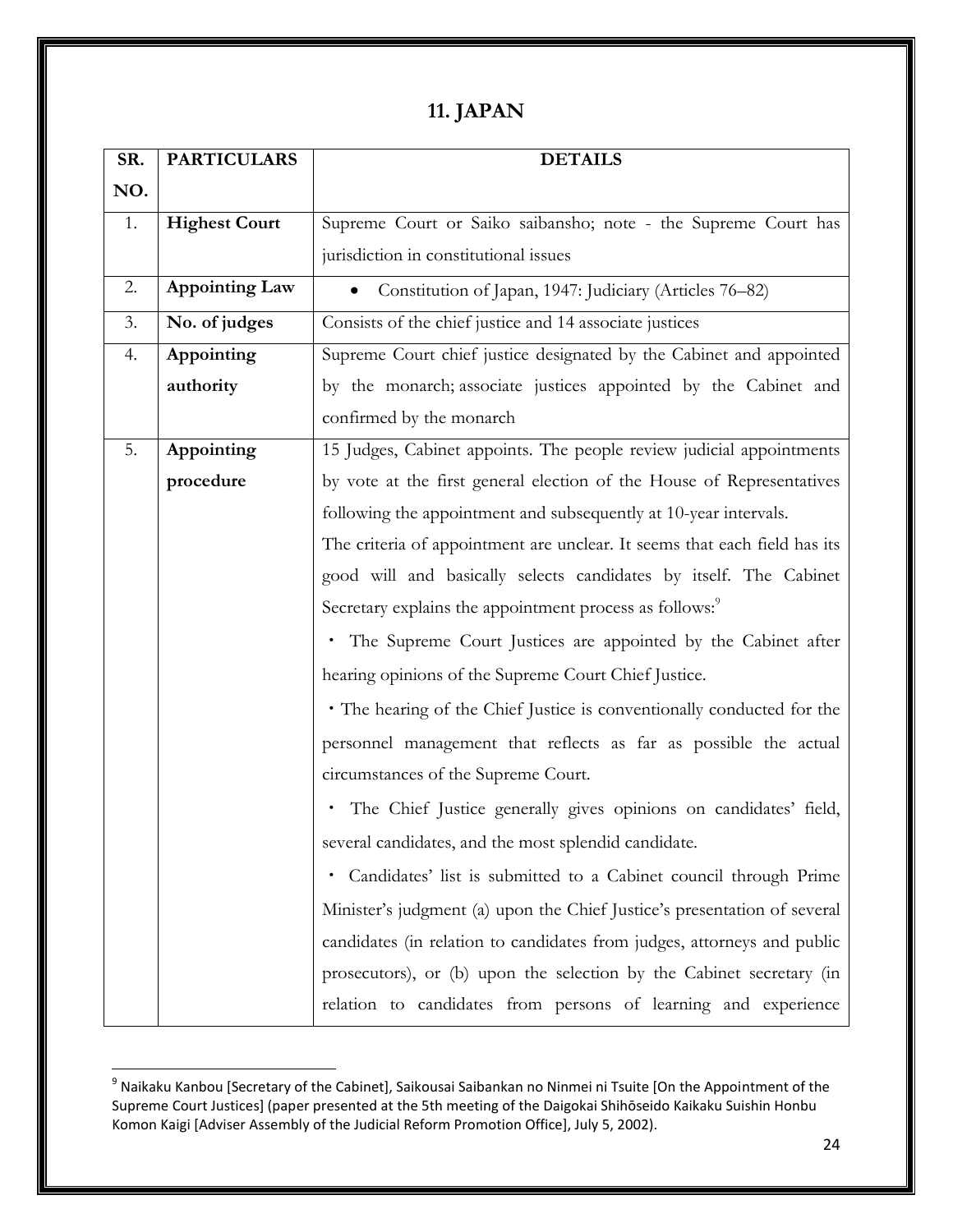|    |             |    | including administration and foreign affairs).                           |
|----|-------------|----|--------------------------------------------------------------------------|
|    |             |    | · Supreme Court Justices are selected from utmost objective and fair     |
|    |             |    | point of view in consideration of their important status, which is       |
|    |             |    | subject to popular review.                                               |
|    |             |    | · Current fields that the Supreme Court Justices come from are           |
|    |             |    | results of synthetic consideration of the Supreme Court's mission and    |
|    |             |    | cases it dealt with and others. <sup>10</sup>                            |
|    |             |    | · Selection process and reason of selection are made clear as far as     |
|    |             |    | possible at a press conference by a Chief Cabinet secretary after        |
|    |             |    | unofficial decision of appointment. Detailed process of judicial         |
|    |             |    | selection including other candidates is not publicized.                  |
| 6. | Other       |    | The Lower Court Judges Nominating Consultation Commission,               |
|    | Commission  |    | JNCC, was set up in 2003. It consists of eleven members which include    |
|    |             |    | six lay persons.                                                         |
|    |             |    | The JNCC is consulted to screen all applicants to the judgeship, by the  |
|    |             |    | Supreme Court. Then, the commission collects information about           |
|    |             |    | applicants via its regional committees and related persons. Finally, the |
|    |             |    | commission decides "adequate" or "inadequate" to each applicant and      |
|    |             |    | recommends its decisions to the Supreme Court.                           |
| 7. | Composition | of | $N-A$                                                                    |
|    | commission  |    |                                                                          |
| 8. | Role        | in | $N-A$                                                                    |
|    | appointment |    |                                                                          |
| 9. | Advantages  | of | To guarantee balanced sense of society in realizing justice. No          |
|    | the system  |    | political balance aimed at.                                              |
|    |             |    | Broad vision & learned in law. At least 40 years of age. 10 judge        |
|    |             |    | (or more) must be judge of 10 years' standing or other lawyer/           |
|    |             |    | prof. of law for a total of 20 years or more. Thus 5 judges. need        |
|    |             |    | not have legal qualifications.                                           |

<sup>&</sup>lt;sup>10</sup> Id. The mission of the Supreme Court is constitutional judgments and unification of statute interpretations. Cases dealt with by the Supreme Court are approximately 6,400 (civil cases are approximately 4,500, criminal cases are approximately 1,900 and grand bench cases (constitutional judgment and precedent change) are 8) per year as of 2000.

l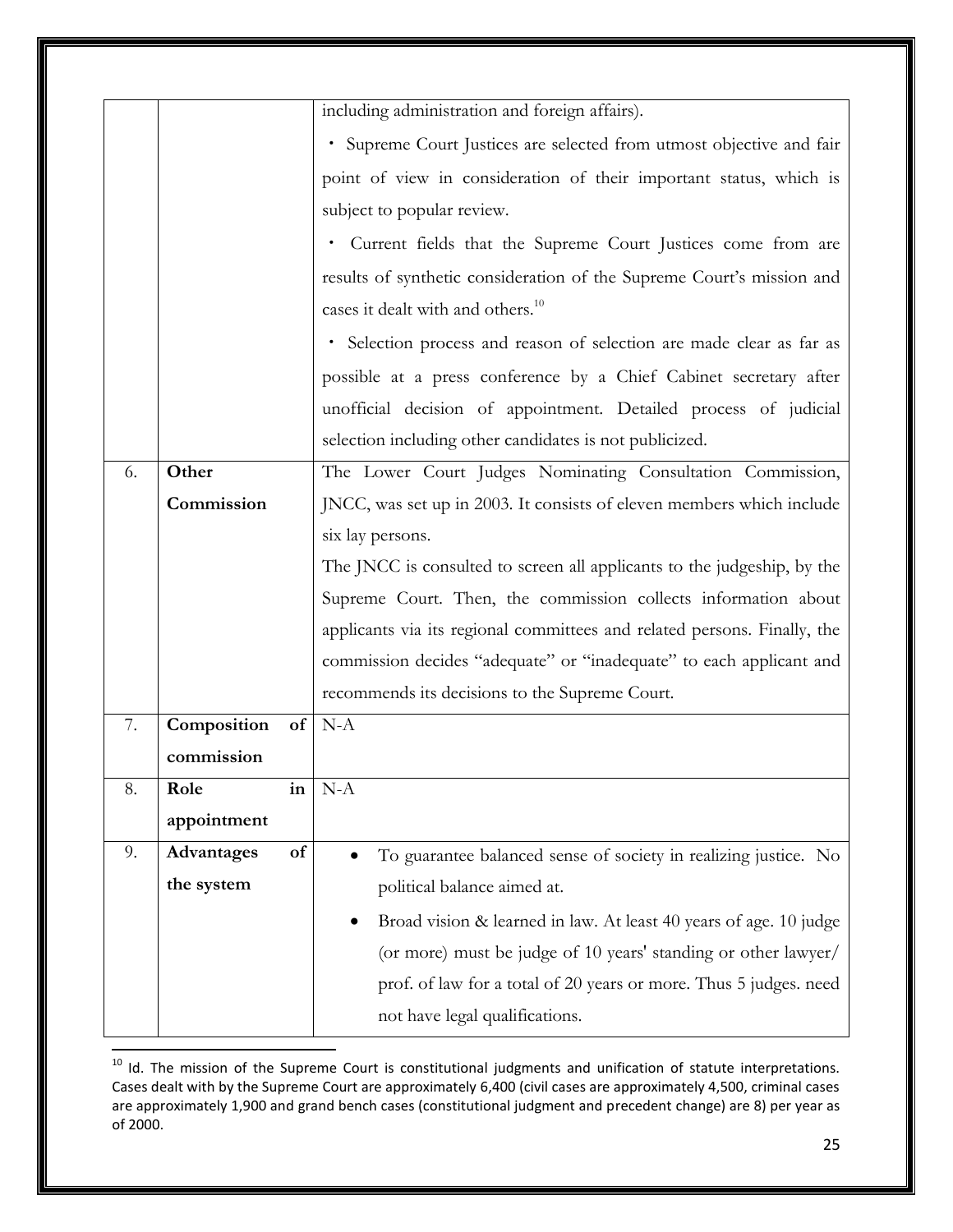| 10. | Disadvantages of | The Cabinet's nomination process and the appointment                   |
|-----|------------------|------------------------------------------------------------------------|
|     | the system       | process are not necessarily transparent.                               |
|     |                  | The criteria of appointment are unclear.                               |
|     |                  | The entrenchment of fixed proportions for the numbers of               |
|     |                  | justices who come from each field.                                     |
| 11. | Important        | Most Supreme Court Justices are appointed at their sixties and work    |
|     | observation      | for several years before their statutory retirement age: seventy. They |
|     |                  | must decide many cases and some of them retire before seventy due      |
|     |                  | to their heavy workloads. In addition, it has been observed that the   |
|     |                  | system of popular review of Supreme Court Justices has no practical    |
|     |                  | meanings. People can only dismiss a Justice by putting a "X" mark      |
|     |                  | next to his/her name. There is no detailed information related to      |
|     |                  | each individual Justice subject to the review process. It is not       |
|     |                  | possible for the people to make meaningful judgments. In               |
|     |                  | consequence, none of the 157 justices who have been subject to         |
|     |                  | popular review have been dismissed in the 21 elections since after     |
|     |                  | World War II                                                           |
|     |                  | Incompatibility with office of Judge: Can't be a member of             |
|     |                  | Parliament, hold another salaried position (unless has the Supreme     |
|     |                  | Court's permission), or carry out commercial position for gain. No     |
|     |                  | active participation in politics.                                      |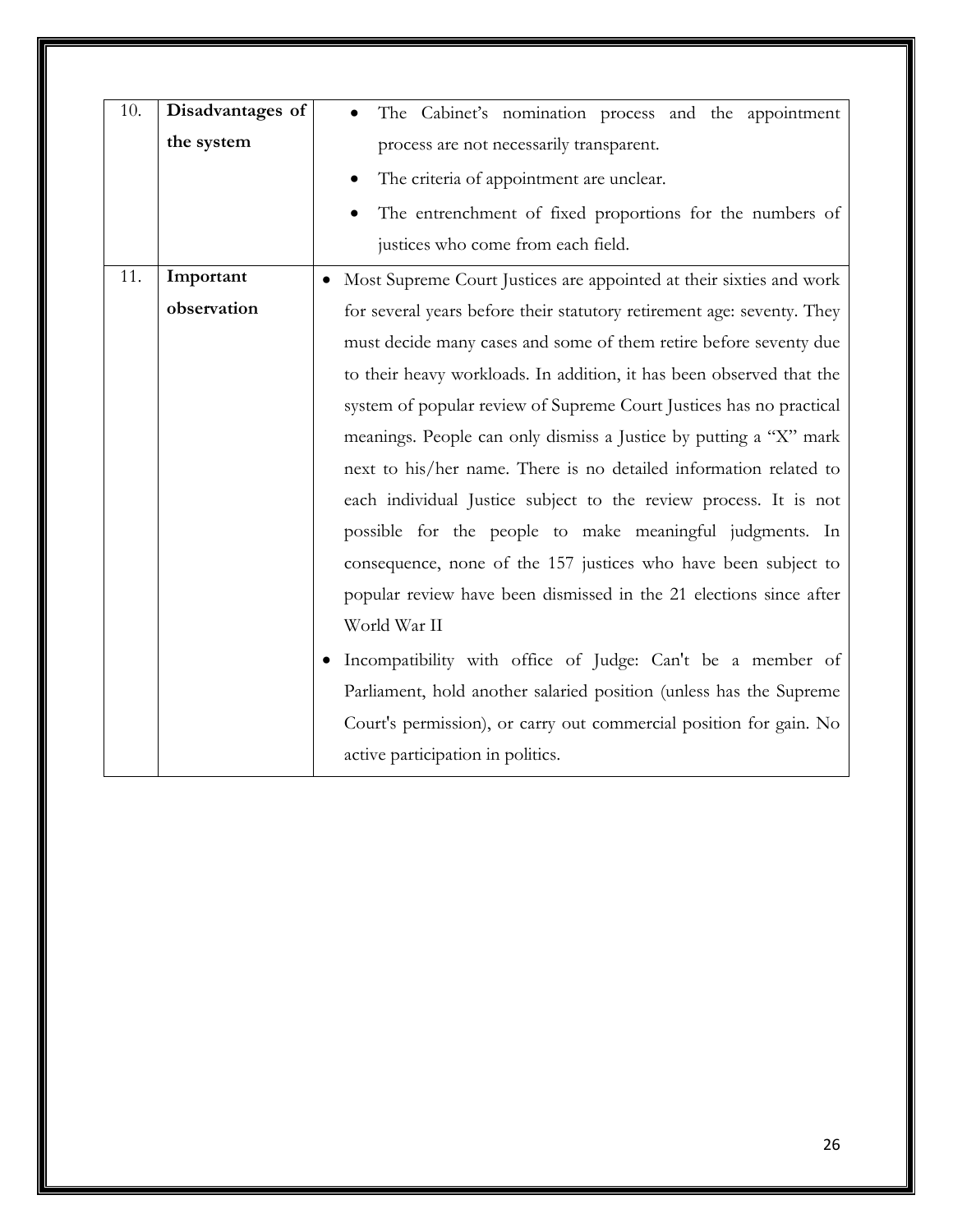## **12. MALAYSIA**

| SR. | <b>PARTICULARS</b>    | <b>DETAILS</b>                                                          |
|-----|-----------------------|-------------------------------------------------------------------------|
| NO. |                       |                                                                         |
| 1.  | <b>Highest Court</b>  | Federal Court                                                           |
| 2.  | <b>Appointing Law</b> | Constitution of Malaysia 1963;                                          |
|     |                       | Judicial Appointments Commission Act 2009;                              |
| 3.  | No. of judges         | consists of the chief justice, president of the Court of Appeal, chief  |
|     |                       | justice of the High Court of Malaya, chief judge of the High Court of   |
|     |                       | Sabah and Sarawak and 7 judges                                          |
| 4.  | Appointing            | Judges are appointed by the King, 'acting on the advice of the Prime    |
|     | authority             | Minister, after consulting the Conference of Rulers' (art 122B(1)).     |
| 5.  | Appointing            | After sifting the applications and nominations for judicial office it   |
|     | procedure             | receives, the JAC forwards to the Prime Minister a minimum of three     |
|     |                       | names of selected candidates for each vacancy in the High Court and a   |
|     |                       | minimum of two candidates for each vacancy in the other superior        |
|     |                       | courts. The selection must be set out in a report which provides        |
|     |                       | reasons for the JAC's recommendations. The Prime Minister may ask       |
|     |                       | the Commission to submit two more names in respect of any vacancy.      |
|     |                       | Once the Prime Minister has made a choice from among these              |
|     |                       | candidates, the Prime Minister then advises the King accordingly        |
|     |                       | (Judicial Appointments Commission Act, ss 22-28).                       |
| 6.  | Other                 | The Judicial Appointments Commission Act 2009, which establishes a      |
|     | Commission            | Judicial Appointments Commission (JAC).                                 |
| 7.  | Composition<br>of     | The Judicial Appointments Commission is composed of nine                |
|     | commission            | members: five judicial members (the Chief Justice of the Federal Court, |
|     |                       | who chairs the Commission, the President of the Court of Appeal, the    |
|     |                       | Chief Judge of the High Court in Malaya and of Sabah and Sarawak,       |
|     |                       | and a Federal Court judge appointed by the Prime Minister); and four    |
|     |                       | eminent persons who are not members of the executive or other public    |
|     |                       | service to be appointed by the Prime Minister in consultation with      |
|     |                       | various (listed) legal associations and the Attorney General (Judicial  |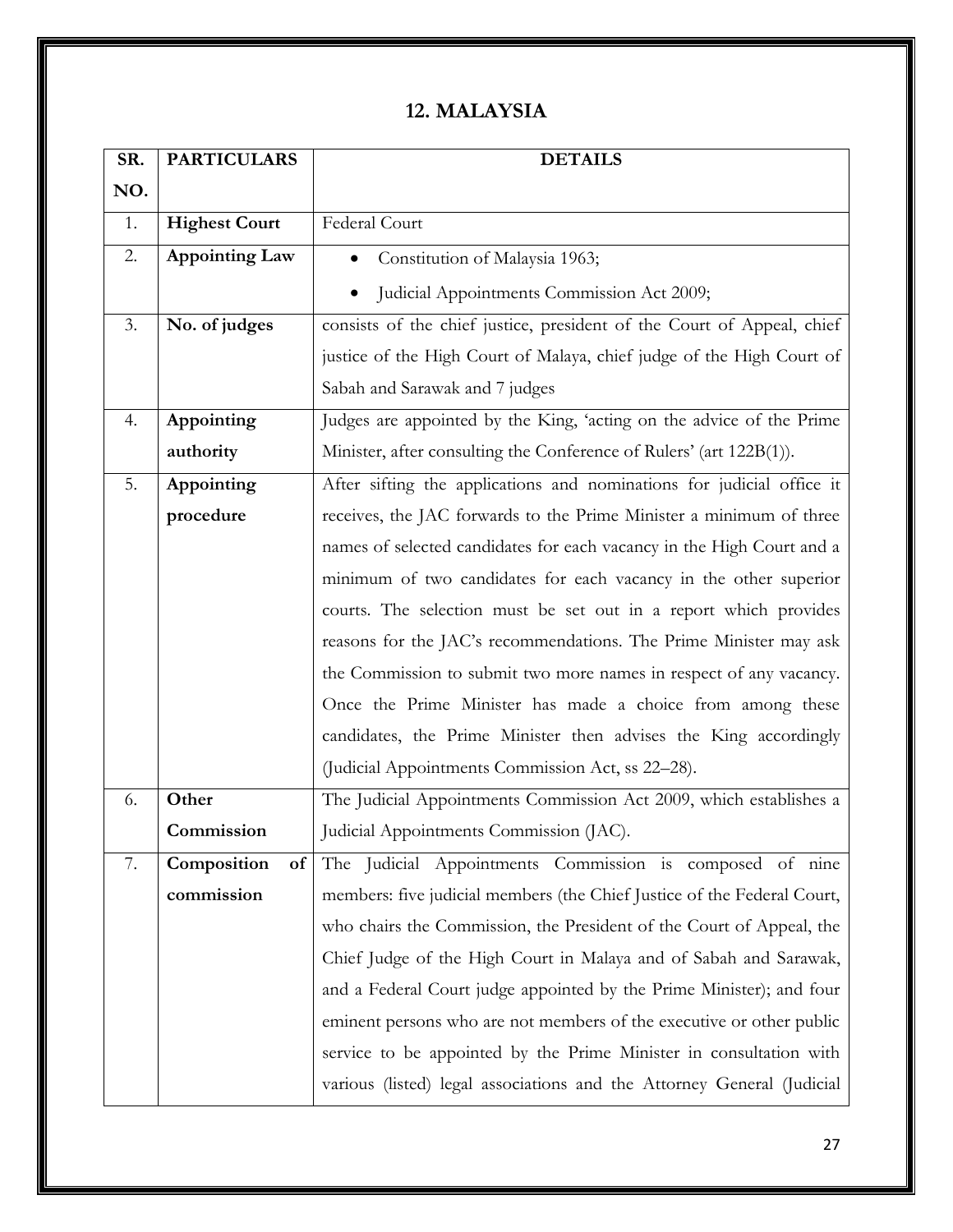|     |                  | Appointments Commission Act 2009, s5).                                 |
|-----|------------------|------------------------------------------------------------------------|
| 8.  | Role<br>in       | The commission plays the initiator role in culling out the nominations |
|     | appointment      | and recommends the name to PM. The advice is not binding. But it       |
|     |                  | reserves the primary role of judicial appointment recommendations.     |
| 9.  | of<br>Advantages | Unbiased selection of judicial candidates for the consideration        |
|     | the system       | of the Prime Minister.                                                 |
| 10. | Disadvantages of | The Prime Minister's power of rejecting the Commission's               |
|     | the system       | recommendations of multiple<br>candidates<br>renders<br>the            |
|     |                  | undertaking of a lengthy process of selection unproductive and         |
|     |                  | useless.                                                               |
| 11. | Important        | Malaysia has a dual judicial hierarchy of civil and religious          |
|     | observation      | (sharia) courts.                                                       |
|     |                  | The Federal Constitution of Malaysia has not empowered the             |
|     |                  | Parliament to enact a law providing for the establishment of a         |
|     |                  | Judicial Appointments Commission, it also appears that the             |
|     |                  | Judicial Appointments Commission Act 2009 is an invalid piece          |
|     |                  | of legislation.                                                        |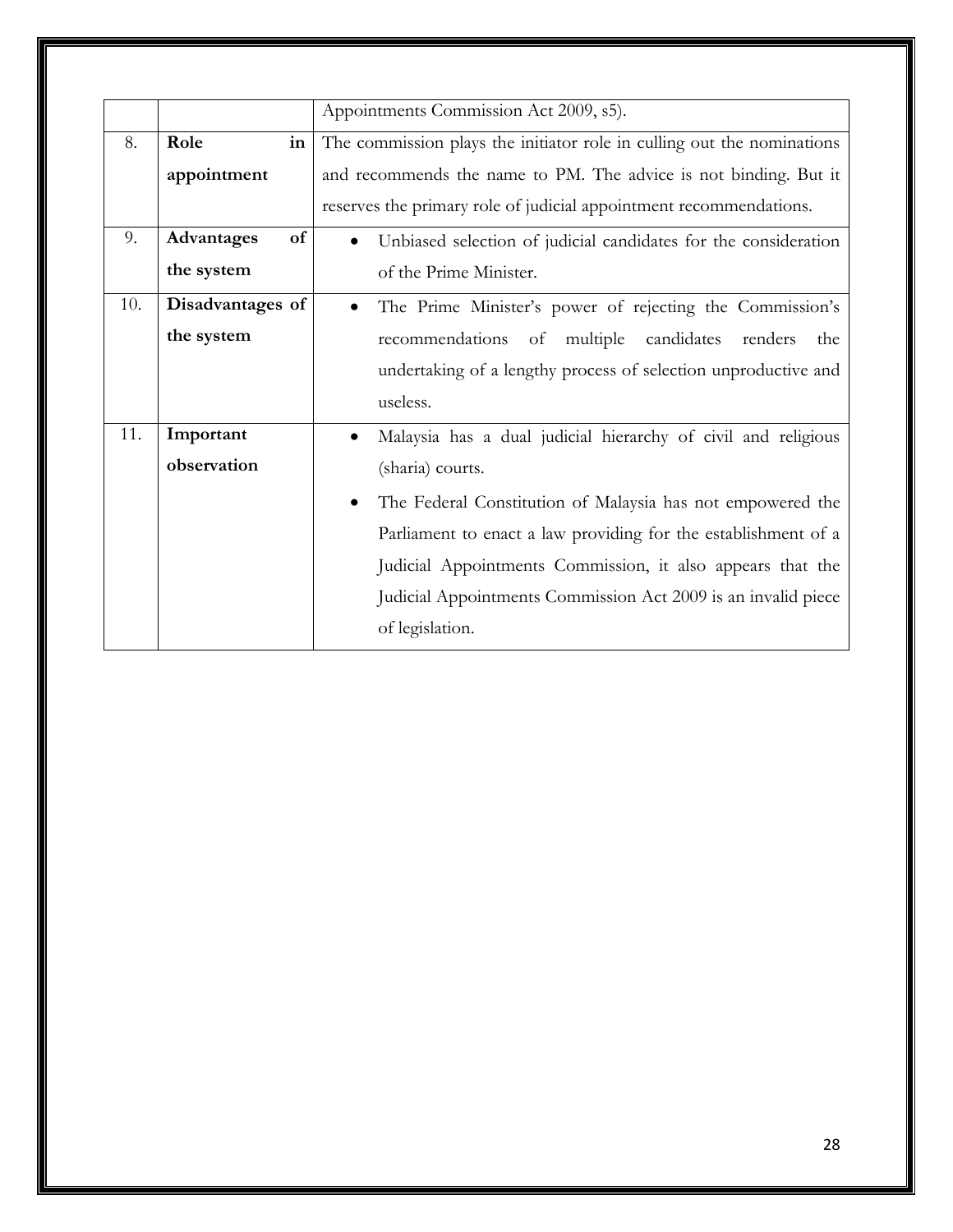#### **13. MYANMAR**

| SR. | <b>PARTICULARS</b>    | <b>DETAILS</b>                                                        |
|-----|-----------------------|-----------------------------------------------------------------------|
| No. |                       |                                                                       |
| 1.  | <b>Highest Court</b>  | The Supreme Court                                                     |
| 2.  | <b>Appointing Law</b> | Constitution of Myanmar, 2008                                         |
| 3.  | No. of judges         | The Chief Justice and 7-11 judges                                     |
| 4.  | Appointing            | President + Pyidaungsu Hluttaw (Union Parliament)                     |
|     | authority             |                                                                       |
| 5.  | Appointing            | The President submits his nomination to the Pyidaungsu Hluttaw        |
|     | procedure             | (Union Parliament) and seeks its approval. Then, he appoints the      |
|     |                       | person who has been approved by the Pyidaungsu Hluttaw as the         |
|     |                       | Chief Justice of the Union.                                           |
|     |                       | For other judges in coordination with the Chief Justice of the Union, |
|     |                       | the President submits his nominations of persons to be appointed as   |
|     |                       | Judges of the Supreme Court of the Union to the Pyidaundsu            |
|     |                       | Hluttaw for approval.                                                 |
| 6.  | Other                 | NA                                                                    |
|     | Commission            |                                                                       |
| 7.  | Composition<br>of     | NA                                                                    |
|     | commission            |                                                                       |
| 8.  | in<br>Role            | NA                                                                    |
|     | appointment           |                                                                       |
| 9.  | Advantages of the     | Nomination made the executive are subject to review of the            |
|     | system                | Legislature. A transparent procedure up to certain extent.            |
| 10. | Disadvantages<br>of   | Appointment is exclusively Executive Driven, hence completely         |
|     | the system            | devoid of judicial independence.                                      |
| 11. | Important             | A cumbersome Executive and Legislative dominated Judicial             |
|     | Observation           | appointment procedure, Judiciary has no role to play in               |
|     |                       | appointments.                                                         |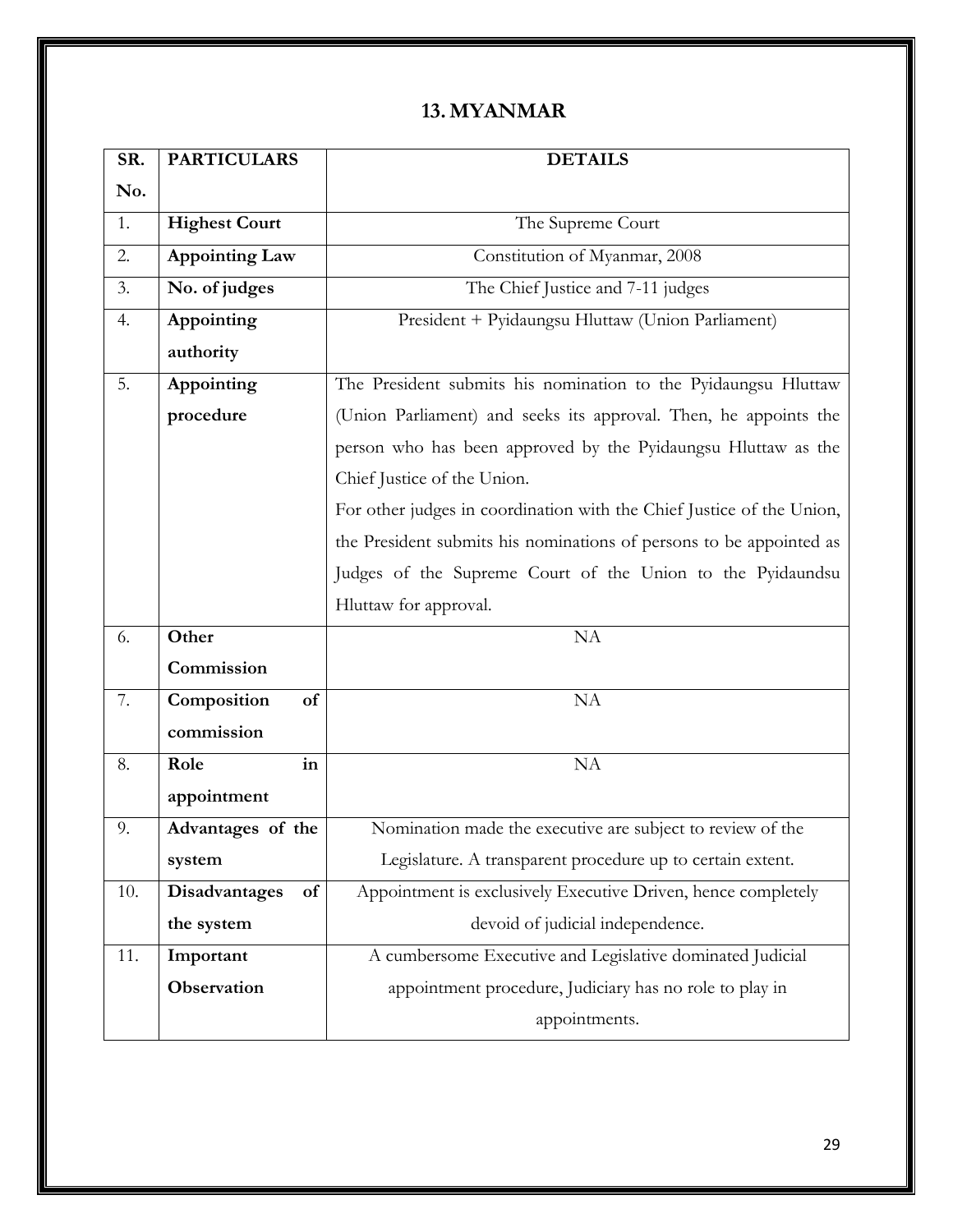#### **14. NEW ZEALAND**

| SR. | <b>PARTICULARS</b>    | <b>DETAILS</b>                                                              |
|-----|-----------------------|-----------------------------------------------------------------------------|
| No. |                       |                                                                             |
| 1.  | <b>Highest Court</b>  | The Supreme Court                                                           |
| 2.  | <b>Appointing Law</b> | The Supreme Court Act, 2003                                                 |
| 3.  | No. of judges         | .5                                                                          |
| 4.  | Appointing            | Governor General                                                            |
|     | authority             |                                                                             |
| 5.  | Appointing            | Attorney general with consult with the interested persons and suitable      |
|     | procedure             | bodies for their views after this he consults with the Chief Justice who    |
|     |                       | will confer with the other judges of the court, settle a shortlist of not   |
|     |                       | more than three appointees. Attorney-General will consider the              |
|     |                       | shortlisted candidates. In addition to the criteria by which all judges are |
|     |                       | selected, the Attorney-General will consider the overall make-up of the     |
|     |                       | court, including the diversity of the bench and the range of experience     |
|     |                       | and expertise of the current judges. Once the Attorney-General has          |
|     |                       | chosen the most suitable candidate from the shortlist, he will notify       |
|     |                       | Cabinet of his decision and recommend the appointment to the                |
|     |                       | governor-General.                                                           |
| 6.  | Other                 | <b>NA</b>                                                                   |
|     | Commission            |                                                                             |
| 7.  | Composition<br>of     | NA                                                                          |
|     | commission            |                                                                             |
| 8.  | Role<br>in            | <b>NA</b>                                                                   |
|     | appointment           |                                                                             |
| 9.  | Advantages<br>of      | Expeditious system of appointment.                                          |
|     | the system            |                                                                             |
| 10. | Disadvantages of      | Executive dominated appointing procedure, judicial independence             |
|     | the system            | compromised.                                                                |
| 11. | Important             | All judges of Supreme Court are High Court judges                           |
|     | <b>Observations</b>   |                                                                             |
|     |                       |                                                                             |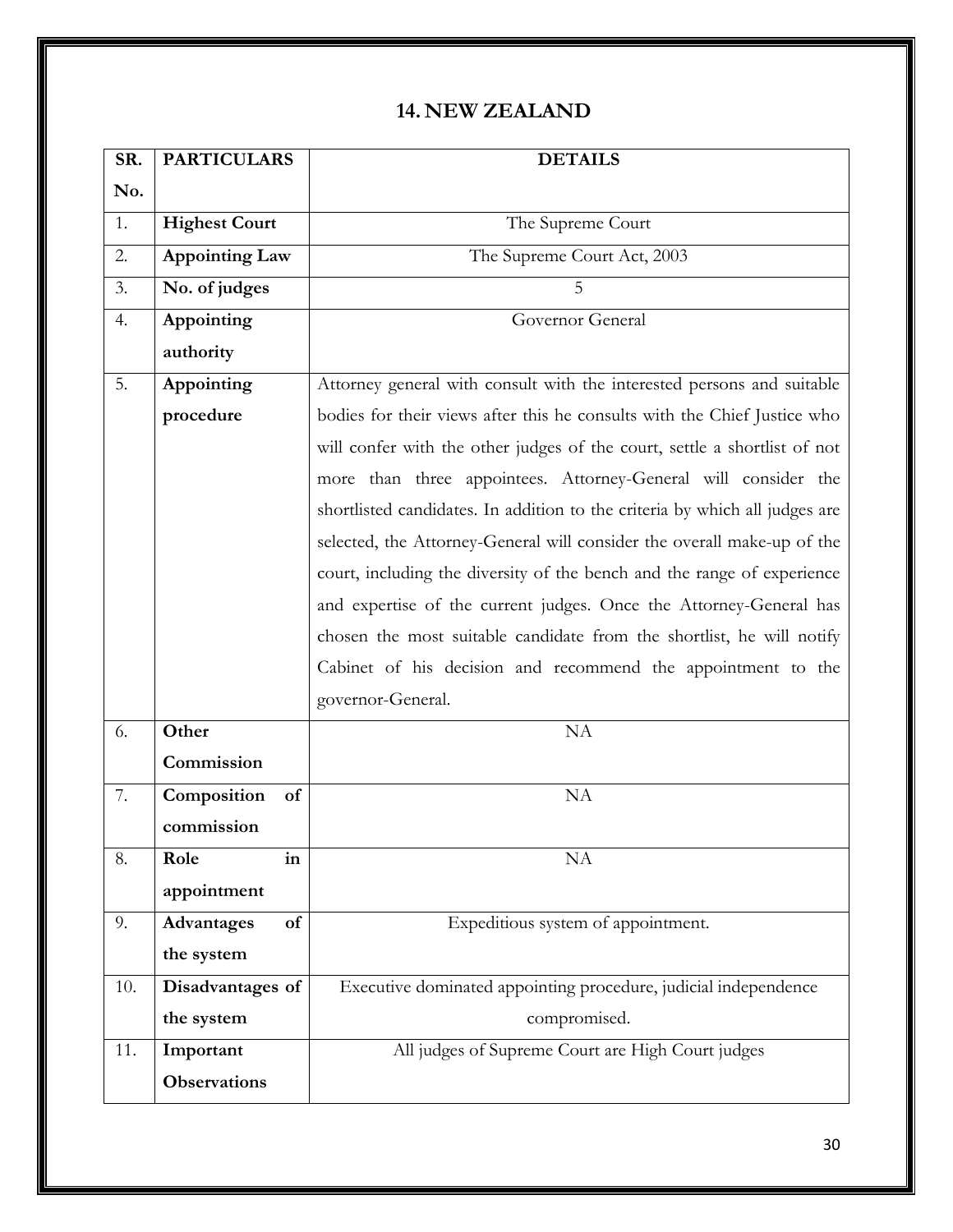#### **15. PAKISTAN**

| SR. | <b>PARTICULARS</b>    | <b>DETAILS</b>                                                          |
|-----|-----------------------|-------------------------------------------------------------------------|
| NO. |                       |                                                                         |
| 1.  | <b>Highest Court</b>  | Supreme Court of Pakistan                                               |
| 2.  | <b>Appointing Law</b> | Constitution of the Islamic Republic of Pakistan 1973;                  |
|     |                       | Judicial Commission of Pakistan Rules 2010 (SRO                         |
|     |                       | 122(KE)/2010);                                                          |
| 3.  | No. of judges         | Consists of the chief justice and 16 judges                             |
| 4.  | Appointing            | Appointed by the president of Pakistan;                                 |
|     | authority             |                                                                         |
| 5.  | Appointing            | The JCP selects a candidate for each vacancy and forwards the name to   |
|     | procedure             | a Parliamentary Committee composed of four members from the             |
|     |                       | Senate and four members from the National Assembly, who are             |
|     |                       | selected in equal numbers from the ruling party and the opposition.     |
|     |                       | The Committee may confirm or, by a three-fourths majority, reject the   |
|     |                       | candidate. If confirmed, the Prime Minister forwards the name of the    |
|     |                       | candidate to the President for appointment (art $175A(8)$ – $(13)$ ).   |
| 6.  | Other                 | Judicial Commission of Pakistan (JCP)                                   |
|     | Commission            |                                                                         |
| 7.  | Composition<br>of     | Its membership, mainly judicial, varies according to whether            |
|     | commission            | appointments are made to the Supreme or High Courts (art 175A(1)-       |
|     |                       | (5)). For appointments to the Supreme Court the JCP is composed of      |
|     |                       | the Chief Justice who acts as chairman, the four most senior judges of  |
|     |                       | the Supreme Court, a retired Chief Justice or Supreme Court judge, the  |
|     |                       | Federal Minister for Law and Justice, the Attorney-General and a        |
|     |                       | senior advocate appointed by the Pakistan Bar Council.                  |
| 8.  | Role<br>in            | JCP plays the role of recommending name of candidate judges to the      |
|     | appointment           | parliament, which reserves the right to accept or reject the selection. |
| 9.  | of<br>Advantages      | Unbiased selection of judicial candidates for the consideration         |
|     | the system            | of the Parliament and president.                                        |
|     |                       | Equal participation of ruling party and opposition.                     |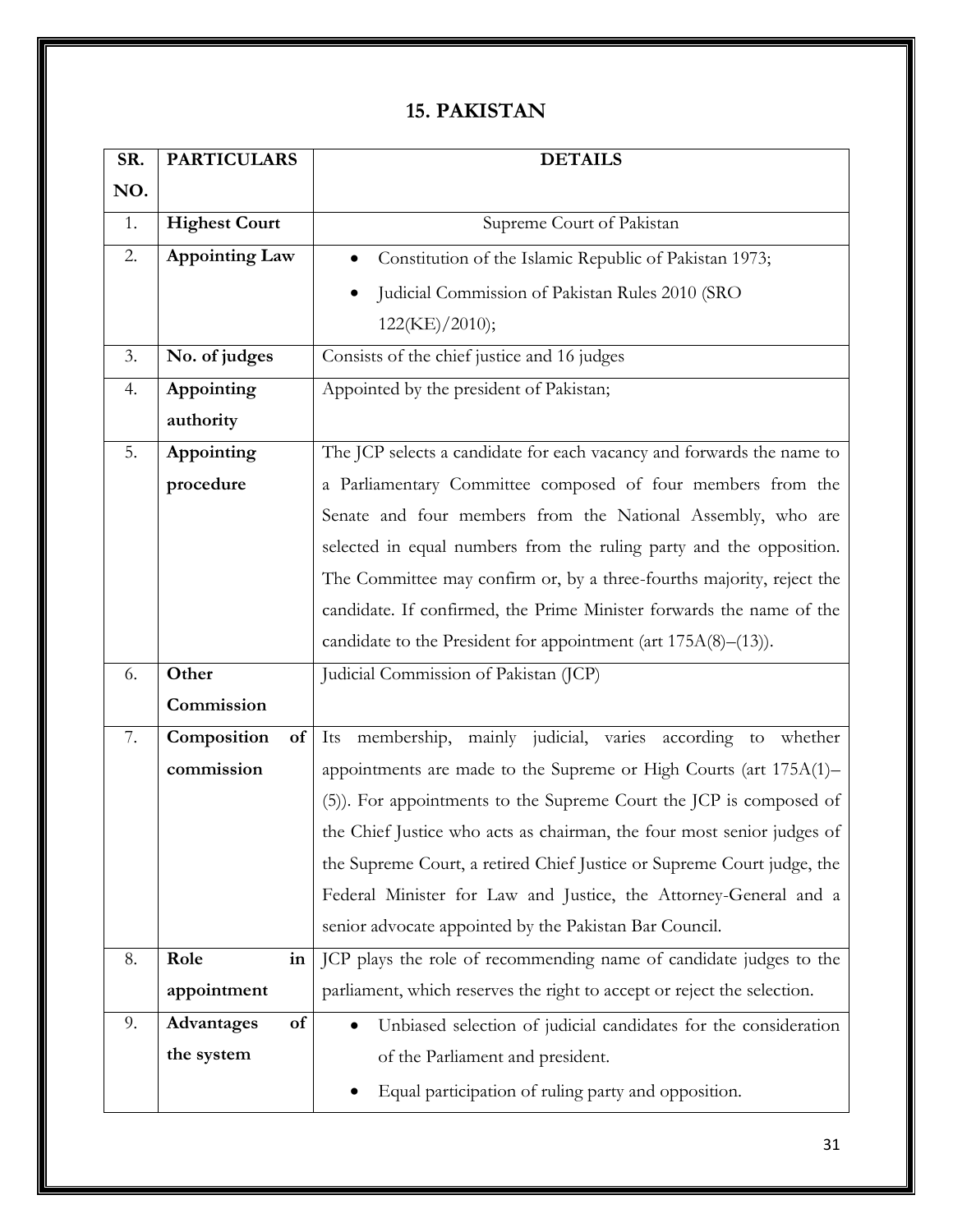| 10. | Disadvantages of | • The Prime Minister's power of rejecting the Commission's              |
|-----|------------------|-------------------------------------------------------------------------|
|     | the system       | recommendations of multiple candidates renders<br>the                   |
|     |                  | undertaking of a lengthy process of selection unproductive and          |
|     |                  | useless.                                                                |
| 11. | Important        | This process is not applicable to the appointment of the Chief Justice, |
|     | observation      | since the President must appoint the most senior judge of the Supreme   |
|     |                  | Court to this position (art $175A(3)$ ).                                |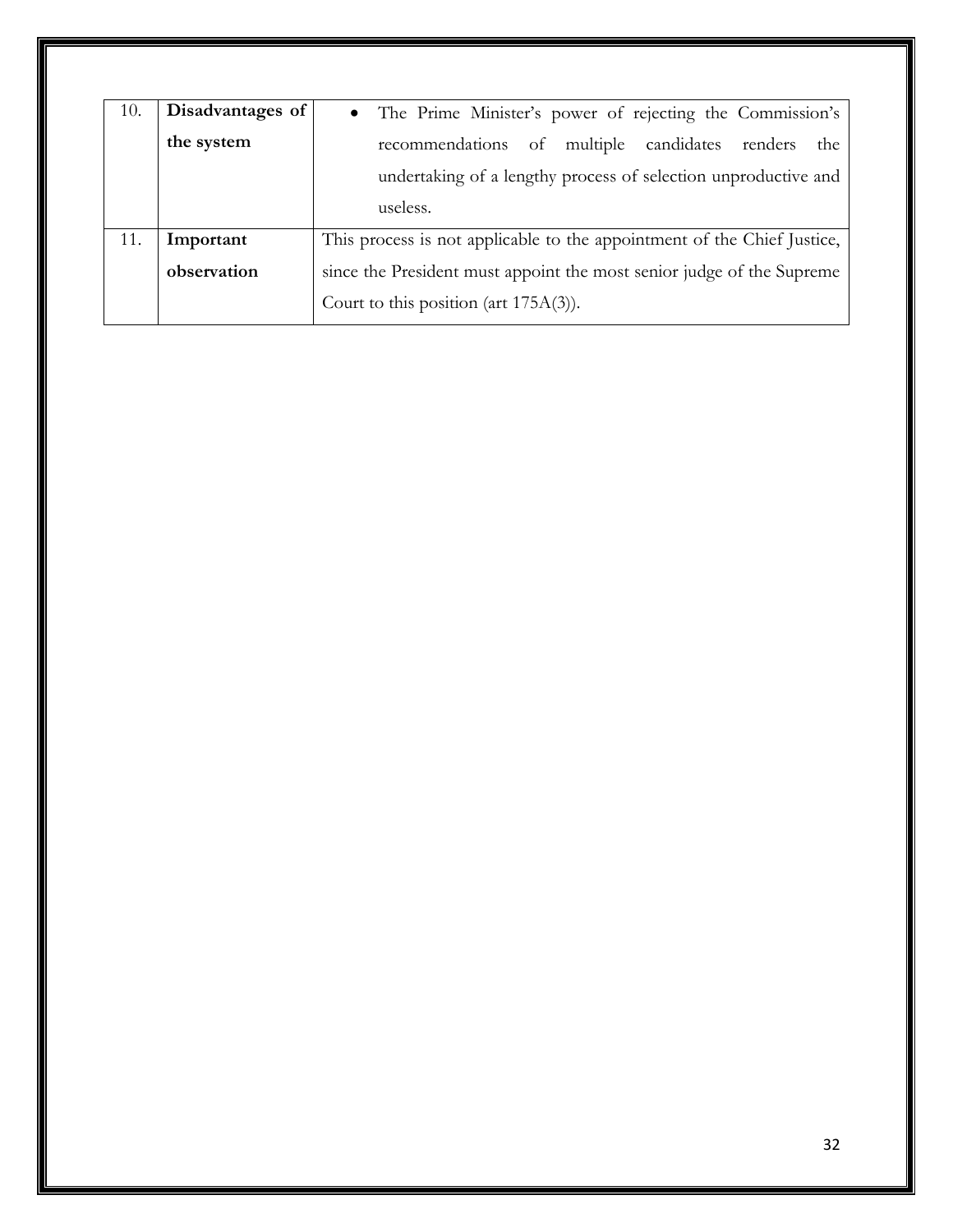### **16.RUSSIA**

| SR.            | <b>PARTICULARS</b>    | <b>DETAILS</b>                                                                                                                             |
|----------------|-----------------------|--------------------------------------------------------------------------------------------------------------------------------------------|
| NO.            |                       |                                                                                                                                            |
| 1              | <b>Highest Courts</b> | Constitutional Court of the Russian Federation,<br>Supreme Court.                                                                          |
|                |                       | And Supreme Court of Arbitration                                                                                                           |
| $\overline{2}$ | <b>Appointing Law</b> | Article 128 of the Constitution of the Russian Federation                                                                                  |
| $\mathfrak{Z}$ | No. of Judges         | 19 Judges {Article 1259(1)}                                                                                                                |
| 4              | Appointing            | Qualification Collegia / Supreme Qualification Collegium + The                                                                             |
|                | Authority             | President of the Russian Federation +                                                                                                      |
| 5              | Appointing            | Judges are appointed by the Federation Council, the upper house<br>$\bullet$                                                               |
|                | Procedure             | of Federal Assembly of Russia. Candidates are recommended by                                                                               |
|                |                       | the Qualification Collegia / Supreme Qualification Collegium to                                                                            |
|                |                       | the President, who in turn recommends candidates to the<br>Federation Council.                                                             |
| 6              | Other                 | Qualification Collegia / Supreme Qualification Collegium                                                                                   |
|                | Commission            |                                                                                                                                            |
|                |                       |                                                                                                                                            |
| 7              | Composition<br>of     | Qualification Collegiums of judges of the subjects of the Russian<br>$\bullet$                                                             |
|                | Commission            | Federation are formed of judges of the courts of the SRF of                                                                                |
|                |                       | different levels, representatives of the public and a representative of<br>the President of the RF. Judges-members are elected by a secret |
|                |                       | ballot at a Conference of Judges. Elections between the                                                                                    |
|                |                       | conferences are carried out by the Qualification Collegium of the                                                                          |
|                |                       | judges of the SRF. Representatives of the pubic are appointed by                                                                           |
|                |                       | the legislatures of the SRF and the representative of the President is                                                                     |
|                |                       | appointed by the President of the RF.                                                                                                      |
| 8              | Role<br>in            | Qualification Collegium recommends the names of desired                                                                                    |
|                | Appointment           | candidates for appointment, to the President of the Russian                                                                                |
|                |                       | Federation. The president of Russian Federation after due scrutiny<br>forward the names of the candidates to Federation Council.           |
| 9              | Advantages<br>of      | Provides for Merit based appointing procedure, Provides for plural                                                                         |
|                | the system            | appointing bodies.                                                                                                                         |
| 10             | Disadvantages of      | Lack of Transparency, strict criteria and rules for selection and                                                                          |
|                | the system            | accountability, which inevitably leads to arbitrariness and abuses.                                                                        |
| 11             | Important             | This system of appointment has maintained plurality in appointing                                                                          |
|                | Observation           | authorities which is indeed very important for judicial independence.                                                                      |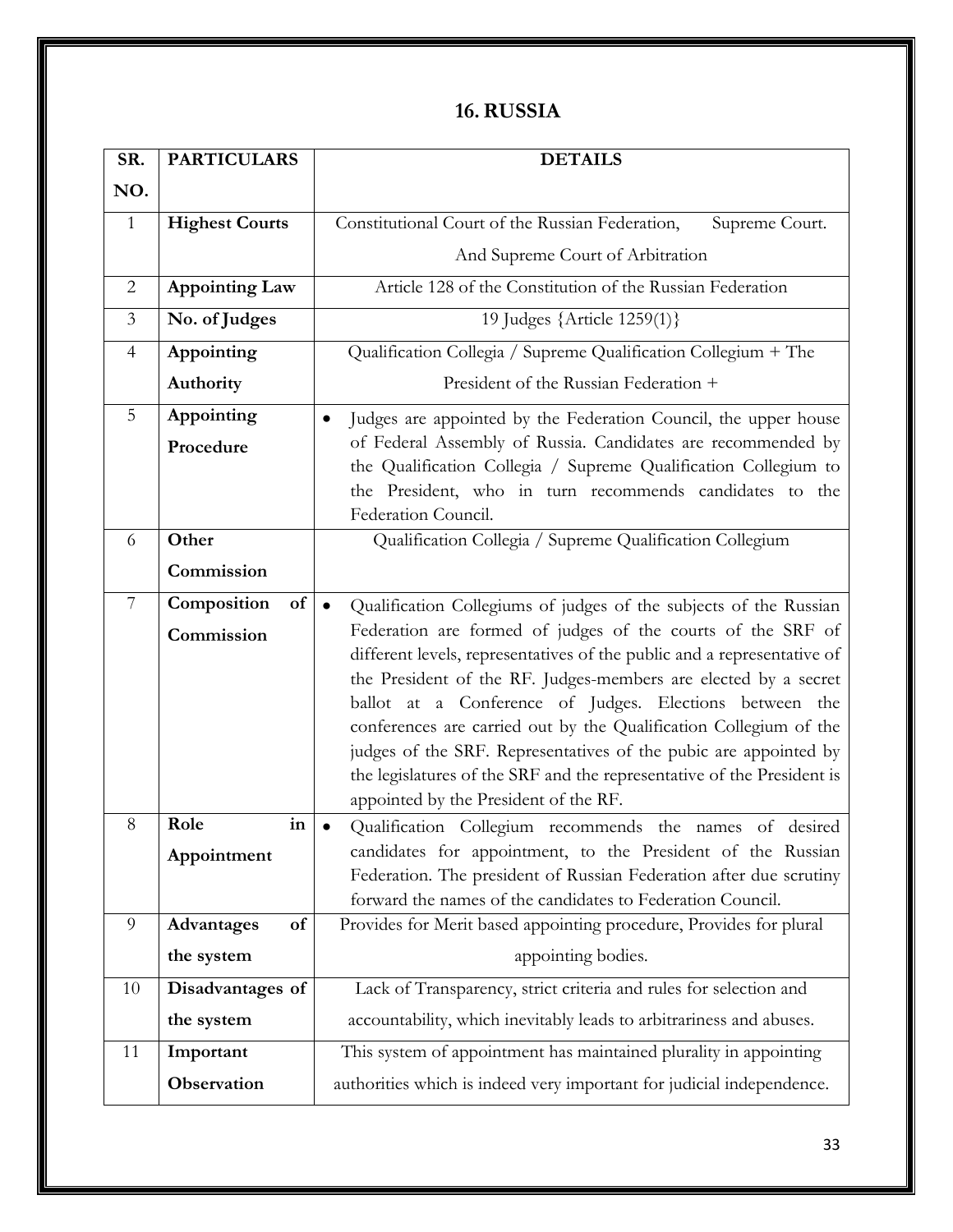#### **17. SINGAPORE**

| SR. | <b>PARTICULARS</b>    | <b>DETAILS</b>                                                            |
|-----|-----------------------|---------------------------------------------------------------------------|
| NO. |                       |                                                                           |
| 1.  | <b>Highest Court</b>  | Supreme Court which consists of High Court and the Court of Appeal.       |
|     |                       |                                                                           |
| 2.  | <b>Appointing Law</b> | The Singapore Constitution (Articles 93-101)                              |
| 3.  | No. of judges         | Consists of the president or chief justice and 16 justices and organized  |
|     |                       | into an upper tier Appeal Court and a lower tier High Court               |
|     |                       |                                                                           |
|     |                       | Chief Justice and two Judges of Appeal.: Court of Appeal                  |
|     |                       | The High Court consists of the Chief Justice, nine Judges and six         |
|     |                       | Judicial Commissioners.                                                   |
| 4.  | Appointing            | President of Singapore                                                    |
|     | authority             |                                                                           |
| 5.  | Appointing            | The President makes all judicial appointments 'if he, acting in his       |
|     | procedure             | discretion, concurs with the advice of the Prime Minister' (art 95(1)).   |
|     |                       | The Prime Minister is required to consult the Chief Justice prior to      |
|     |                       | tendering such advice unless the position to be filled is the Chief       |
|     |                       | Justiceship (art 95(6)). If the President refuses to appoint a particular |
|     |                       | candidate the legislature may overrule the President's decision by a      |
|     |                       | resolution passed by no less than two-thirds of the total number of       |
|     |                       | elected Members of Parliament (art 22(2)).                                |
| 6.  | Other                 | $N-A$                                                                     |
|     | Commission            |                                                                           |
| 7.  | Composition<br>of     | $N-A$                                                                     |
|     | commission            |                                                                           |
| 8.  | Role<br>in            | $N-A$                                                                     |
|     | appointment           |                                                                           |
| 9.  | Advantages<br>of      | Clear safeguards for judicial independence in the Singapore<br>$\bullet$  |
|     | the system            | constitution: Article 93 invests judicial power in the Supreme            |
|     |                       | Court and not with the executive.                                         |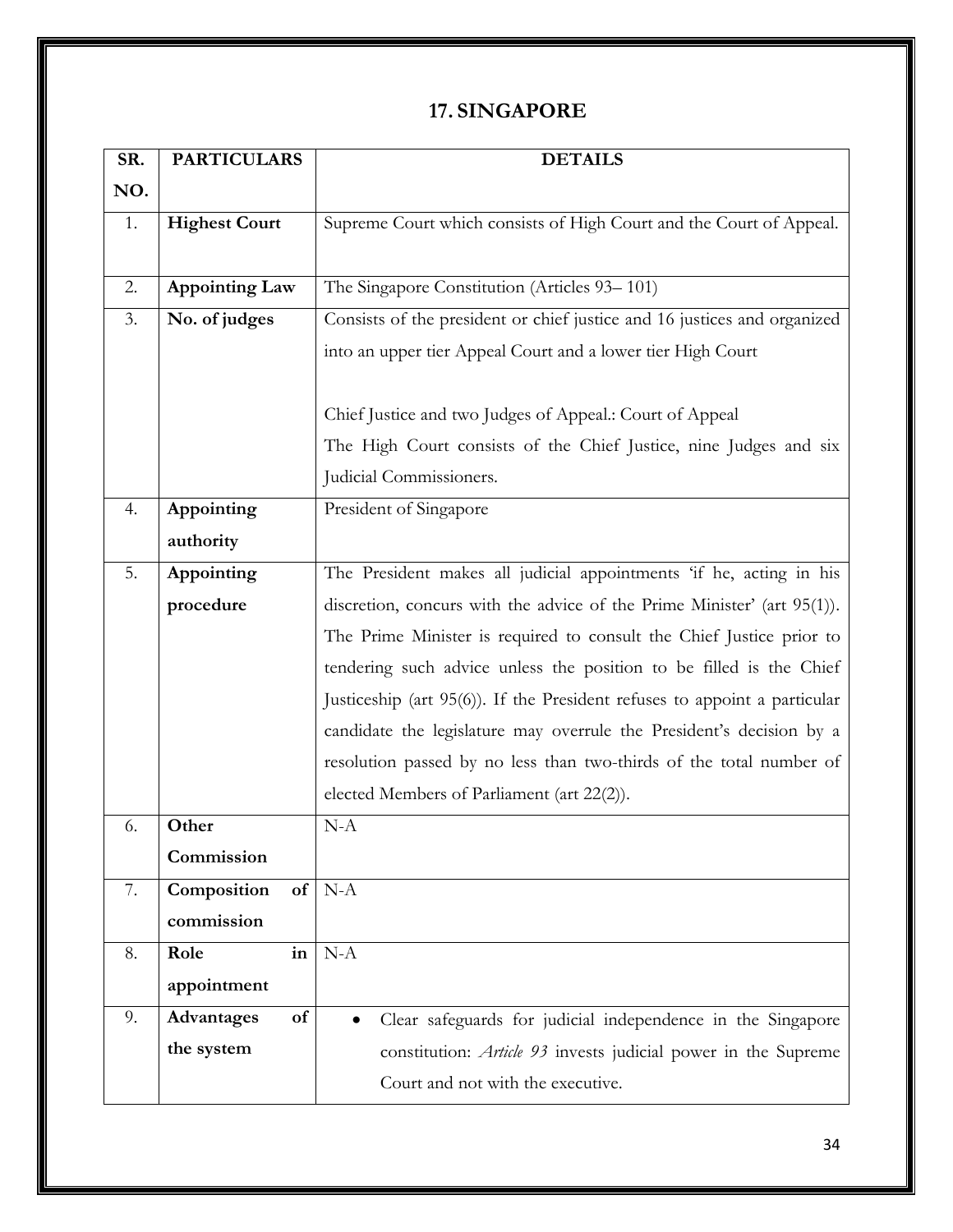|     |                  | • <i>Articles 98 and 99</i> ensure the independence of the judges who   |
|-----|------------------|-------------------------------------------------------------------------|
|     |                  | sit in the Supreme Court by granting security of tenure.                |
| 10. | Disadvantages of | Transparency                                                            |
|     | the system       | • The criteria of appointment are unclear.                              |
| 11. | Important        | President may also appoint temporary judges (known as "Judicial         |
|     | observation      | Commissioners") for such periods as he thinks fit or for specific cases |
|     |                  | or classes of cases                                                     |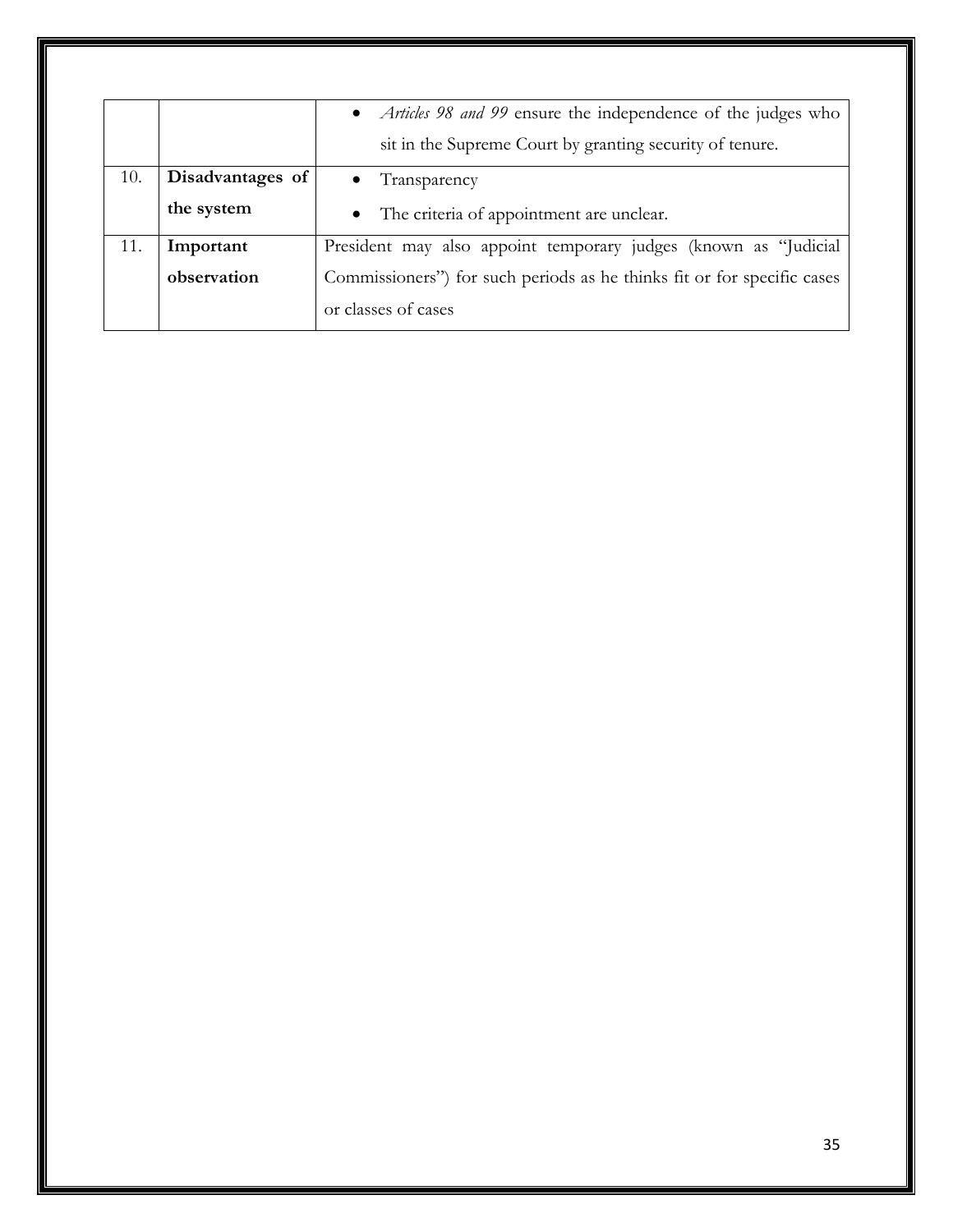## **18. SOUTH AFRICA**

| SR. | <b>PARTICULARS</b>      | <b>DETAILS</b>                                                                                                                                               |
|-----|-------------------------|--------------------------------------------------------------------------------------------------------------------------------------------------------------|
| NO. |                         |                                                                                                                                                              |
| 1.  | <b>Highest Court</b>    | Constitutional Court (for Constitutional matters)                                                                                                            |
| 2.  | <b>Appointing Law</b>   | Constitution of the Republic of South Africa                                                                                                                 |
| 3.  | No. of judges           | 11                                                                                                                                                           |
| 4.  | Appointing<br>authority | President + JSC + Leaders of parties in the National Assembly                                                                                                |
| 5.  | Appointing              | President after consulting the Judicial Service Commission (JSC) and                                                                                         |
|     | procedure               | the leaders of parties represented in the National Assembly,                                                                                                 |
|     |                         | appoints the President and Deputy President.                                                                                                                 |
|     |                         | The other judges of the Constitutional Court are appointed by the                                                                                            |
|     |                         | President, as head of the national executive, after consulting the                                                                                           |
|     |                         | President of the Constitutional Court and the leaders of parties                                                                                             |
|     |                         | represented in the National Assembly.                                                                                                                        |
| 6.  | Other                   | Judicial Service Commission                                                                                                                                  |
|     | Commission              |                                                                                                                                                              |
| 7.  | Composition<br>of       | the Chief Justice, who presides at meetings of the<br>a.                                                                                                     |
|     | commission              | Commission;                                                                                                                                                  |
|     |                         | b. the President of the Constitutional Court;                                                                                                                |
|     |                         | one Judge President designated by the Judges President;<br>c.                                                                                                |
|     |                         | d. the Cabinet member responsible for the administration of<br>justice, or an alternate designated by that Cabinet member;                                   |
|     |                         | two practicing advocates nominated from within the<br>e.<br>advocates' profession to represent the profession as a whole,<br>and appointed by the President; |
|     |                         | two practising attorneys nominated from within the attorneys'<br>f.<br>profession to represent the profession as a whole, and                                |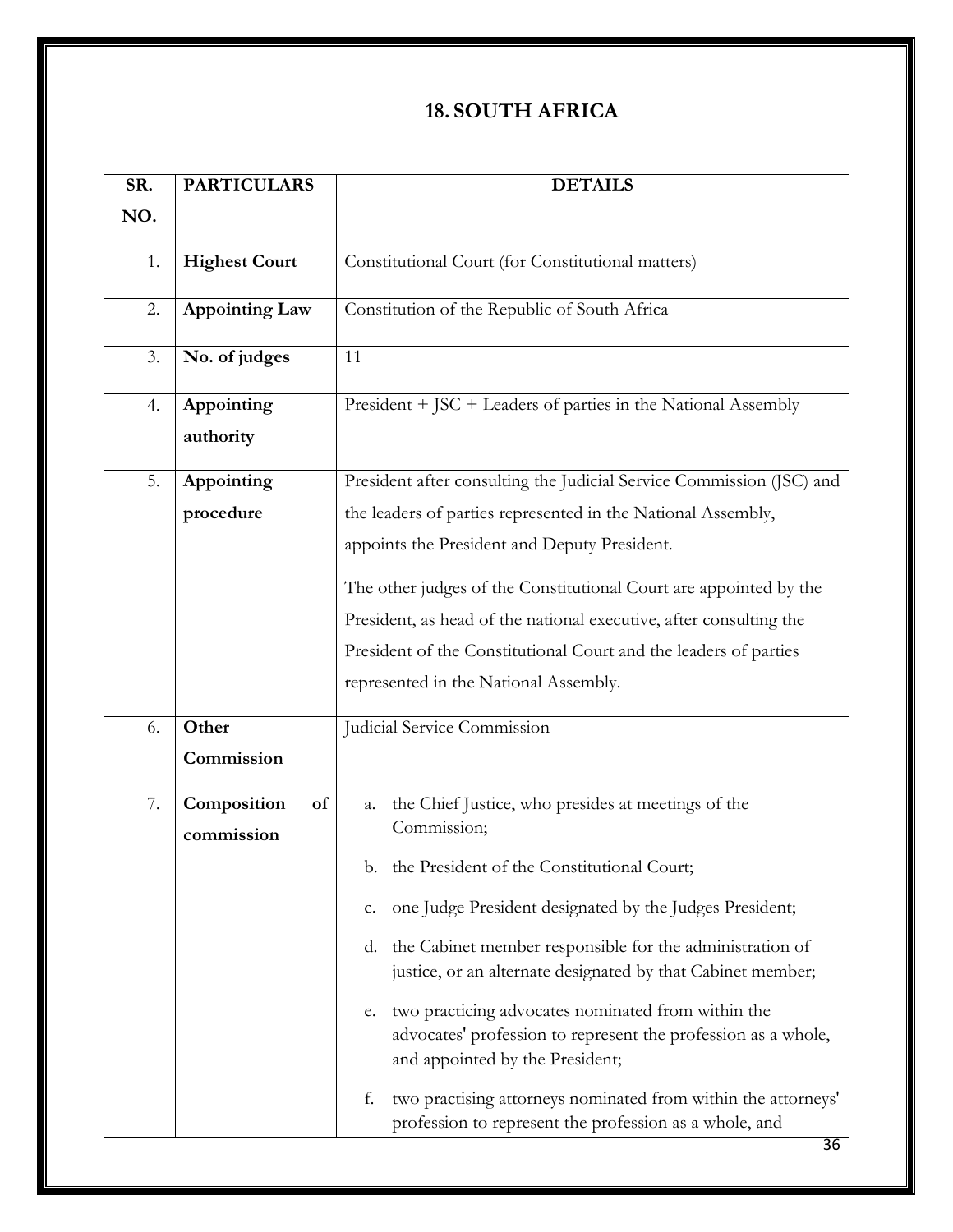|     |                     | appointed by the President;                                                                                                                                                                                                                 |
|-----|---------------------|---------------------------------------------------------------------------------------------------------------------------------------------------------------------------------------------------------------------------------------------|
|     |                     |                                                                                                                                                                                                                                             |
|     |                     | one teacher of law designated by teachers of law at South<br>g.<br>African universities;                                                                                                                                                    |
|     |                     | six persons designated by the National Assembly from among<br>h.<br>its members, at least three of whom must be members of<br>opposition parties represented in the Assembly;                                                               |
|     |                     | four permanent delegates to the National Council of<br>1.<br>Provinces designated together by the Council with a<br>supporting vote of at least six provinces;                                                                              |
|     |                     | four persons designated by the President as head of the<br>$\mathbf{j}$ .<br>national executive, after consulting the leaders of all the<br>parties in the National Assembly; and                                                           |
|     |                     | k. When considering matters specifically relating to a provincial<br>or local division of the High Court, the Judge President of<br>that division and the Premier, or an alternate designated by<br>the Premier, of the province concerned. |
| 8.  | Role<br>in          | The Judicial Service Commission must prepare a list of<br>a.                                                                                                                                                                                |
|     | appointment         | nominees with three names more than the number of appointments<br>to be made, and submit the list to the President.                                                                                                                         |
|     |                     | The President may make appointments from the list, and<br>b.<br>must advise the Judicial Service Commission, with reasons, if any of<br>the nominees are unacceptable and any appointment remains to be<br>made.                            |
|     |                     | The Judicial Service Commission must supplement the list<br>c.<br>with further nominees and the President must make the remaining<br>appointments from the supplemented list.                                                               |
| 9.  | Advantages of the   | Plurality in appointing authorities, Judicial Service Commission is                                                                                                                                                                         |
|     | system              | represented all related fields.                                                                                                                                                                                                             |
| 10. | Disadvantages of    | Size of Commission is unnecessarily long, Commission is just                                                                                                                                                                                |
|     | the system          | advisory system, finality in appointment lies with President.                                                                                                                                                                               |
| 11. | Important           | The new system reflects a complete rejection of that which persisted                                                                                                                                                                        |
|     | <b>Observations</b> | under apartheid were Judicial appointments was completely                                                                                                                                                                                   |
|     |                     |                                                                                                                                                                                                                                             |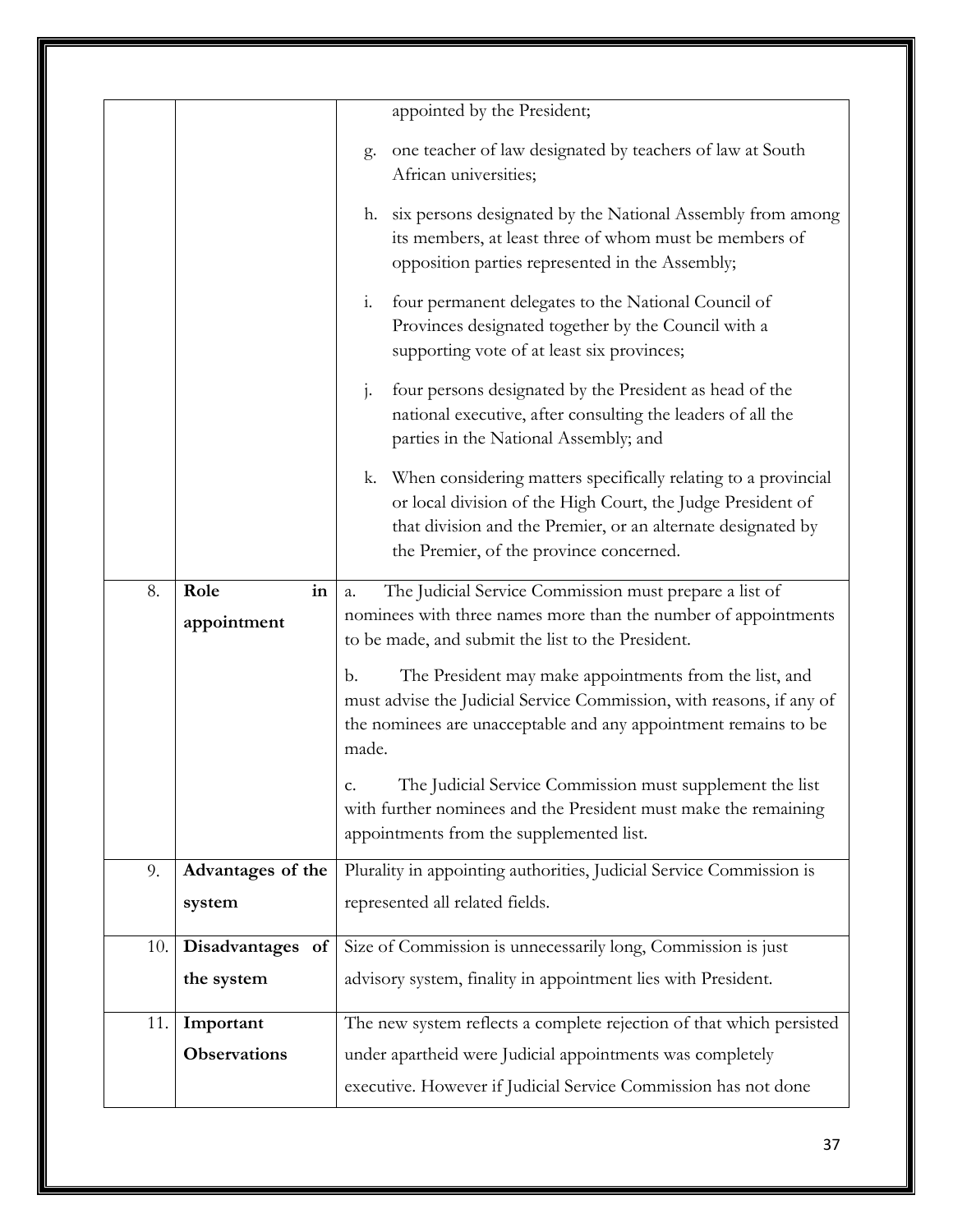| wonders, considering the situation at the start of the process ten |
|--------------------------------------------------------------------|
| years ago, the achievements have not been insignificant.           |

#### **SUPREME COURT OF APPEAL**

| SR. | <b>PARTICULARS</b>    | <b>DETAILS</b>                                                       |  |  |  |  |
|-----|-----------------------|----------------------------------------------------------------------|--|--|--|--|
| No. |                       |                                                                      |  |  |  |  |
|     |                       |                                                                      |  |  |  |  |
| 1.  | <b>Highest Court</b>  | Supreme Court of Appeal(other than constitutional)                   |  |  |  |  |
| 2.  | <b>Appointing Law</b> | Same as above                                                        |  |  |  |  |
| 3.  | No. of judges         | a Chief Justice, a Deputy Chief Justice and the number of judges of  |  |  |  |  |
|     |                       | appeal determined by an Act of Parliament.                           |  |  |  |  |
| 4.  | Appointing            | President + JSC                                                      |  |  |  |  |
|     | authority             |                                                                      |  |  |  |  |
|     |                       |                                                                      |  |  |  |  |
| 5.  | Appointing            | President after consulting the Judicial Service Commission, appoints |  |  |  |  |
|     | procedure             | the Chief Justice and Deputy Chief Justice.                          |  |  |  |  |
|     |                       | other Supreme Court judges appointed by the national president on    |  |  |  |  |
|     |                       | the advice of the JSC                                                |  |  |  |  |
|     |                       |                                                                      |  |  |  |  |
| 6.  | Other                 | Same as above                                                        |  |  |  |  |
|     | Commission            |                                                                      |  |  |  |  |
| 7.  | Composition<br>of     | Same as above                                                        |  |  |  |  |
|     | commission            |                                                                      |  |  |  |  |
|     |                       |                                                                      |  |  |  |  |
| 8.  | Role<br>in            | Same as above                                                        |  |  |  |  |
|     | appointment           |                                                                      |  |  |  |  |
|     |                       |                                                                      |  |  |  |  |
| 9.  | Advantages<br>of      | Same as above                                                        |  |  |  |  |
|     | the system            |                                                                      |  |  |  |  |
| 10. | Disadvantages         | Same as above                                                        |  |  |  |  |
|     | of the system         |                                                                      |  |  |  |  |
|     |                       |                                                                      |  |  |  |  |
| 11. | Important             | Same as above                                                        |  |  |  |  |
|     | <b>Observations</b>   |                                                                      |  |  |  |  |
|     |                       |                                                                      |  |  |  |  |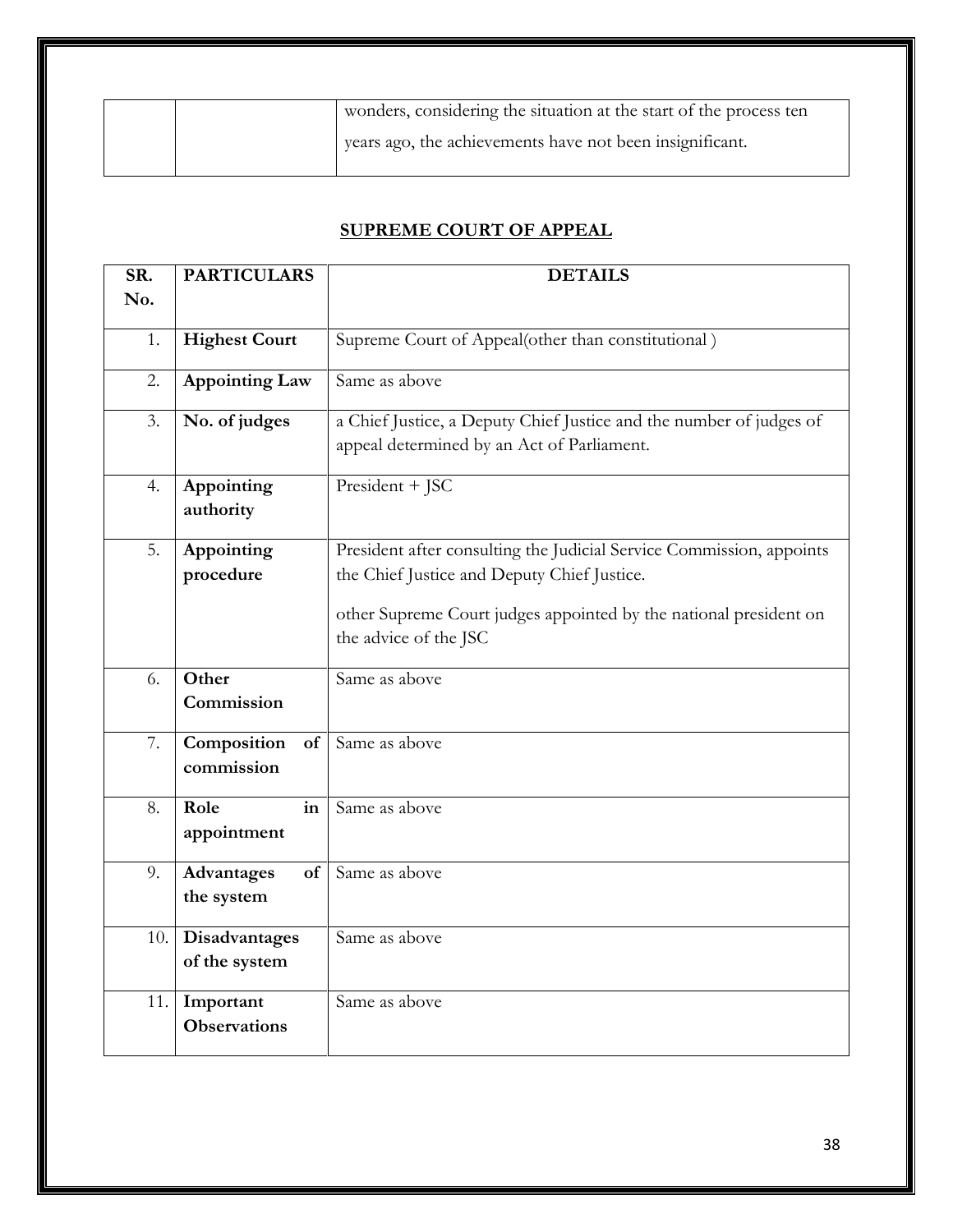#### **19. UNITED KINGDOM**

| SR. | <b>PARTICULARS</b>    | <b>DETAILS</b>                                                              |  |  |  |  |  |
|-----|-----------------------|-----------------------------------------------------------------------------|--|--|--|--|--|
| NO. |                       |                                                                             |  |  |  |  |  |
| 1.  | <b>Highest Court</b>  | Supreme Court                                                               |  |  |  |  |  |
| 2.  | <b>Appointing Law</b> | Constitutional Reform Act 2005 (CRA);                                       |  |  |  |  |  |
|     |                       | Supreme Court (Judicial Appointments) Regulations 2013;                     |  |  |  |  |  |
|     |                       | Judicial Appointments Commission Regulations 2013;                          |  |  |  |  |  |
|     |                       | Judicial Appointments Regulations 2013;                                     |  |  |  |  |  |
|     |                       | Judicature (Northern Ireland) Act 1978;                                     |  |  |  |  |  |
|     |                       | Justice (Northern Ireland) Act 2002;                                        |  |  |  |  |  |
|     |                       | Judiciary and Courts (Scotland) Act 2008;                                   |  |  |  |  |  |
|     |                       | Scotland Act 1998.                                                          |  |  |  |  |  |
| 3.  | No. of judges         | Consists of 12 justices including the Court President and Deputy            |  |  |  |  |  |
|     |                       | President                                                                   |  |  |  |  |  |
| 4.  | Appointing            | Appointed by Her Majesty The Queen                                          |  |  |  |  |  |
|     | authority             |                                                                             |  |  |  |  |  |
| 5.  | Appointing            | Judicial appointments to the UK Supreme Court are made by the               |  |  |  |  |  |
|     | procedure             | Crown on the recommendation of the Prime Minister, who in turn may          |  |  |  |  |  |
|     |                       | only recommend candidates whose names have been notified by the             |  |  |  |  |  |
|     |                       | Lord Chancellor. The Lord Chancellor may only notify the Prime              |  |  |  |  |  |
|     |                       | Minister of candidates selected by a five-member selection commission       |  |  |  |  |  |
|     |                       | composed of two senior judges, one of whom will be the President of         |  |  |  |  |  |
|     |                       | the Supreme Court unless the vacancy that is due to be filled is in         |  |  |  |  |  |
|     |                       | respect of that position, and one member representing each of the           |  |  |  |  |  |
|     |                       | judicial appointments bodies for England and Wales, Scotland and            |  |  |  |  |  |
|     |                       | Northern Ireland (CRA Part 3 and Schedule 8; Supreme Court (Judicial        |  |  |  |  |  |
|     |                       | Appointments Regulations 2013). The Lord Chancellor may once reject         |  |  |  |  |  |
|     |                       | a selected candidate and once ask the commission to reconsider its          |  |  |  |  |  |
|     |                       | selection, but must thereafter notify a name selected by the commission     |  |  |  |  |  |
|     |                       | at any stage in the process in relation to that particular vacancy, and not |  |  |  |  |  |
|     |                       | previously rejected, to the Prime Minister. The grounds for rejecting a     |  |  |  |  |  |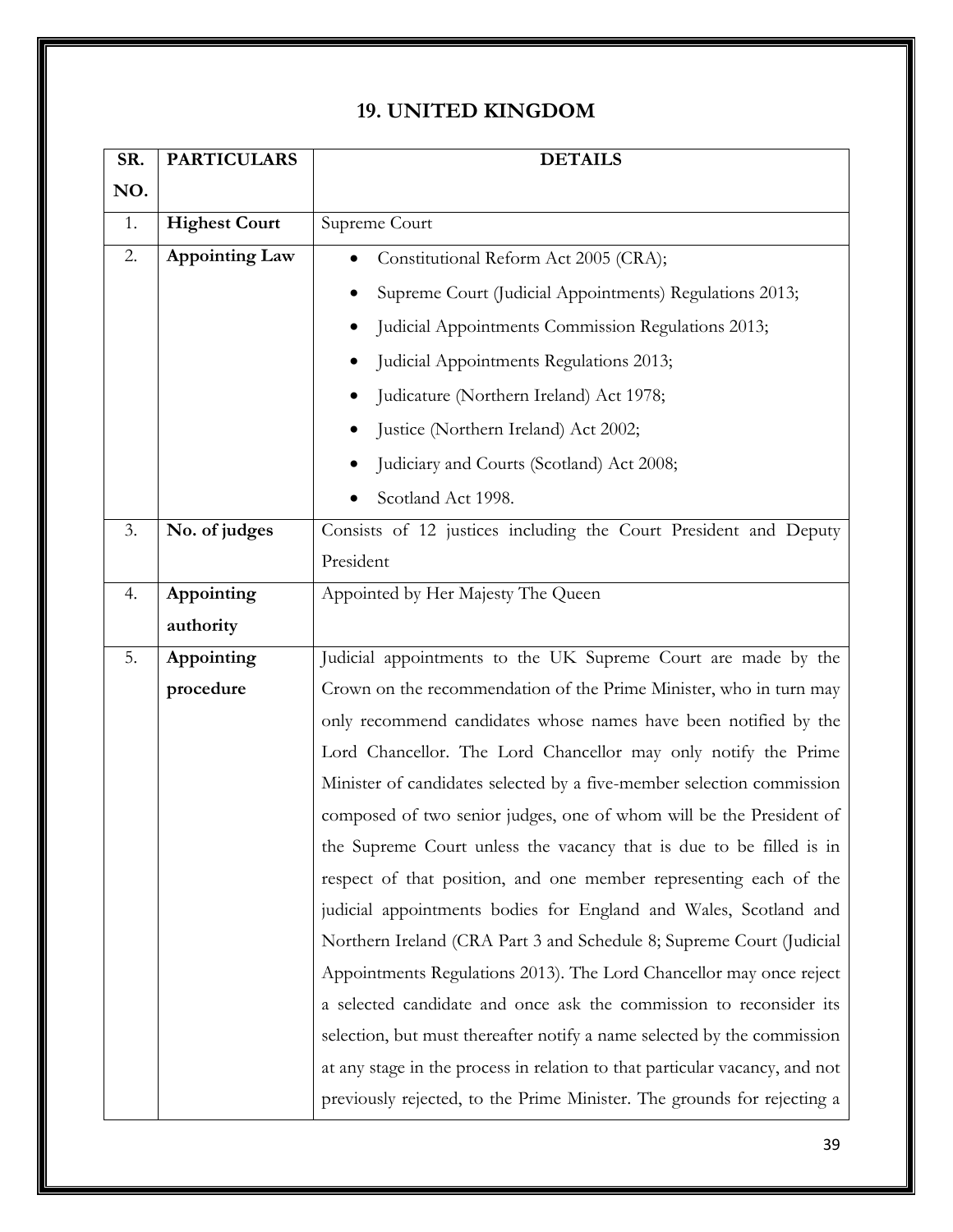|     |                   | candidate and for requiring the commission to reconsider its selection  |  |  |  |  |
|-----|-------------------|-------------------------------------------------------------------------|--|--|--|--|
|     |                   | are narrowly defined and if the Lord Chancellor exercises either power, |  |  |  |  |
|     |                   | he or she must give written reasons to the commission (Supreme Court    |  |  |  |  |
|     |                   | (Judicial Appointments) Regulations 2013).                              |  |  |  |  |
| 6.  | Other             | Appointment Commission                                                  |  |  |  |  |
|     | Commission        |                                                                         |  |  |  |  |
| 7.  | Composition<br>of | The Commission will comprise the President and Deputy President of      |  |  |  |  |
|     | commission        | the Supreme Court, and one representative from each of the proposed     |  |  |  |  |
|     |                   | Judicial Appointments Commission for England and Wales, the             |  |  |  |  |
|     |                   | Judicial Appointments Board for Scotland, and the Northern Ireland      |  |  |  |  |
|     |                   | Judicial Appointments Commission.                                       |  |  |  |  |
| 8.  | Role<br>in        | The Commission prepares a list of suitable candidates, having regard to |  |  |  |  |
|     | appointment       | prescribed criteria in regulations, and must consult senior judges. The |  |  |  |  |
|     |                   | Commission forwards the list of between two and five candidates for     |  |  |  |  |
|     |                   | each vacancy to the Minister with any comments they consider            |  |  |  |  |
|     |                   | appropriate.                                                            |  |  |  |  |
| 9.  | Advantages<br>of  | Greater chance of making the correct decision if the candidates         |  |  |  |  |
|     | the system        | have been assessed for a long period of their professional lives        |  |  |  |  |
|     |                   | and the Lord Chancellor and the judges being consulted were             |  |  |  |  |
|     |                   | advised of such assessment.                                             |  |  |  |  |
| 10. | Disadvantages of  | System of consultation is unstructured.                                 |  |  |  |  |
|     | the system        | Comments were drawn from people who were selected from a                |  |  |  |  |
|     |                   | narrow pool.                                                            |  |  |  |  |
|     |                   | The Lord Chancellor's role contravenes the principle of                 |  |  |  |  |
|     |                   | separation of powers.                                                   |  |  |  |  |
| 11. | Important         | The Supreme Court was established by the Constitutional Reform Act      |  |  |  |  |
|     | observation       | 2005 and implemented in October 2009, replacing the Appellate           |  |  |  |  |
|     |                   | Committee of the House of Lords as the highest court in the United      |  |  |  |  |
|     |                   | Kingdom                                                                 |  |  |  |  |
|     |                   |                                                                         |  |  |  |  |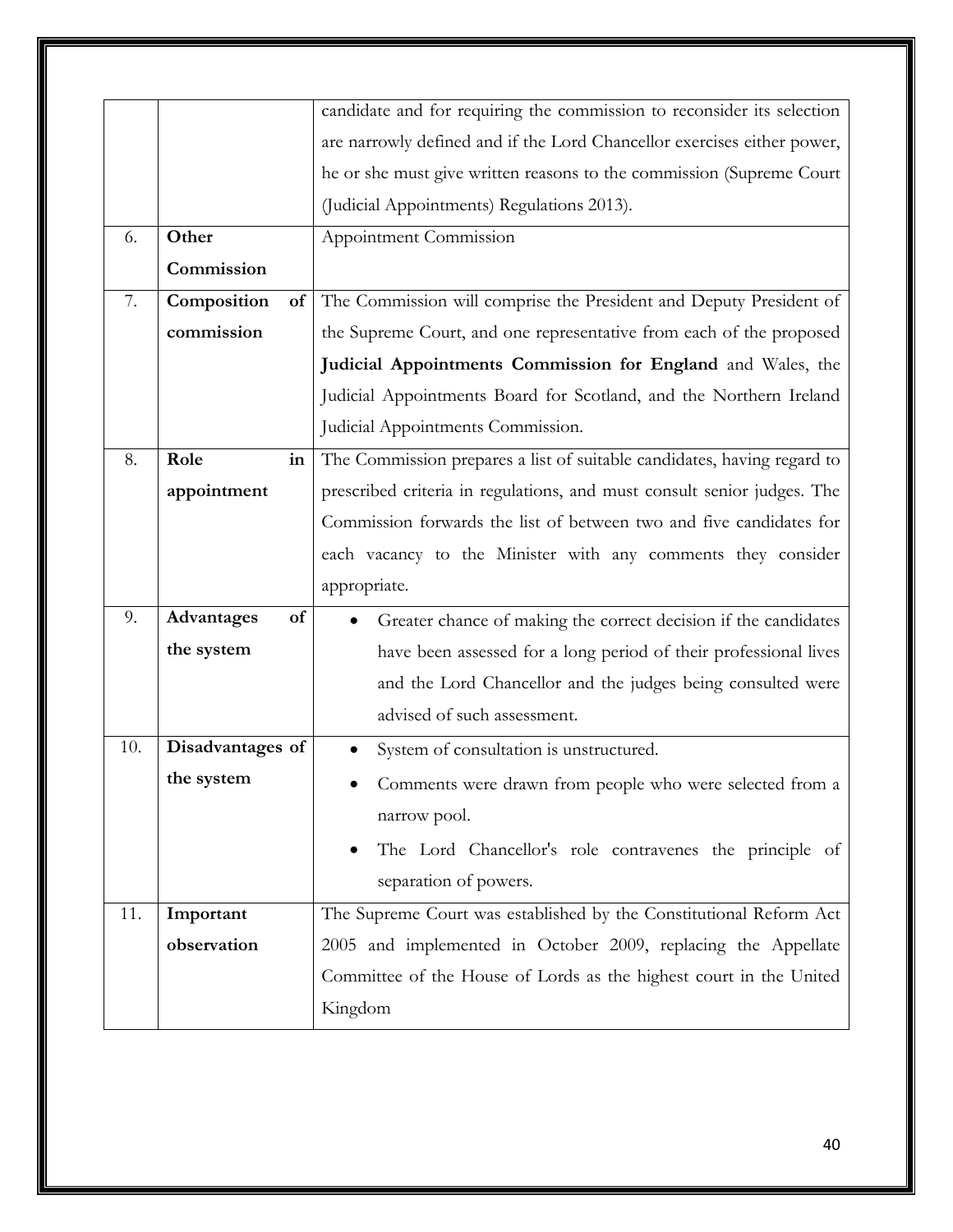**20. USA**

| SR. | <b>PARTICULARS</b>        | <b>DETAILS</b>                                                          |  |  |  |
|-----|---------------------------|-------------------------------------------------------------------------|--|--|--|
| NO. |                           |                                                                         |  |  |  |
| 1.  | <b>Highest Court</b>      | <b>US Supreme Court</b>                                                 |  |  |  |
| 2.  | <b>Appointing Law</b>     | The United States Constitution                                          |  |  |  |
| 3.  | No. of judges             | Consists of 9 justices - the chief justice and 8 associate justices     |  |  |  |
| 4.  | Appointing                | President nominates and, with the advice and consent of the Senate,     |  |  |  |
|     | authority                 | appoints Supreme Court justices;                                        |  |  |  |
| 5.  | Appointing                | Role of the Legislature:                                                |  |  |  |
|     | procedure                 | The Senate must give advice and consent in the appointment<br>a.        |  |  |  |
|     |                           | process.                                                                |  |  |  |
|     |                           | b. Senators often recommend potential nominees for judgeship of         |  |  |  |
|     |                           | the federal courts.                                                     |  |  |  |
|     |                           | c. Senate Judiciary Committee is responsible for investigating,         |  |  |  |
|     |                           | testifying and voting on the nominees.                                  |  |  |  |
|     |                           | <b>Selection Authority:</b>                                             |  |  |  |
|     |                           | Attorney General + White House Counsel's Office                         |  |  |  |
|     |                           | <b>Who are Consulted:</b>                                               |  |  |  |
|     |                           | Senators, Members of the House of Representatives, federal and state    |  |  |  |
|     |                           | judges, members of the legal community, state Governors, state judicial |  |  |  |
|     |                           | selection panels, citizens and the American Bar Association which in    |  |  |  |
|     |                           | turn consults judges and lawyers in the candidate's community.          |  |  |  |
|     |                           | • Nominations and Recommendations:                                      |  |  |  |
|     |                           | Attorney General recommends candidates.<br>a.                           |  |  |  |
|     |                           | The President nominates candidates.<br>b.                               |  |  |  |
|     |                           | <b>Confirmation and Endorsement:</b>                                    |  |  |  |
|     |                           | Senate Judiciary Committee confirmation, hearing and voting.<br>а.      |  |  |  |
|     |                           | Full Senate: voting.<br>b.                                              |  |  |  |
| 6.  | Other                     | $N-A$                                                                   |  |  |  |
|     | Commission                |                                                                         |  |  |  |
| 7.  | Composition<br>${\bf of}$ | $N-A$                                                                   |  |  |  |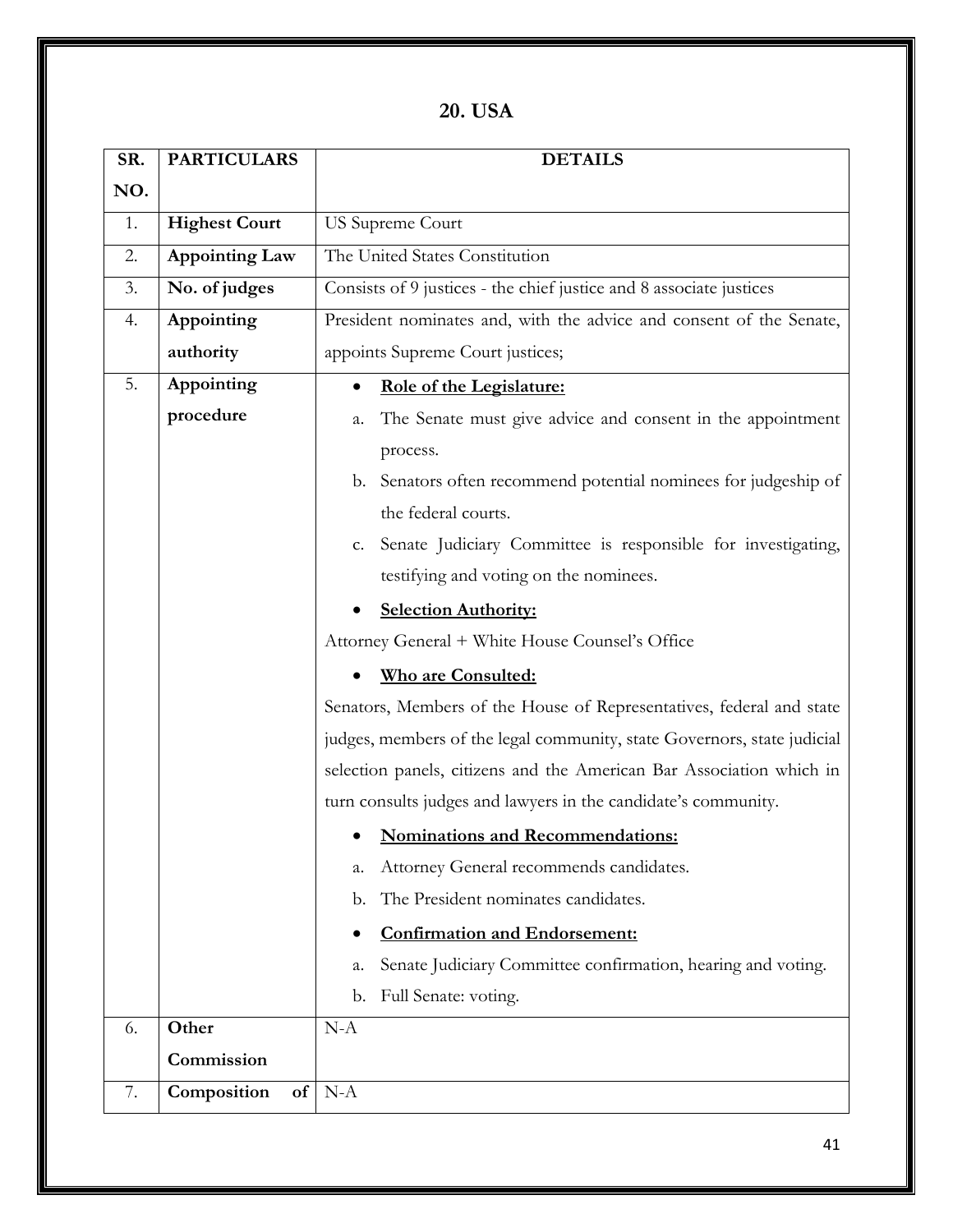|     | commission       |           |                                                                   |
|-----|------------------|-----------|-------------------------------------------------------------------|
| 8.  | in<br>Role       | $N-A$     |                                                                   |
|     | appointment      |           |                                                                   |
| 9.  | of<br>Advantages |           | The process manifests checks and balances between the             |
|     | the system       |           | executive and legislative branches and the judiciary.             |
| 10. | Disadvantages of | $\bullet$ | The process has become increasingly complex and prolonged,        |
|     | the system       |           | it may lead to the situation that highly qualified persons may be |
|     |                  |           | reluctant to seek or accept nomination because of the             |
|     |                  |           | burdensome and redundant screening and vetting process.           |
|     |                  |           | They may also be concerned about personal privacy and low         |
|     |                  |           | judicial salaries"                                                |
|     |                  |           | The process can, and perhaps does, impinge on the                 |
|     |                  |           | independence of the judiciary.                                    |
| 11. | Important        |           | Not any, the procedure has been in place for many decades.        |
|     | observation      |           | The US court system consists of the federal court system and      |
|     |                  |           | the state court systems; although each court system is            |
|     |                  |           | responsible for hearing certain types of cases, neither is        |
|     |                  |           | completely independent of the other, and the systems often        |
|     |                  |           | interact                                                          |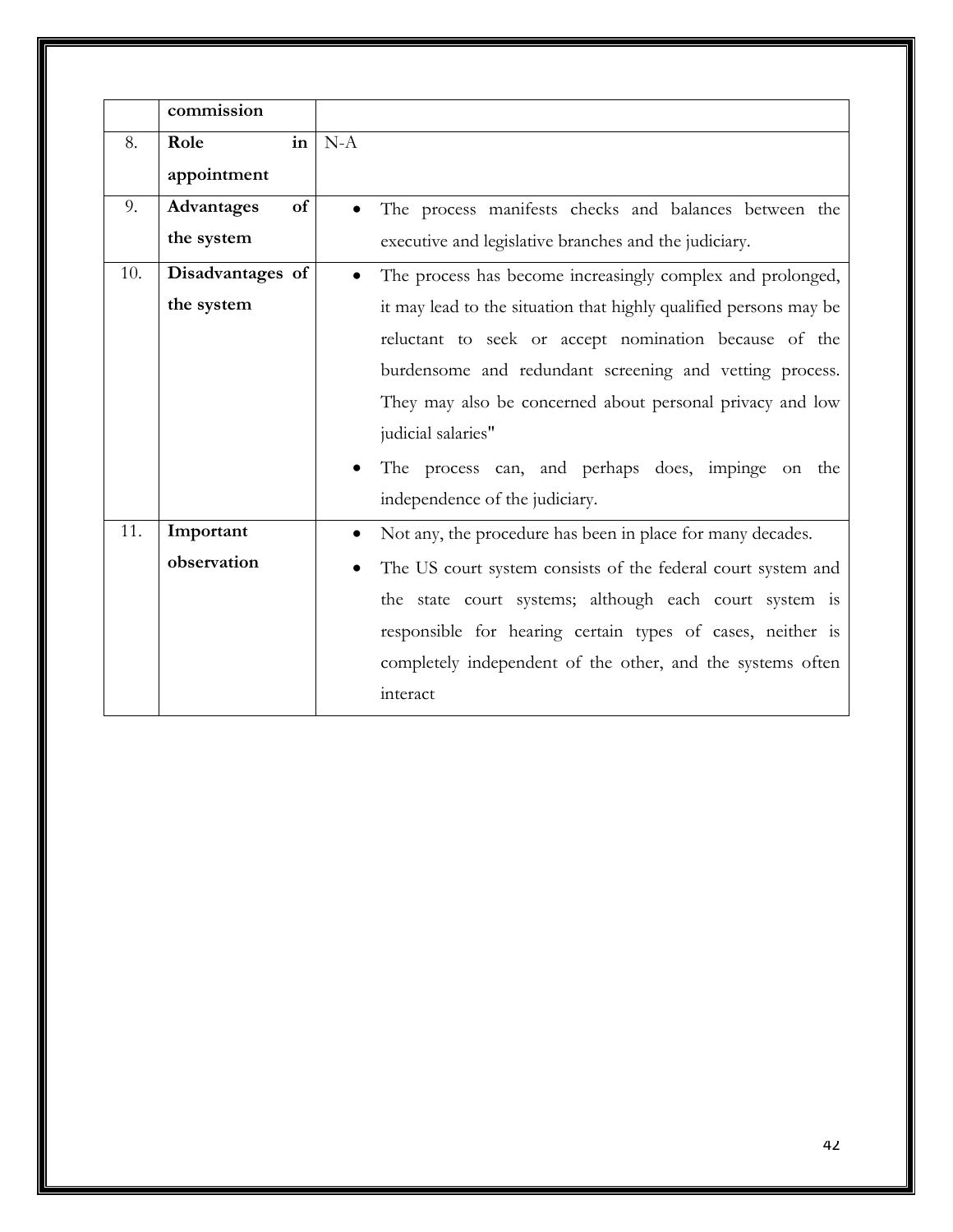#### **Suggestions for the Improvement of Collegium Consultation**

The appointment of judges shall be subject to rigorous merit based selection process and openness and transparent selection process shall be observed from beginning till end.

#### **Collegium Secretariat**

A Collegium Secretariat should be a professional secretariat, composed of a senior most Judge of the Supreme Court as its convener, two more judges of the Supreme Court, representative of Bar Council of India, Ministry of Law and Justice, a senior representative from the police forces, two eminent academicians from the law and related fields. The Secretariat should have essential qualified staff to undertake entire administrative process for the selection of judges. There shall be two directorates one for the Supreme Court and another for the High Courts. They shall handle all applications, booking panels for selection days and running the secretariat for the selection days. They also handle outreach with candidates and programming the exercises. There shall be a small communications team which shall handle communications, including answering media queries.

#### **Selection Process:**

Vacancy of judges should be advertised and interested candidates must complete a comprehensive Personal History Form (PHF), which shall be submitted to the Secretariat. In its assessment of each candidate, the Secretariat shall review the PHF. If a candidate is a member of any statutory/nonstatutory board / committees / institutions, a reference from these institutions must be made available to the Collegium. Following its shortlisting, the Secretariat shall categorize candidates as "Recommended" or "Unable to Recommend" for professional test.

#### **Eligibility criteria**

Interested candidates shall create online profiles and apply electronically. Candidates shall be invited to take a professional test. There may be a second stage to the shortlisting if it is anticipated the selection exercise will attract a large number of candidates, which could take the form of a written assessment or interview by the Collegium. The Collegium shall give mark for the qualifying test as well as personal interview. The Collegium shall undertake necessary consultation including academic institutions and professional associations or institutions of which the candidate has been a member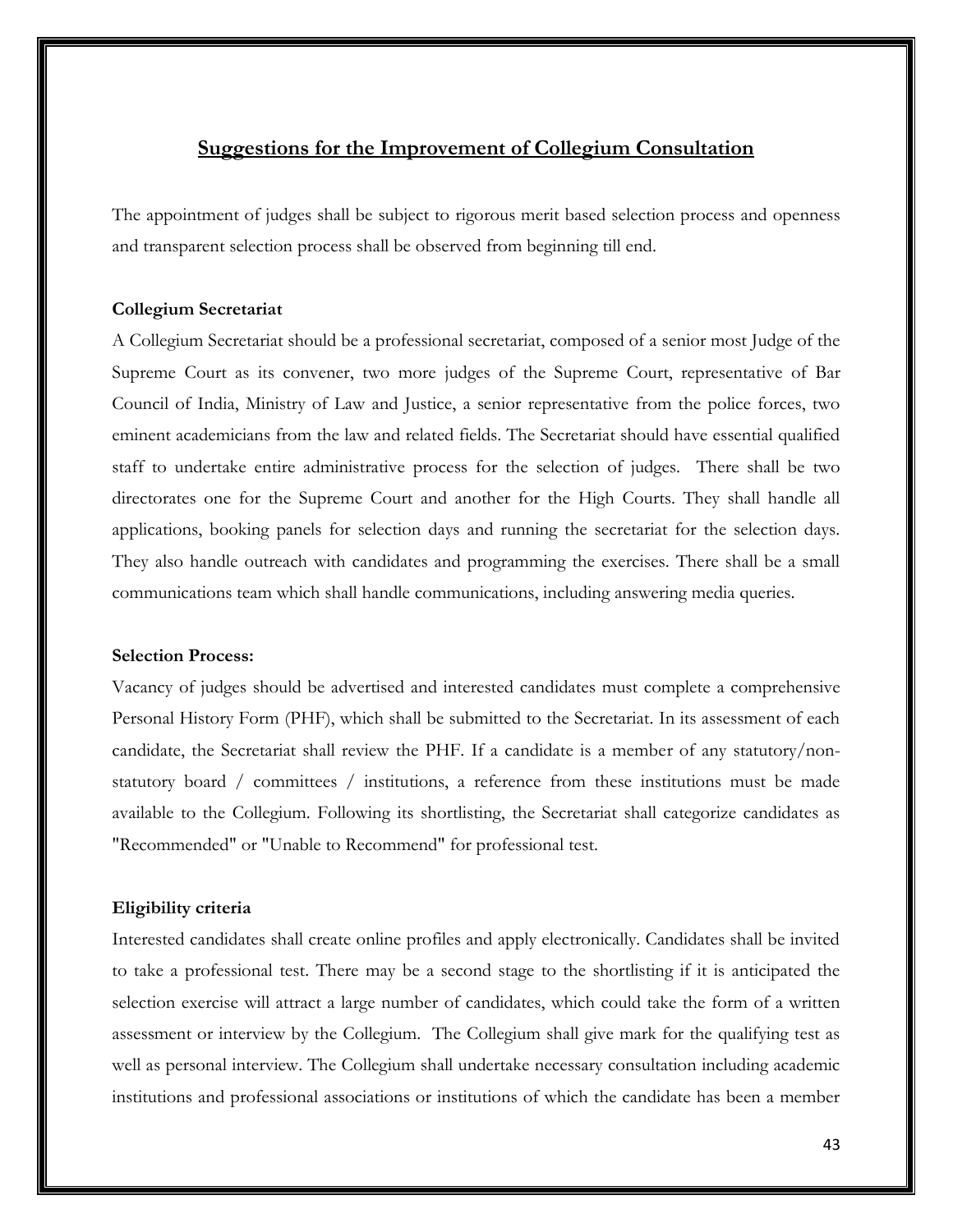in any capacity. Each criteria – experience, professional test, interview, character check, shall be given weighted average in the proportion of 40:20:20:20 and the merit list shall be prepared. Tiebreakers shall be used for increasing diversity within the judiciary.

If a person is not short-listed for a professional test by the Secretariat from the initial applications, the Collegium can review the candidature directly and place in writing why the candidate not successful in qualifying test is invited for interview.

The tests are designed to assess candidates' ability to perform a High Court Judge role. This can be prepared by three senior most judges from the relevant High Court, Advocate-General and a designated Supreme Court Judge.

References shall be obtained after test and interview. The same shall informed to the candidate during the interview.

The interview panel shall consist of judges as voting members and a representative of Bar Council of India/State, a representative of Ministry of Law and Justice and an eminent academician as observers.

#### **Process:**

- 1. Invitation for submission of application: Upon receipt of notification of vacancy getting due, the secretariat shall invite application from potential candidates at least 6 months in advance.
- 2. Eligibility:
- a. High Court Judge: Minimum number of experience as a lawyer / legal academician
- b. Skills: Critical thinking, reasoning, decision-making, communication
- c. Others: Legal aid record, Lok Adalats record, Number of cases handled, Number of judgments delivered, Number of judgments overturned or affirmed by the division bench or superior court, Assessment of professional excellence, overall legal and judicial awareness of the state and personal characteristics, review of legal publications, result of participation in various training programs, etc.
- 3. Technical shortlisting: Those candidates who meet eligibility criteria shall be short-listed for a professional competency test.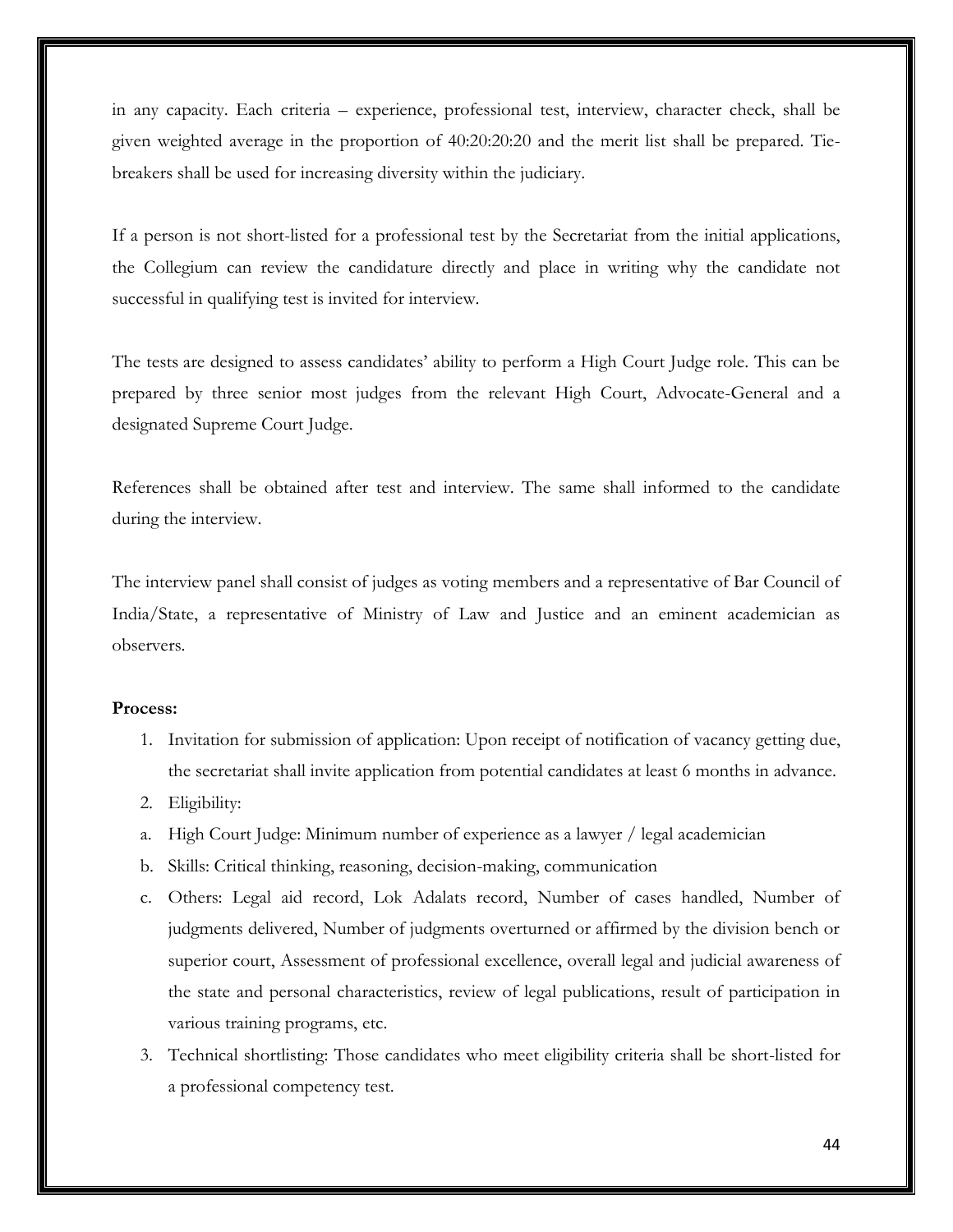- 4. Tests: A professional competency test shall be held to assess the candidate's knowledge and competence.
- 5. Interview: The Collegium shall conduct a short interview to learn more about candidate's knowledge, competence, ability, temperament and other personal traits as desirable from a judge.
- 6. References: A candidate must supply details of four referees. No referee shall belong to a candidate's family relations.
- 7. Collegium Report: The Collegium shall prepare a report on the basis of above and undertake necessary statutory consultation including good character check.
- 8. Selection: The Collegium under the Chief Justice shall inform about its selection to the President.
- 9. Quality assurance: Before forwarding names of selected candidates to the President, a quality assurance shall be effected by the Chief Secretary of the Secretariat to ensure meeting of all requirements in full and complete manner.

#### **Overall monitoring:**

The Chief Secretary of the Collegium Secretariat shall have an overall monitoring role. He/she shall

- audit the processes and procedures for making appointments
- handle complaints resulting from the appointment procedure
- consider comments on the judicial appointments processes
- investigate any matter in the appointments process as directed by the Chief Justice
- recommend improvements and changes to the Chief Justice.

The Secretariat shall submit its detailed report annually to the Parliament.

**Transparency:** Interviews of potential candidates can be made in public, and transcripts of interviews can be posted on the Internet. However, openness must be balanced against the individual candidate's right to confidentiality.